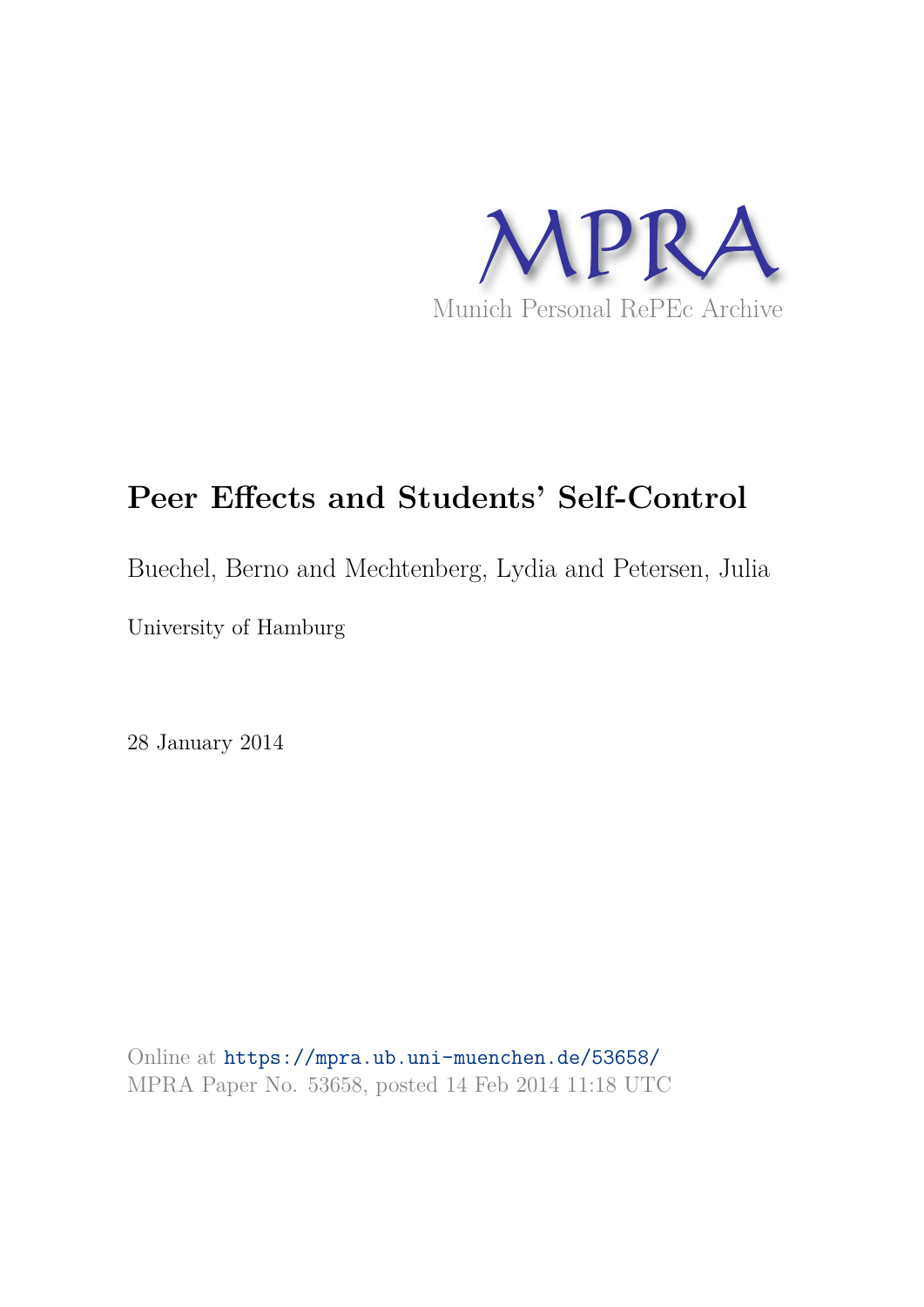# Peer Effects and Students' Self-Control

Berno Buechel<sup>a</sup>, Lydia Mechtenberg<sup>a,\*</sup>, and Julia Petersen<sup>a</sup>

*<sup>a</sup>Department of Economics, University of Hamburg* 

January 28, 2014

#### *Abstract*

We conducted a multi-wave field experiment to study the interaction of peer effects and selfcontrol among undergraduate students. We use a behavioral measure of self-control based on whether students achieve study related goals they have set for themselves.

We find that both self-control and the number of talented friends increase students' performance. We then set out to test the theoretical prediction of Battaglini, Bénabou and Tirole (2005) that (only) sufficiently self-controlled individuals profit from interactions with peers. We find that peers with high self-control are more likely to connect to others, have a higher overall number of friends and have a higher number of talented friends. Moreover, positive news about self-controlled behavior of their peers increases students' own perseverance. Hence, our findings are consistent with the model of Battaglini, Bénabou and Tirole. In addition, we find that female students are more likely to have high self-control, but do not outperform male students. One reason for this is that female students have a lower number of talented friends than their male counterparts, thereby profiting less from positive peer effects.

## *Keywords:* Self-control; Peer Influence; Social Networks; Goals; Time preferences; Procrastination; Willpower; School Performance; Experiment

*JEL-Classification:* C93; D85; I21; J24

\_\_\_\_\_\_\_\_\_\_\_\_\_\_\_\_\_\_\_\_\_\_\_\_\_

<sup>\*</sup> Corresponding Author. University of Hamburg, Department of Economics, Von-Melle-Park 5, 20148 Hamburg, Germany. Email: lydia.mechtenberg@wiso.uni-hamburg.de, Tel.: +49-30-25491-446.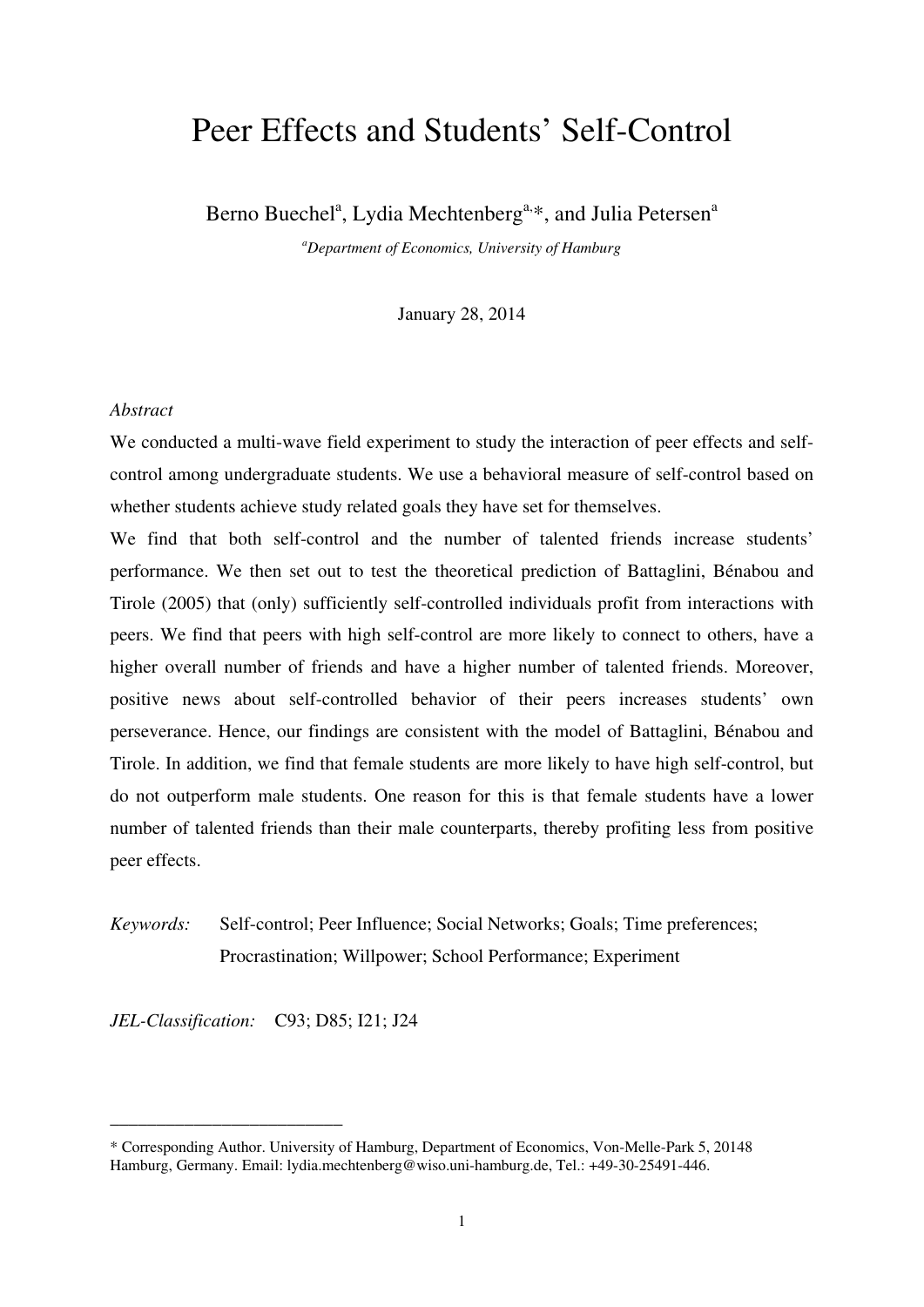## **1 Introduction**

-

Successful performance, be it in school or at university, at the job or in leisure activities, depends both on persistence in what one is doing and on knowledge about how it is to be done. Persistence requires self-control, i.e., the ability to resist temptations to procrastinate; while knowledge of how to best achieve a goal can be acquired from more advanced peers. How self-control – or the lack thereof – can influence behavior and finally performance is studied by the literature on present-biased preferences<sup>1</sup>; whereas a mostly empirical literature on peer effects investigates how an individual's achievement depends on her relation to her peers.<sup>2</sup> We contribute to both strands of the literature by providing the first experimental study on how peer effects in social networks interact with individual selfcontrol. Combining a field experiment with surveys, we show that more self-controlled students are better connected to their peers, have better access to highly talented peers and write better exam grades than students with low self-control.

Present-biased preferences lead to self-control problems that affect performance: For instance, a student might want to study hard in the evening in order to be well prepared for class the next day. However, when evening actually arrives, the now immediate psychological costs from studying become much more salient than the still relatively far-away benefit from being well prepared, and the student is severely tempted to go out instead. More generally, if a disproportionally high weight is attached to whatever costs or benefits would accrue immediately, then plans implying that investments precede benefits will be likely to fail due to the temptation to avoid immediate costs. Since performance plans typically are of this kind, a present bias can impede performance.

But performance also depends on the interaction with peers: Peers with high levels of human capital can improve the performance of their friends in multiple ways, for instance, by intentionally or unintentionally providing them with important information or acting as a role model. Importantly, individual self-control might mediate the access to peers with high levels of human capital. For instance, if connecting to peers and maintaining these links in the long run requires self-control, or if only sufficiently self-controlled individuals can profit from

<sup>&</sup>lt;sup>1</sup> For theoretical contributions see, e.g., Strotz (1955), Thaler and Shefrin (1981), Ainslie and Haslam (1992), Laibson (1997), O'Donoghue and Rabin (1999), Gul and Pesendorfer (2001), Bénabou and Pycia (2002), and Fudenberg and Levine (2006). Recent experimental contributions on time preferences include Ariely and Wertenbroch (2002), Andersen et al. (2008), Benhabib, Bisin and Schotter (2008) and Andreoni and Sprenger

<sup>(2012).&</sup>lt;br><sup>2</sup> See, e.g. Hoxby (2000), Hoxby and Weingarth (2005), Zimmerman (2003), Falk and Ichino (2006), Mas and Moretti (2009), and Calvo-Armengol, Patacchini and Zenou (2009). The latter combines theory and empirics to investigate peer effects in an educational setting.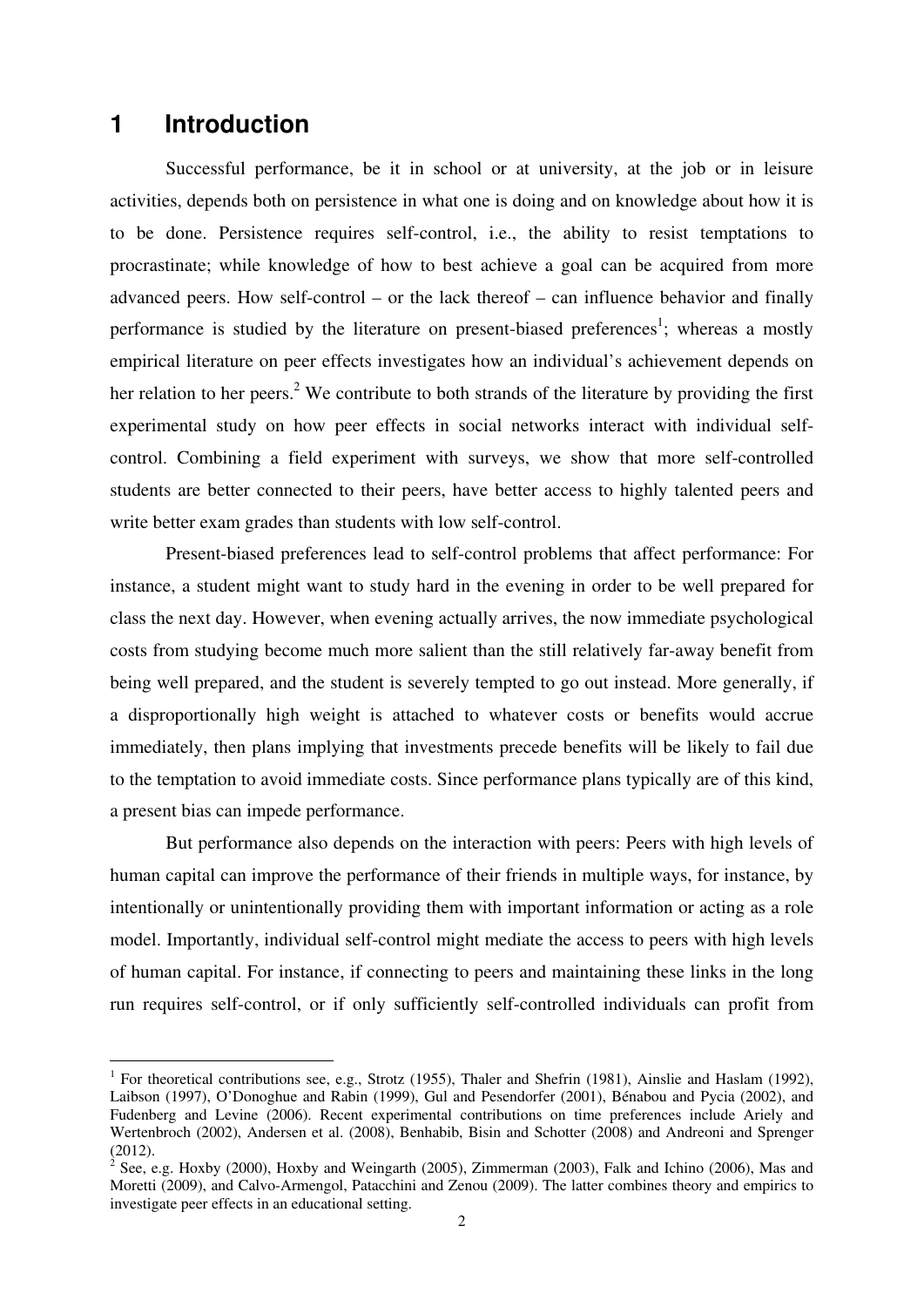friends with high levels of human capital, then self-control will not only have a direct but also an indirect effect on performance that is mediated by peer effects.

Despite this rather obvious possibility, the literatures on self-control and peer effects have hitherto remained separated. One notable exception is the contribution of Battaglini, Bénabou and Tirole (2005). Their theory of peer effects on self-control provides us with our main hypotheses. In their model, individuals have imperfect knowledge about their own selfcontrol, but know that levels of self-control are positively correlated within their peer group. Hence, observing how peers react to temptations provides individuals with additional information about their own level of self-control. This, in turn, affects their self-confidence and consequently the degree to which they themselves exhibit self-controlled behavior in the future. Intuitively, observing how peers can handle similar challenges to their willpower can be encouraging or discouraging ("if he can do it, then so can I" or "if not even he can do it, then I do not even have to try"). The theory of Battaglini, Bénabou and Tirole (2005) can explain the existence and workings of self-help groups, but also applies more broadly, including our context of students' learning groups. In our field experiment, we elicit both the individual self-control and the social network of our students and provide them with information about the self-control of some of their peers. Our findings are consistent with the theory provided by Battaglini, Bénabou and Tirole (2005). In particular, we find evidence for their prediction that individuals with low self-control remain unconnected to their peers while individuals with sufficiently high self-control connect to them. In addition, we find that connectedness improves performance, which is in line with both the theory and the empirical results of Calvó-Armengol, Patacchini and Zenou (2009). Specifically, we find that it is connectedness to *talented* friends that matters in improving performance.

The existing empirical and experimental literature on self-control has so far mainly studied the – direct – relation between self-control and performance. In a field experiment with students, Wong (2008) finds that time-consistent behavior in midterm preparation is positively correlated with students' performance. Bucciol, Houser and Piovesan (2011) find that consumption temptations are detrimental for the performance of younger children but leaves the performance of older children unchanged. Empirical evidence for negative effects of self-control problems on various important outcomes is provided by DellaVigna and Malmendier (2006), Ashraf, Karlan and Yin (2006) and Ameriks et al. (2007). We contribute to this literature in two ways. First, we confirm its general finding that self-control enhances performance. Second, and more importantly, we provide evidence for an indirect relation between self-control and performance which is mediated by connectedness to talented peers.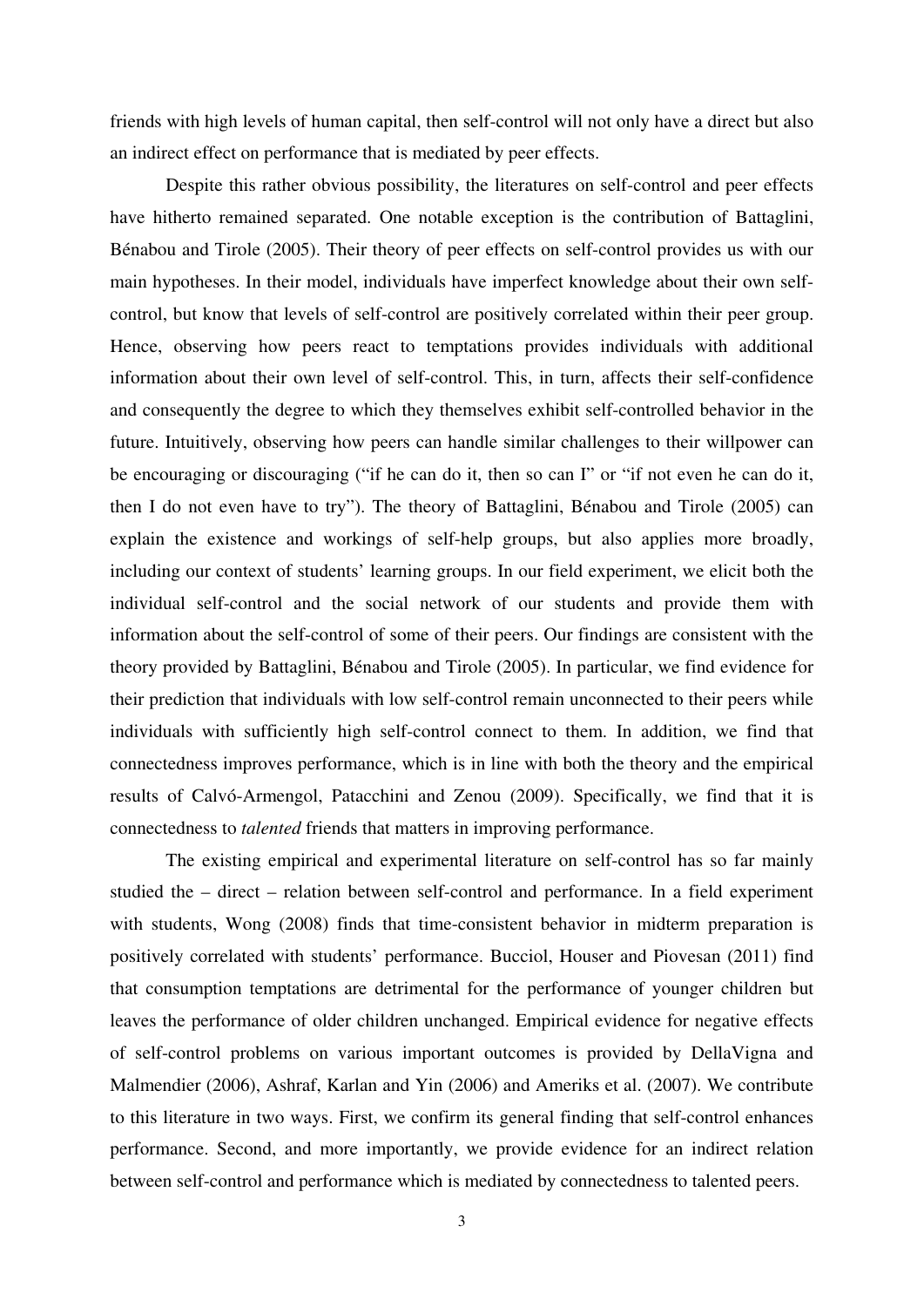Our paper is also related to a literature that has studied whether commitment devices can help overcome self-control problems. Ariely and Wertenbroch (2002) study the effect of self-imposed and externally-imposed deadlines on performance in another field experiment. They show that both (evenly-spaced) externally-imposed and self-imposed deadlines have a positive effect on performance. However, as Burger, Charness and Lynham (2011) find in a related field experiment, externally-imposed deadlines do not always increase performance. Houser et al. (2010) conducted a laboratory experiment to elicit individuals' willingness to pay for commitment in a game in which the participants repeatedly face temptations. The authors find that the average willingness to pay is positive and the choice of whether or not to buy commitment depends on the costs of the commitment device in question. Our contribution to this literature is mainly methodological and consists in the way we construct our behavioral measure of self-control: We categorize those individuals as possessing high levels of self-control who stick to their self-imposed deadlines and who, after buying costly partial commitment, do not violate it afterwards. In particular, students are classified as exhibiting low self-control if they do not manage to hand in their midterm homework before a non-binding deadline they had chosen at the beginning of the semester, or if they missed out a micro workshop in which they had previously enrolled. To our knowledge, we are the first to combine within one study the experimental measurement of self-control with the measurement of subjects' social network.

The empirical literature on peer effects has proposed different methods to solve the standard identification problems as outlined by Manski (1993). Possible approaches to overcome these problems include random assignment to a group or to a treatment, the use of non-linear models or network models. All approaches incorporate the assumption that an individual's outcome is determined by the mean outcome and characteristics of her peers.<sup>3</sup> Recent studies that find a positive relation between being observed by peers and individual performance are, e.g., Falk and Ichino (2006) and Mas and Moretti (2009). By contrast, our focus is not on how observability by peers affects performance. Rather, we study how observing peers, in particular their self-control, affects individual goal-setting.<sup>4</sup> We find that goals are increasing in observed self-control of peers.

While our main focus is on self-control and peer effects, we also contribute to the experimental literature on gender differences. Surprisingly, we find that women profit less

<sup>&</sup>lt;sup>3</sup> Three notable exceptions are the empirical study of Calvó-Armengol, Patacchini and Zenou (2009), the field experiment by Falk and Ichino (2006) and the natural experiment by Sacerdote (2001).

<sup>&</sup>lt;sup>4</sup> For a theoretical approach on how commitment or goals can improve self-control, see, e.g., Bryan, Karlan and Nelson (2010), Koch and Nafziger (2011), Suvorov and Van de Ven (2008) and Noor (2011).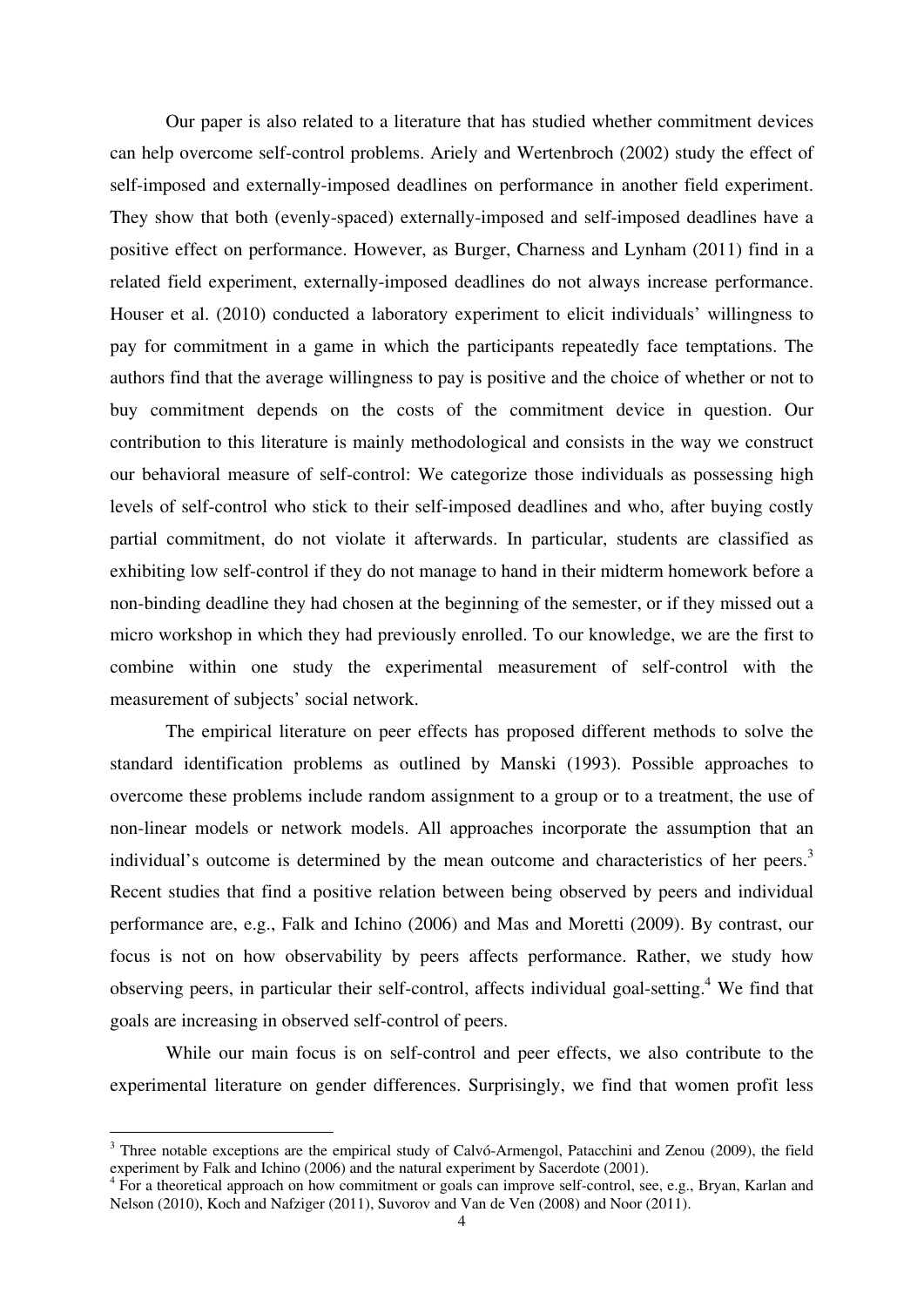from positive peer effects than men with comparable levels of human capital: Although women have more self-control than men, they do not outperform the latter.

The remainder of this paper is structured as follows. In section 2, we derive our hypotheses, mainly referring to the theory provided by Battaglini, Bénabou and Tirole (2005). Section 3 reports our experimental design and section 4 our main results, including our findings on the relation between the social network characteristics of (male and female) students and peer effects on performance. In section 5, we first describe our experimental intervention by which we inform students about highly self-controlled behavior of their peers and then report the results. We discuss our findings and conclude in section 6.

# **2 Hypotheses**

Individuals who achieve their goals are typically more self-controlled than those who set the same goals but fail to achieve them. We use this insight to implement a behavioral measure of self-control in our experiment. In theory, individuals learn from their experience and adjust their goal-setting behavior to their perceived level of self-control.<sup>5</sup> Consequently, a behavioral measure of self-control can best be obtained from goal achievement at early stages of this learning process, i.e., from observing how well individuals not yet fully informed about their own self-control relate to their early goals. Hence, we (behaviorally) equate high self-control with a high level of early goal achievement.

We are now in a position to formulate our first two hypotheses:

*H1 Performance increases in self-control, i.e., in early goal achievement*.

*H2 Individuals with high self-control invest more effort into achieving their goals than individuals with low self-control.* 

Our main question is how self-control interacts with one's position in a social network and thereby with standard peer effects. The only existing theory that addresses this question is provided by Battaglini, Bénabou and Tirole (2005), henceforth BBT. Their results show that only sufficiently self-controlled individuals profit from the interaction with peers; but they profit more from peers who are similar to them in terms of self-control. When individuals can anticipate the benefits that arise from forming connections (cf. Jackson and Wolinsky, 1996), two testable predictions of the BBT model are, first, that only sufficiently self-controlled

<sup>&</sup>lt;sup>5</sup> For a theory on learning self-control in a dynamic setting, see Ali (2011).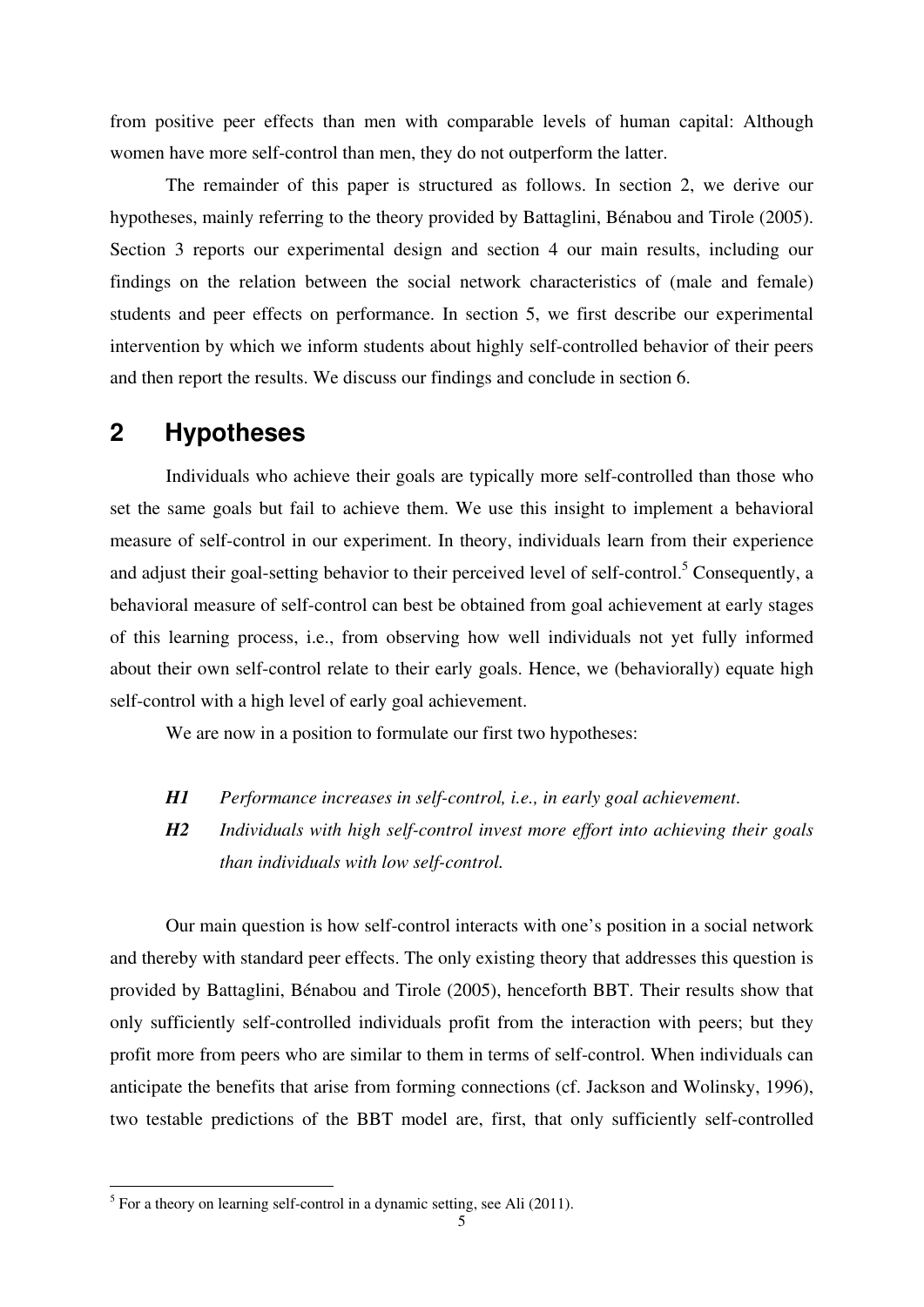individuals have a strictly positive number of links to others, and, second, that self-control is correlated among direct friends.

The BBT model does not account for human capital. However, it is easy to see how an extended reasoning along its lines can be used to bridge the gap between the literature on selfcontrol and the literature on how human capital of peers can affect achievement: Since selfcontrolled people tend to persist in their performance plans, they tend to acquire more human capital. Consequently, they become more valuable peers with regard to the peer effects on achievement that can be expected from them. If indeed only sufficiently self-controlled individuals connect with others, as the BBT model suggests, then only sufficiently selfcontrolled individuals will enjoy positive peer effects on their performance. Hence, we hypothesize:

*H3 Performance increases in the number of talented friends.* 

*H4 People with high self-control (a) are more likely to connect to others, (b) have a higher overall number of friends, and (c) have a higher number of talented friends.* 

If we look deeper into the BBT model, an even subtler way emerges in which individual self-control and connections to peers affect each other: Not only does self-control affect the individuals' social network (and thereby their access to positive peer effects on performance); but it does so because peers also affect self-control itself. Individuals profit from good news about the self-control of their peers: By increasing their prior about their own ability to retain self-control, observable self-controlled behavior of their peers increases individuals' effort to resist temptations. By contrast, bad news about their peers' self-control harms individuals by decreasing their confidence in their own ability to resist temptations, making them more likely to give in. For ethical reasons, we can only test the good-news prediction. In particular, we hypothesize that effort is increasing in the revealed effort of peers. Besides actual effort, also planned effort can be considered since goal-setting is one way to invest into self-control. Thus, we additionally conjecture that good news about the self-control of one's peers increases self-set goals while bad news lowers them. Our last hypothesis is:

## *H5 Planned effort (a self-set goal) and actual effort both increase in revealed effort of peers.*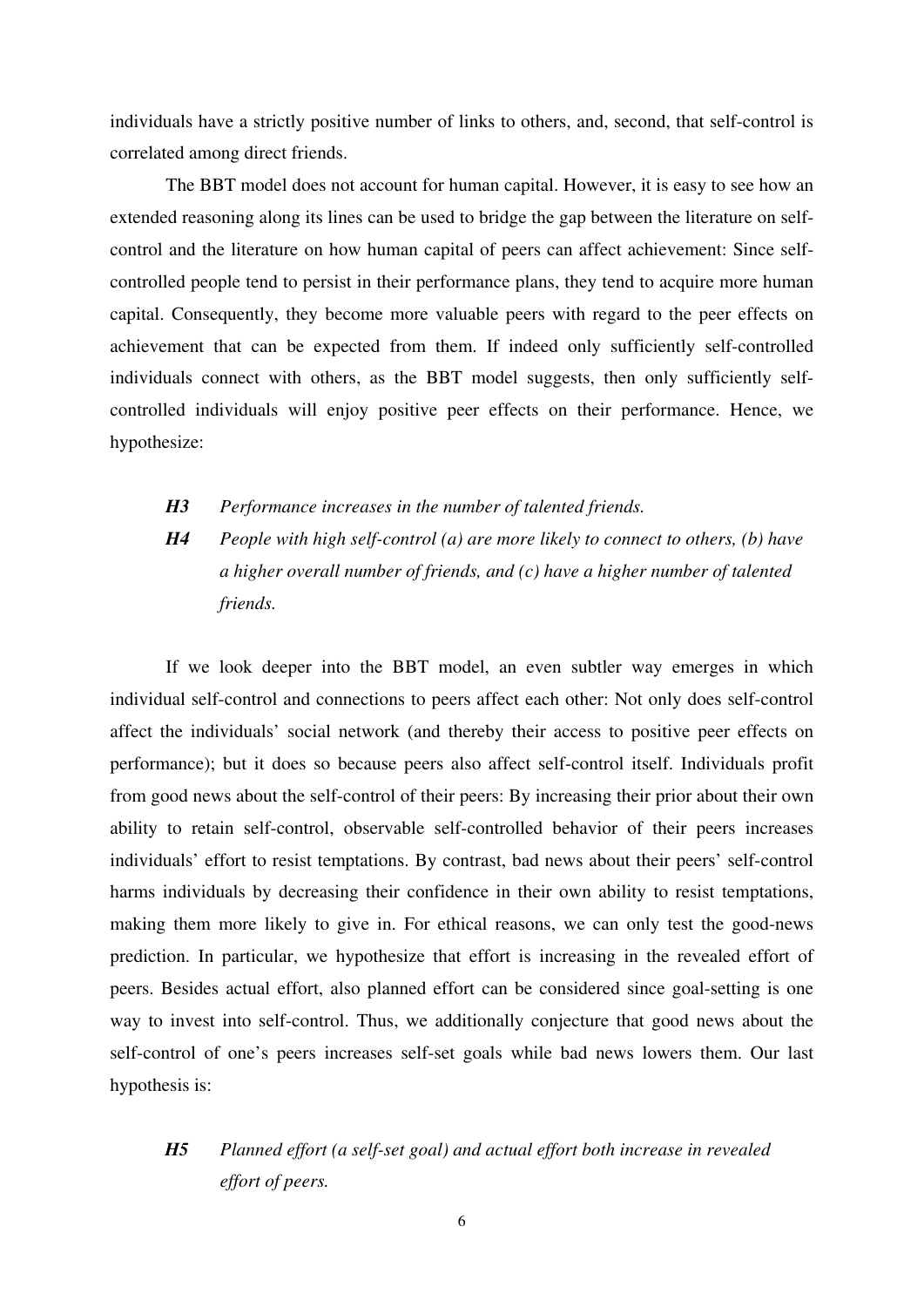## **3 Experimental Design and Implementation**

### **3.1 Experimental Procedure**

We conducted our experiment in an undergraduate microeconomics course at the University of Hamburg in the summer semester of  $2013$ .<sup>6</sup> In total, 117 first-year students regularly participated in the lecture and the tutorials.

Our experiment was conducted in the following five waves:

- 1. Survey on aspired course grades and current study time
- 2. Survey on intermediate goals and partial communication of others' study time per week
- 3. Measurement of intermediate goal achievement
- 4. Elicitation of students' social network and preferences
- 5. Exam

-

In the first two waves, we conducted surveys and implemented one experimental intervention in the tutorial classes. In the fourth wave, we conducted a paper-and-pencil experiment and the final survey in the lecture class. Students could never anticipate upcoming waves, and they were not told before the beginning of the fourth wave that they were part of an experiment. Rather, they were told that some faculty wanted to analyze students' learning conditions and study behavior. Moreover, the experimenters who actually entered classes were not involved in teaching the lecture or tutorial courses.<sup>7</sup> The teaching assistants were informed about who would enter their classes on which days and were told that the interventions they witnessed were part of a study on student behavior.<sup>8</sup> They have never been informed about the fourth wave of the experiment or about the purpose of the first three waves before the end of the semester. Furthermore, they were instructed not to provide possible interpretations of our study to the students. Apparently students accepted our

<sup>&</sup>lt;sup>6</sup> In Hamburg, like in most German cities, courses in the summer semester are taught from beginning of April to mid July.

 $<sup>7</sup>$  The experimental team that actually entered the classes to conduct the experiment consisted of two of the three</sup> authors of this paper. The third author, Lydia Mechtenberg, committed both not to act as an experimenter in class and not to receive the data set in a non-anonymized form, since she was the lecturer of the microeconomics course. Exams were graded by the teaching assistants who did not know the purpose of the study and never received access to the data set.

<sup>&</sup>lt;sup>8</sup> In the second wave, they announced the modalities of handing in the mid-term problem set as a natural part of their teaching job. These modalities were designed for experimental purposes about which, however, the teaching assistants were not informed.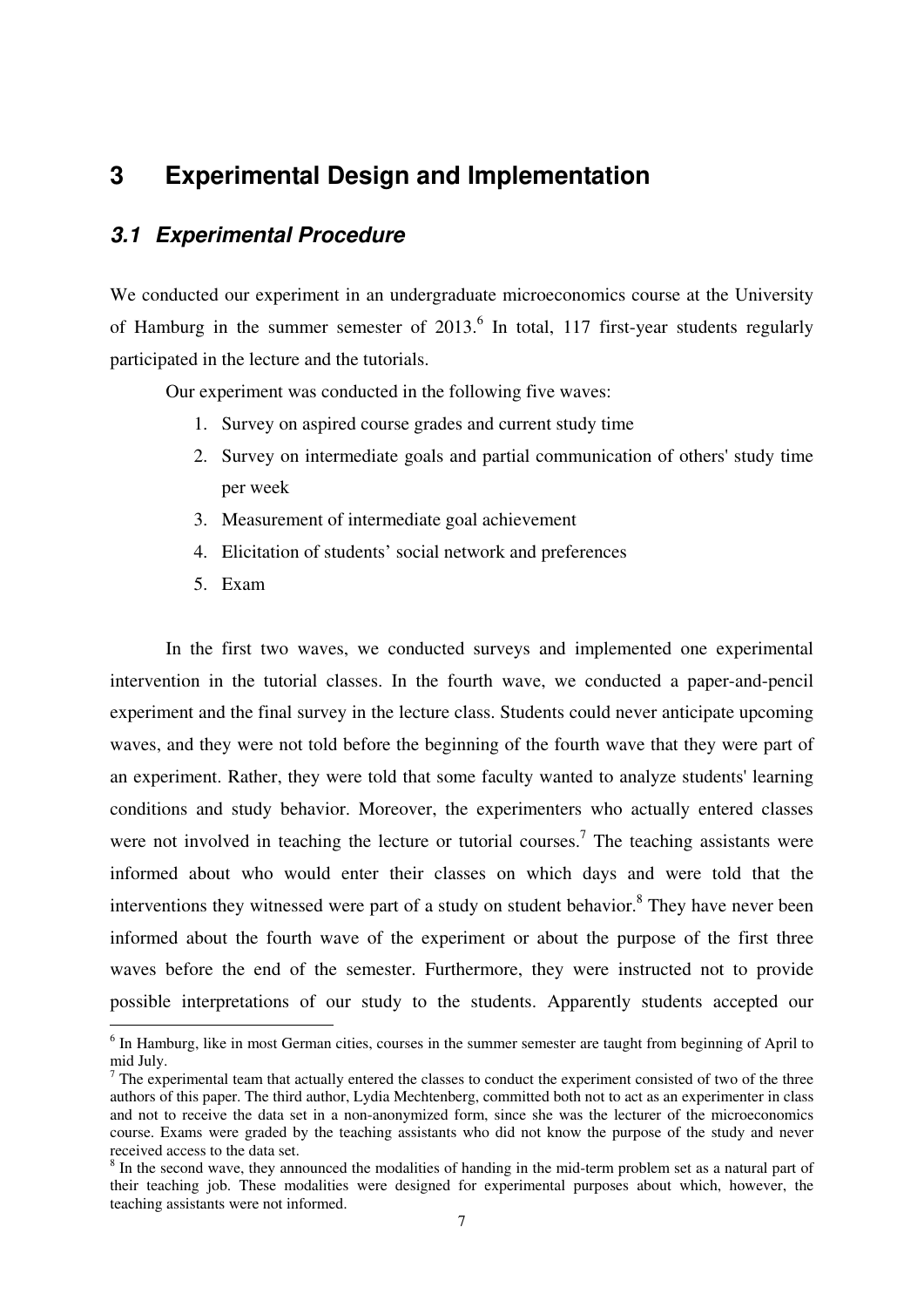explanation of the interventions in their classes and never approached an experimenter or teaching assistant on this issue. All material used for the experimental interventions and surveys is collected in Appendix  $B^9$ .

**The first wave** In the first wave, we conducted a survey in each tutorial, asking which grades students aspired to and how many minutes they on average studied per week for this specific course.

**The second wave** The second wave was mainly dedicated to induce students to set goals for themselves at a relatively early stage of the course, since their behavior with respect to these goals allows us to measure students' self-control at a later point in time. This wave consists of three steps which were conducted in the tutorials. Each teaching assistant announced that several organizational issues were to be settled within the ongoing session of the tutorial course.

1<sup>st</sup> step: Planned effort We confronted students with a signal about the maximal time a peer in their tutorial has studied (the details of this intervention are described in section 5.1) and asked in a survey how much students planned to study per week for this course in the future. Hence, we elicited individual self-set goals.

*2 nd step: Intermediate goal with partial commitment* Next, a senior student who was not informed about the purpose or content of our study entered the tutorial course and truthfully explained to the students that they could enroll in a non-compulsory one-day micro workshop. Moreover, he mentioned that enrolment was not obligatory for participants but that each student who, though enrolled, would not show up for the workshop would have to pay a fee of 3 EUR. By contrast, participation, both with and without enrolment, was free of charge. It was also made clear that payment of the fee would be asserted.<sup>10</sup> Hence, students were offered a pre-designed goal (participating in the workshop) together with a commitment device (the fee). Then, the senior student distributed enrolment forms that again mentioned the fee and provided the link to a website where online enrolment for the workshop was possible. Finally, he collected the enrolment forms and left the class.

*3 rd step: Intermediate goal without commitment* The teaching assistant truthfully explained to his students that they had to submit a compulsory midterm assignment in order to be eligible for the final exam. This assignment – a standard problem set – was identical for all students. The quality of the solution was not decisive for students' admission to the final

 $9$  The material was originally written in German. In Appendix B, we collect the English translations. Format and design of the original material are preserved.

<sup>&</sup>lt;sup>10</sup>In fact, teaching assistants and the experimental team collected the fee within the three weeks after the workshop and, if necessary, immediately after the exam.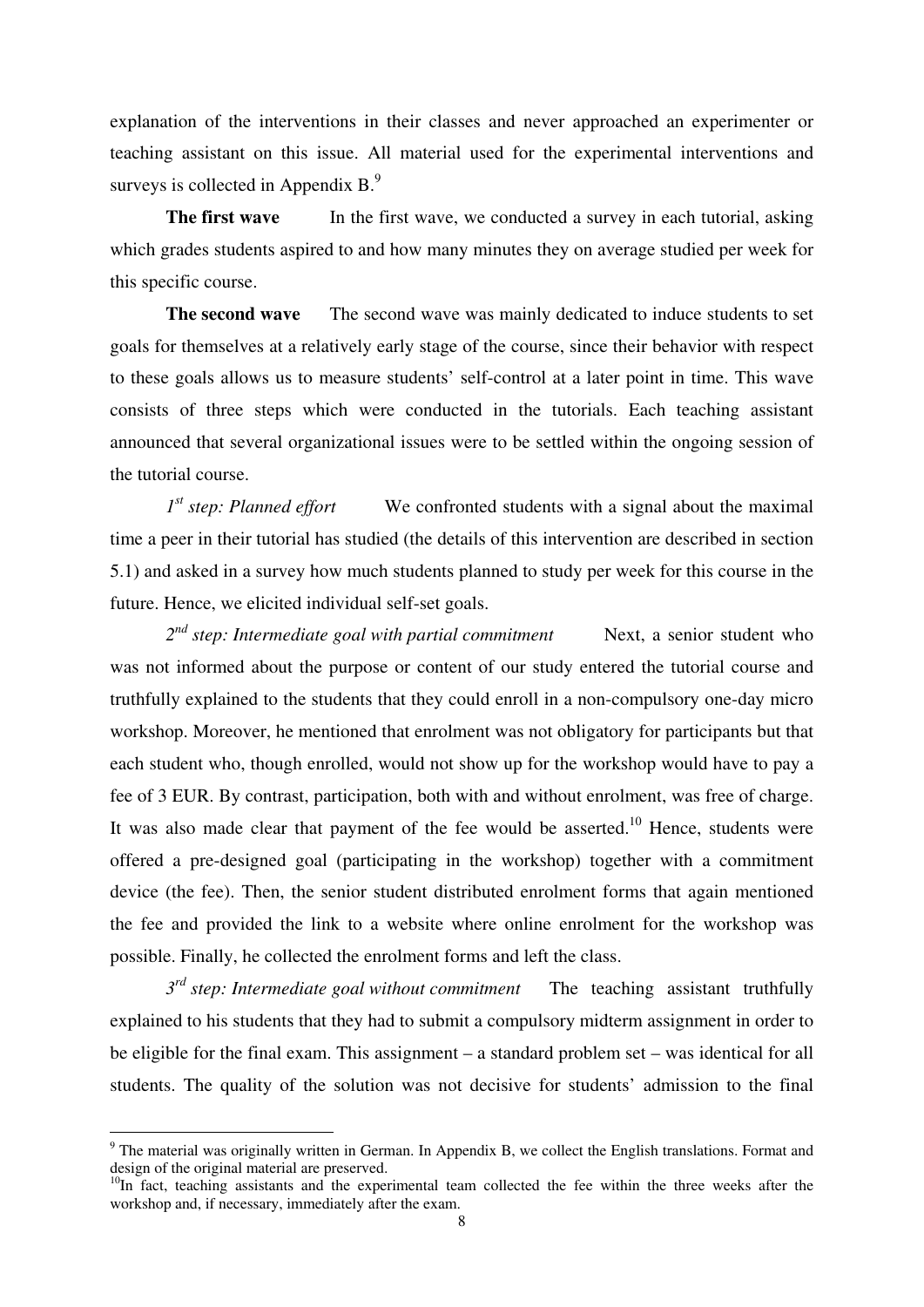exam; but their solution had to fulfill the minimum requirement of being a recognizable attempt to solve all problems of the problem set. The teaching assistant explained to his students that they had to choose between two submission deadlines, an early and a late one, which were neutrally framed. He distributed forms on which the two deadlines were specified and the students were asked to individually choose their preferred deadline. Hence, students were offered the possibility of regulating their own future learning behavior by choosing the goal of submitting early. Students were told that their choice was not binding but helpful for organizational purposes. They were also told that assignments handed in after the late deadline would not be considered and excluded the students from the possibility of taking the exam. This information was provided online, too, and was repeated several times in the lecture to make sure that all students enrolled would understand it. To provide a (weak) incentive for students to choose the early deadline, online feedback about the quality of their solution of the midterm assignment was promised to students who submitted prior to the early deadline. No feedback was provided to students who submitted prior to the late but after the early deadline. However, any category of students always had the opportunity to approach their teaching assistant after the tutorials or during the office hours to get any information about any exercise they needed help with. In addition, we instructed the teaching assistants not to provide the correct solutions of the midterm assignments in their online feedback. The online feedback did not provide any real advantage to the students who received it.

**The third wave** The organizing team of the workshop collected the data about students' enrolments and their actual participation and passed them on to the experimental team. The workshop took place on a weekend day after the third wave of the experiment. In its course, additional exercises related to the content of the micro course and prepared by the organizing team were discussed. The teaching assistants collected all data about students' choices of a submission deadline and registered whether students' actually submitted before the chosen deadline. Again, all data were passed on to the experimental team.

**The fourth wave** The main purpose of the fourth wave was to elicit students' networks. We conducted a final survey in which students were asked to name the peers with whom they had joined to prepare themselves for the exam (outside the official lectures and tutorials). These lists of names allow us to reconstruct the social network of learning relationships within class.<sup>11</sup> For each of the listed friends some further survey questions

 $11$  Literally, the social network is directed because some students are mentioned by others who do not mention them. However, it seems more reasonable to consider learning relations as bilateral and to believe that two students have learned together even if only one of them reports this, e.g., because the other learning partner was absent on the day on which we conducted the final survey.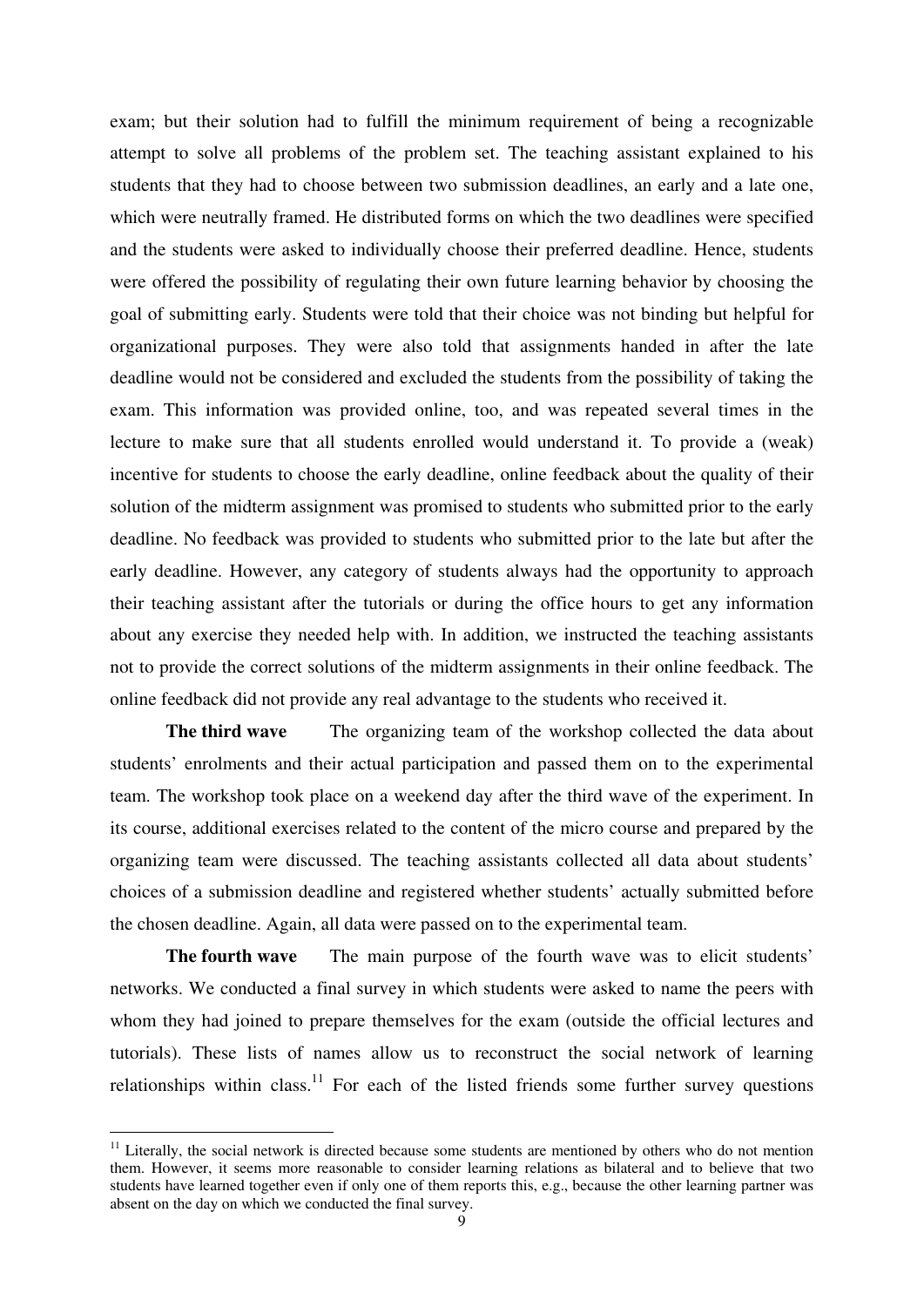specified the kind of relationship, e.g., since when they know each other. We also asked how they perceived their own, their peers', and other students' degree of self-control.<sup>12</sup> Moreover, we elicited their risk preferences for different contexts (among others finance, job, leisure) using the risk module initially implemented in the German Socio-Economic Panel (SOEP) in 2004 (see Wagner, Frick and Schupp 2007). Before the survey, students participated in a paper-and-pencil experiment in which we elicited their time preferences in a context of choices between small short-term payoffs and larger payoffs that would be paid out at more far-away points in the future. To this purpose, we used ten incentivized decisions following the non-parametric method recently introduced by Takeuchi (2011). All payoffs were paid out by online delivery of Amazon vouchers.

**The fifth wave** Students wrote the final exam either at the beginning or at the end of the semester break. Thereby they could score between 0 and 90 points.<sup>13</sup>

### **3.2 Key Measures**

<u>.</u>

**Measuring performance, talent and effort** We use the score in the final exam to measure performance, since it fully determines the overall course grades. We also obtained the scores (and grades) from a previous math course as a control variable for talent since a proficiency in math was important both for solving the preparatory problem sets and for doing well in the exam. To account for effort, we use self-reported study times both from the first and the fourth wave.

**Measuring self-control** We constructed an indicator variable, *self control,* that measures whether a student behaved in a time-consistent way, i.e., achieved his own intermediate goals. A student's two intermediate goals are to submit the midterm assignment prior to the deadline that she herself had previously chosen and to participate in the workshop in case that she had registered for participation. Among the 63 students who signed up for the micro workshop, a share of 73% (46 students) attended it. Early midterm assignment was planned by 107 students, but only a share of 73% (78 students) actually delivered early. The binary variable *self control* becomes one if the student both submitted prior to her self-chosen deadline and did not fail to attend the workshop if enrolled. This variable captures self-control well since it assigns low self-control to students who cannot resist the temptation to procrastinate when preparing the midterm assignment or the temptation to spend their week-

 $12$  Students reported their perceived degree of self-control on a scale between 0 and 10.

<sup>&</sup>lt;sup>13</sup> Students who failed to pass at the early date were automatically eligible to write a new version of the exam at the end of the semester break.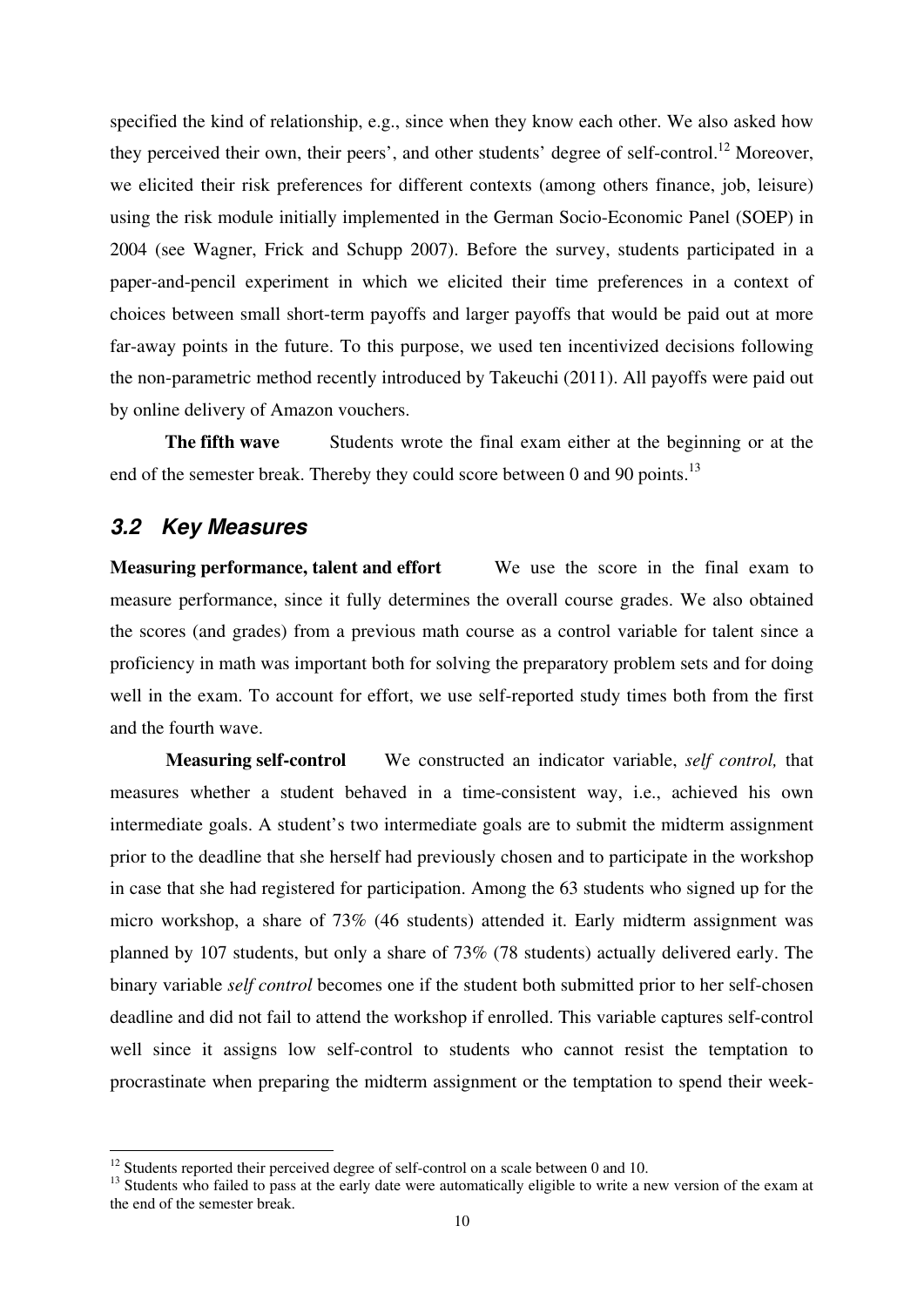end in a more agreeable way than by attending a workshop that they had planned to attend.<sup>14</sup> The basic assumption underlying the construction of the indicator variable is that, as implied by economic theory, the economic concept of self-control can be equated with time-consistent behavior.

In order to test whether time-consistency is stable across different contexts, we used the method introduced by Takeuchi (2011) to construct a second self-control variable which measures individual time-preferences in the monetary context of our paper-and-pencil experiment (fourth wave).

**Measuring students' social network position** We created two different variables: *friends* and *degree*. The binary variable *friends* takes the value one if the student is at all connected to others, i.e., is part of a study group, and zero otherwise. The variable *degree* counts the student's direct links to others, i.e. the number of learning partners.<sup>15</sup> We computed both variables from the undirected social network. In order to check for robustness of our results we also use variables derived from the directed network.

**Differentiation of peers** To further substantiate friends' peer effects we categorize them as talented or untalented according to their math score. The count variable *talented friends* counts the number of links to fellow students who have a math score weakly above 58 points, while the count variable *untalented friends* counts the number of links to fellow students who have a math score weakly below 55 points. The chosen threshold makes use of the fact that no student achieved a math score between 55 and 58; and it splits all friends in two categories of equal size.

Descriptive statistics of our most important variables are provided in Table 1.

## **4 Main Results**

-

### **4.1 Determinants of Performance**

Table 2 displays the results on how individual characteristics, including self-control, general connectedness to other students and specific connectedness to highly talented students affect performance. In all models, we tested for the presence of omitted variables with a specification-error test as well as for multicollinearity and rejected both. Moreover, ordinary least square (OLS) estimates were calculated with robust standard errors. We additionally

<sup>&</sup>lt;sup>14</sup> In principle, we can also construct two separate indicator variables for time-consistent behavior concerning each of the two intermediate goals. While many of our results are qualitatively unaffected, there is simply less variation in these two measures.

<sup>&</sup>lt;sup>15</sup> Further network statistics, such as measures of centrality, are difficult to interpret since the network is quite sparse, consisting of many isolates and small components.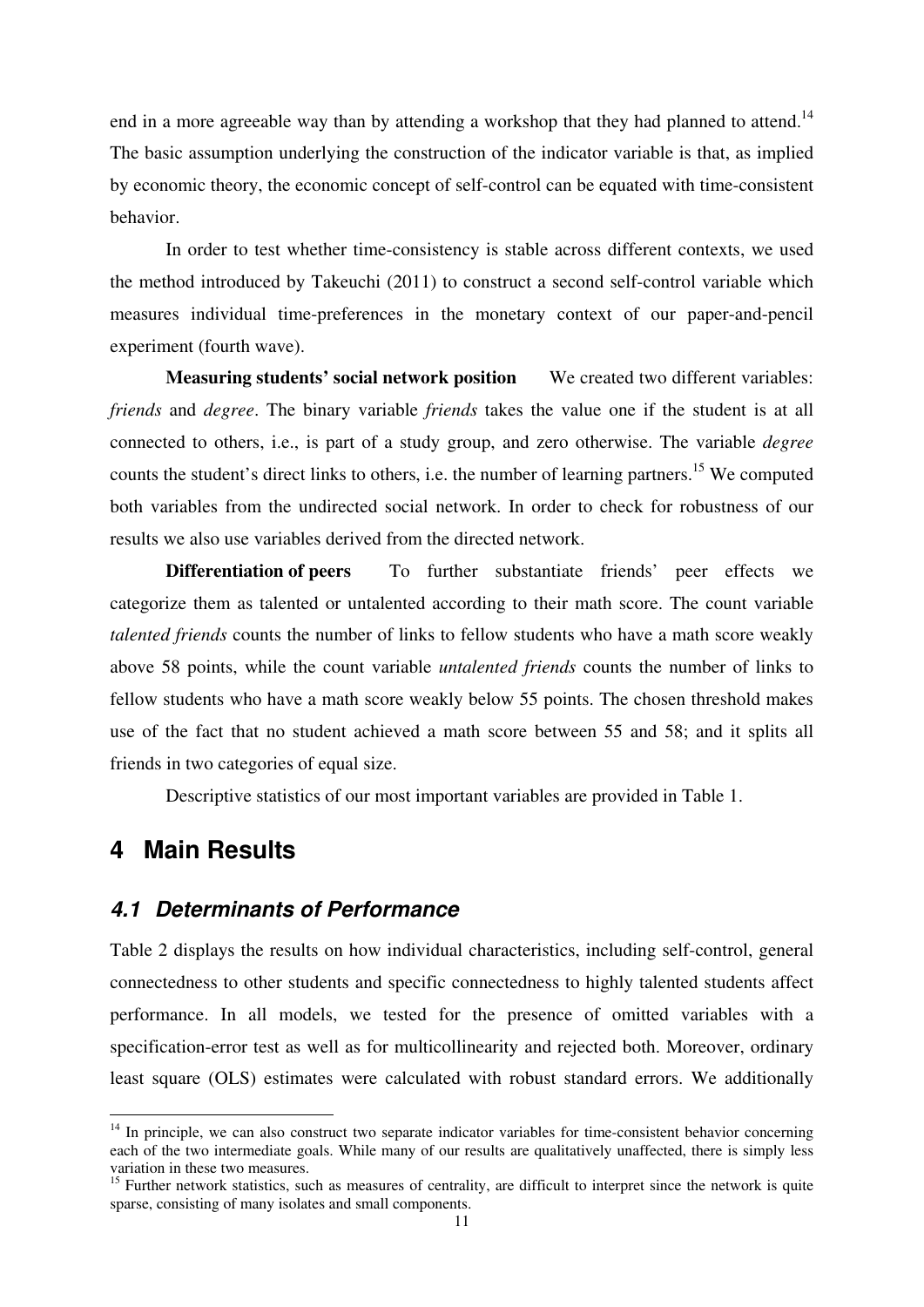used a two-step FGLS (feasible generalized least square) method to account for heteroskedasticity and thus to gain efficiency.

**Self-control and talent** Both individual self-control and talent have a positive effect on performance. Pairwise correlation of the dependent variable and these regressor variables yields a correlation coefficient of 0.66 (with a p-value smaller than 0.001) for talent and performance, while the correlation coefficient of self-control and performance is 0.30 (with a p-value of 0.003). The effect of talent is significant at the 1% level across all model specifications. Self-control is statistically significant, albeit to a lesser degree. Being highly self-controlled is associated roughly with an eight points higher micro score, which is substantial since the maximal score is 90 and the median score is 58. The standard deviation of *math score* is 21 (reported in Table 1); an increase of one standard deviation in *math score* leads to a rise of 12 points in the micro score.

These results fully support our hypothesis H1 that self-control positively affects performance. One important alternative suggestion would be that *self control* captures an advantage in human capital of those students who attended the workshop and received feedback after an early submission of their midterm assignment. To test whether this is true, we conducted a Wilcoxon rank-sum test comparing the performance of those who attended the workshop and received the feedback with those who did not. The result is displayed in Table 3. There is no evidence that workshop attendance and feedback affected performance. Hence, we can be confident that the positive coefficient of the variable *self control* in Table 2 does indeed measure a positive effect of actual self-control on performance.

**Self-control and peer effects** The number of friends in general, measured by *degree*, has no significant effect on performance when controlling for talent and self-control (see columns 2 and 3 in Table 2). However, increasing the number of *talented* friends, i.e., friends with a high math score, significantly improves performance, which is fully in line with our hypothesis H3. If we control for the number of talented friends, the effect of self-control becomes weaker. Within the OLS regression the effect of self-control is of the same dimension but insignificant. In the FGLS model, the effect of self-control remains significant when controlling for the number of talented friends. Since overall model diagnostic statistics favor the FGLS model, we conclude that both self-control and being connected to many talented peers significantly improve performance. Overall, we find strong evidence in support of our hypotheses H1 and H3.

**Self-control and effort** One channel through which self-control might affect performance is effort. However, performance does not seem to be affected by early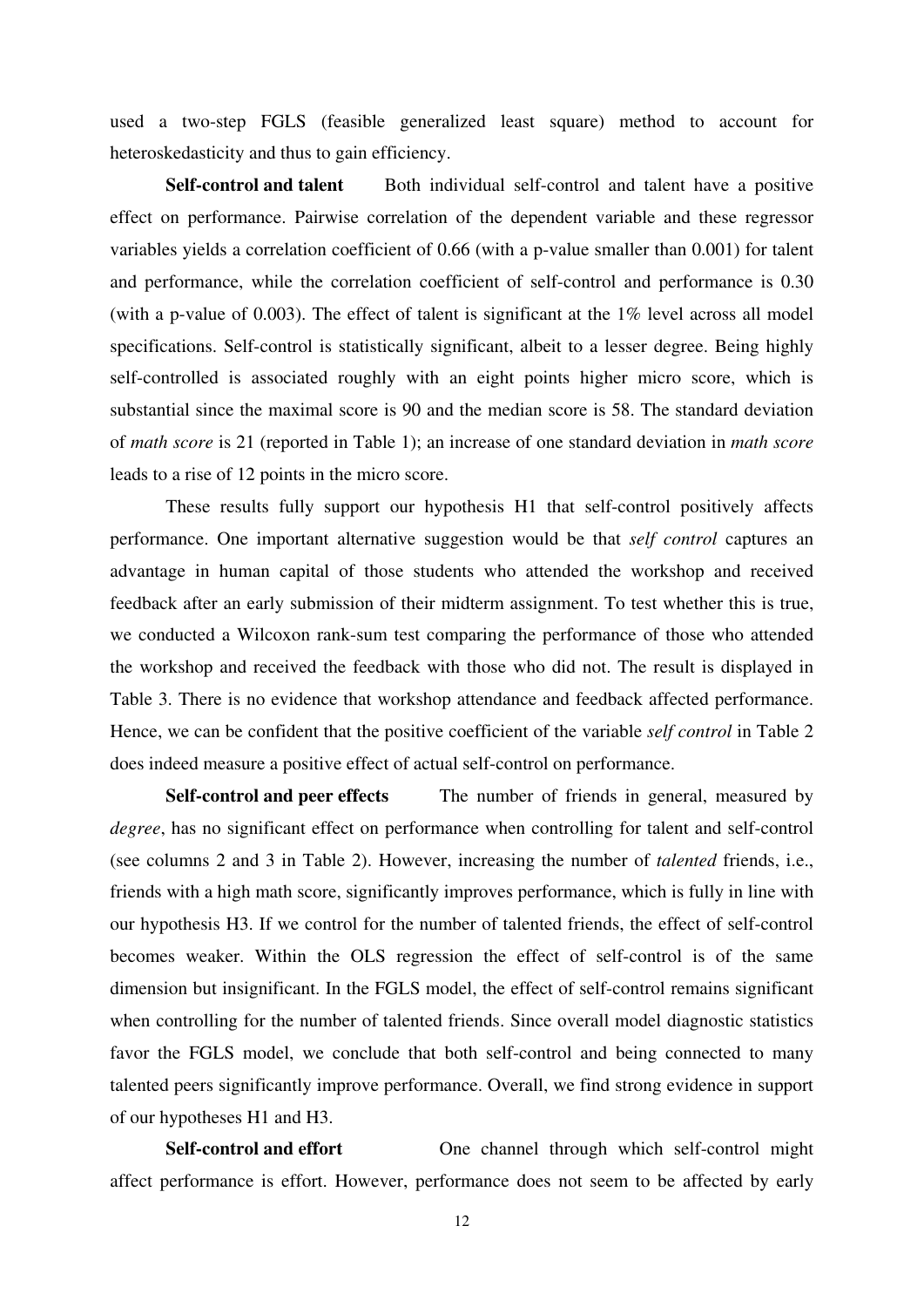effort, i.e., by the average number of minutes studied per week, as reported in the first wave of our experiment. On the other hand, late effort, i.e., the average number of minutes studied in the last week prior to the exam, seems to positively affect performance to some extent.<sup>16</sup> However, this result is not robust to controlling for other covariates, like talent.<sup>17</sup> Hence, we conclude that we do not find strong evidence for a positive relationship between effort and performance. This might be due to the fact that effort and talent can be substitutes as well as complements, which might vary across students. Alternatively, learning methods, e.g., how the material is structured and whether students acquire problem-solving skills rather than memorize prespecified results, might matter more than the pure amount of time spent studying.

Our hypothesis H2 predicts that effort is increasing in self-control such that more selfcontrolled students would study more than their peers. On average, early effort of students with low self-control amounts to 57 minutes per week, while students with high self-control study 78 minutes per week. However, this difference is not significant.<sup>18</sup> By contrast, highly self-controlled students invest significantly more effort in the week prior to the exam. Figure 2 displays kernel density estimates for late effort per level of self-control, i.e. students' effort one week prior to the microeconomics exam, separated according to the level of self-control. Indeed, highly self-controlled students seem to work harder in the week prior to the exam than their less self-controlled counterparts. Specifically, median effort for highly (lowly) selfcontrolled students is 240 (80) minutes per week; and average effort for highly (lowly) selfcontrolled students is 290 (210) minutes per week. A Wilcoxon test rejects the hypothesis that both groups are not statistically different with regard to late effort with a p-value of 0.078. In sum, we find only weak support for our hypothesis H2.

Self-control and monetary time-preferences Considering the students' monetary time preferences, we do not find any effect on performance or on any other behavioral variable such as effort or goal-setting behavior. Importantly, we also do not find any correlation between these time-preferences and our behavioral self-control measure. Similarly to the data reported by Takeuchi (2011) whose method we adopted, most participants appear to be future-biased in the monetary context, while only few seem to have a present bias or to be time-consistent. At least in our setting, time preferences do not seem to be correlated across the monetary context and the context of studying.

<sup>&</sup>lt;sup>16</sup> Results on the relationship between effort and performance are not reported in the tables.

<sup>&</sup>lt;sup>17</sup> Controlling for other covariates creates heteroskedasticity. We control for heteroskedasticity by applying the bootstrapped method using 400 resamples.

<sup>&</sup>lt;sup>18</sup> This result is not reported in the tables.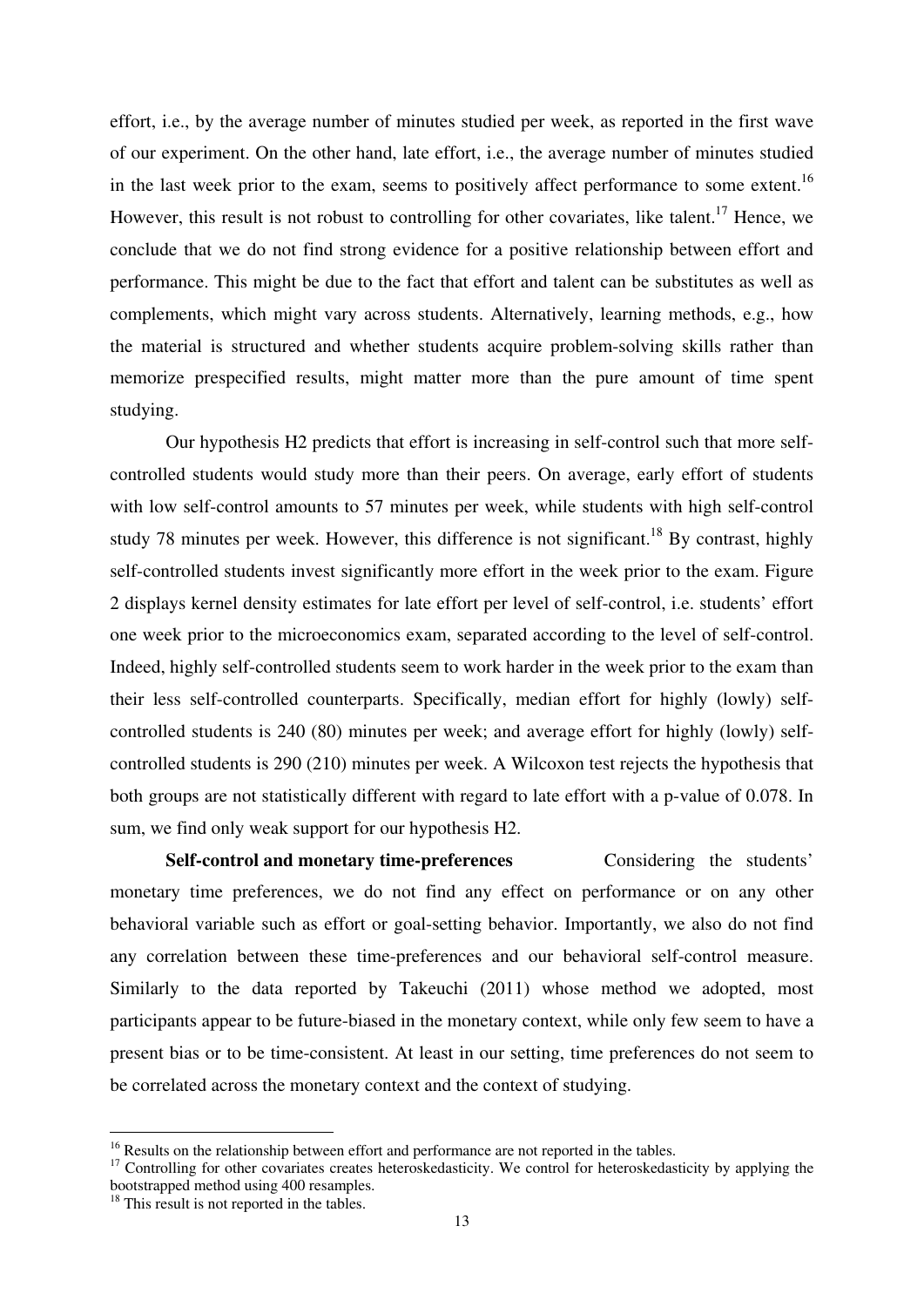### **4.2 The Interaction of Self-Control and Peer Effects**

**Self-control and students' social network** Figure 1 displays the social network of our students and provides a first impression of the relationship between self-control and connectedness. Importantly, most students who have at least one friend also have a high level of self-control, whereas the majority of those who are unconnected to any friends also exhibit low self-control. To be more precise, only 39% of the many isolates have a high level of selfcontrol. In contrast, 71% of the students who have at least one friend also exhibit high selfcontrol. This observation already suggests that network formation among students could well be fully in line with the BBT model, i.e., that only sufficiently self-controlled individuals profit from teaming up with similarly self-controlled peers.



To test this hypothesis we first consider the variable *friends*, i.e., the binary variable measuring whether a student is connected to any friends at all (friends  $= 1$ ). Indeed, students with high self-control are much more likely to have connections to peers (Pearson Chi<sup>2</sup> = 12.159 with p-value  $\le 0.001$  and Fisher's exact test yields p-value = 0.001).<sup>19</sup> To control for other individual characteristics, we run a probit regression with *friends* as a dependent variable, using self-control and further individual characteristics as covariates. A Hosmer-

<sup>&</sup>lt;sup>19</sup> This result is not reported in the tables.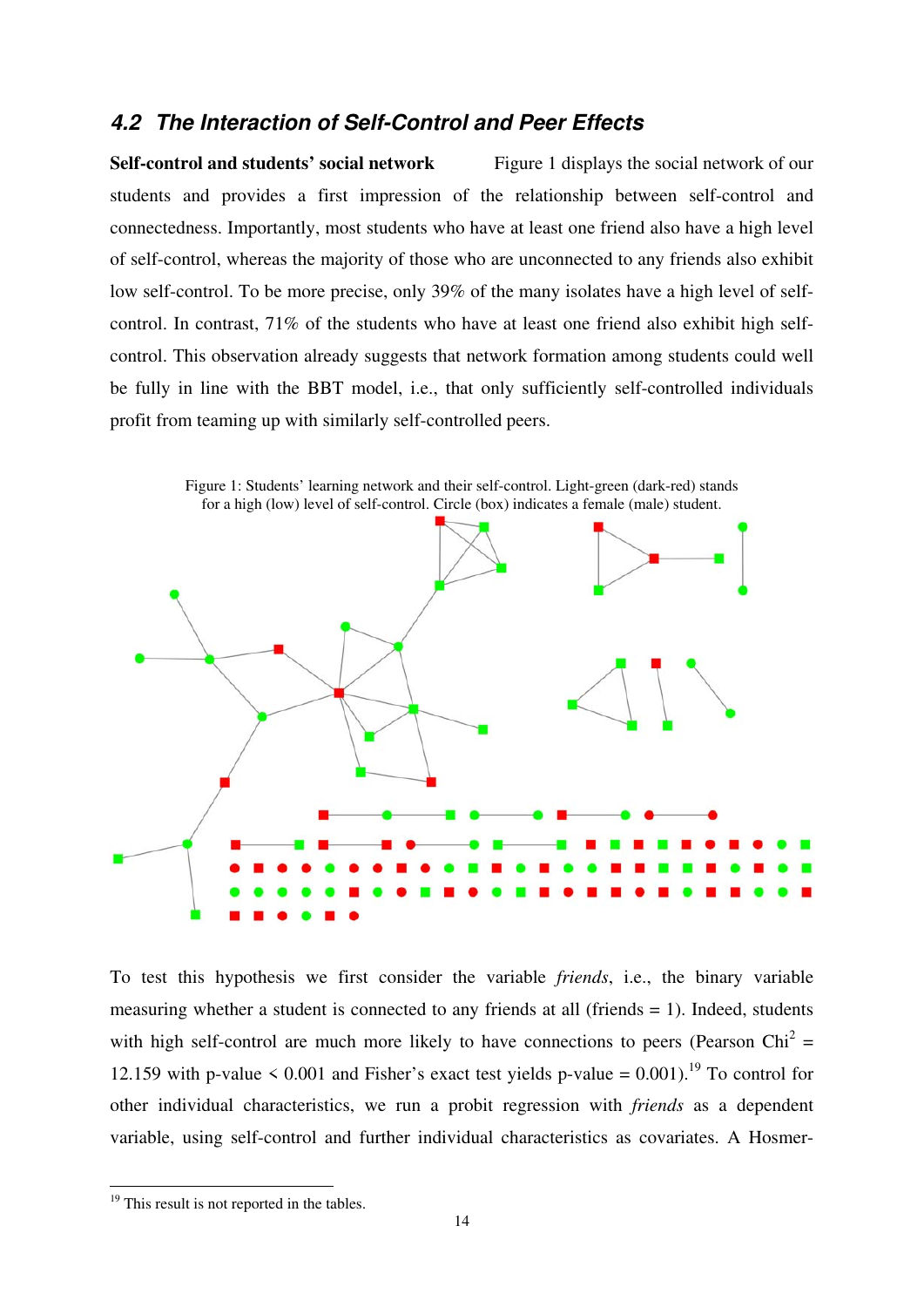Lemeshow specification test shows that all the models are well specified. Table 4 displays the results. Self-control and talent both have a statistically significant positive impact on the likelihood of being connected in different model specifications. Indeed, the predicted probability of being connected is 21% higher for individuals with high self-control than for those with low self-control, holding all other covariates constant.

We also tested whether self-control tends to increase the number of friends a student is connected to. Since the dependent variable *degree*, the number of friends, is a nonnegative integer, we use Poisson and negative binomial models. Results are shown in Table 5. Since overdispersion is present, negative binomial models provide the best fit. Our results support our findings from the previous binary outcome model. Highly self-controlled students have a higher number of friends; and this effect is significant at the 5% level in both models. Specifically, a discrete change from having low self-control to having high self-control is associated with 0.64 additional friends. To check for robustness, we use the directed network and estimate the effect of self-control on outdegree and indegree, i.e. the number of friends a student nominated in the survey, respectively how often the student was nominated. Both measures from the directed network show a significant effect of similar size.<sup>20</sup> Overall, our estimates consistently show that highly self-controlled students are more likely to have friends and also tend to have more friends than students with low self-control. This is clear evidence for parts (a) and (b) of our hypothesis H4.

To test whether highly self-controlled students are also more likely to have highly talented friends, we ran two Poisson regressions with *talented friends* and *untalented friends* as response variables. Since the equidispersion property is not violated, models fitting the Poisson distribution are used. Results are reported in column 1 of Table 6. On average, the number of highly talented friends is increasing in self-control. This effect is positive and statistically significant, which supports part (c) of our hypothesis H4. The size of the effect is also substantial: Being highly self-controlled is associated with 0.35 additional talented friends.

We also tested whether self-control affects the number of lowly talented friends, i.e., the number of friends with a low math score. As can be seen from the second column of Table 6, we do not find any effect of self-control on the number of lowly talented friends. Hence, while a highly self-controlled student is more likely than a student with low self-control to have friends at all, the former also seems to be more selective in choosing his or her friends than the latter. Since students with more talented friends perform better in the exam, these

<sup>&</sup>lt;sup>20</sup> These results are not reported in the tables.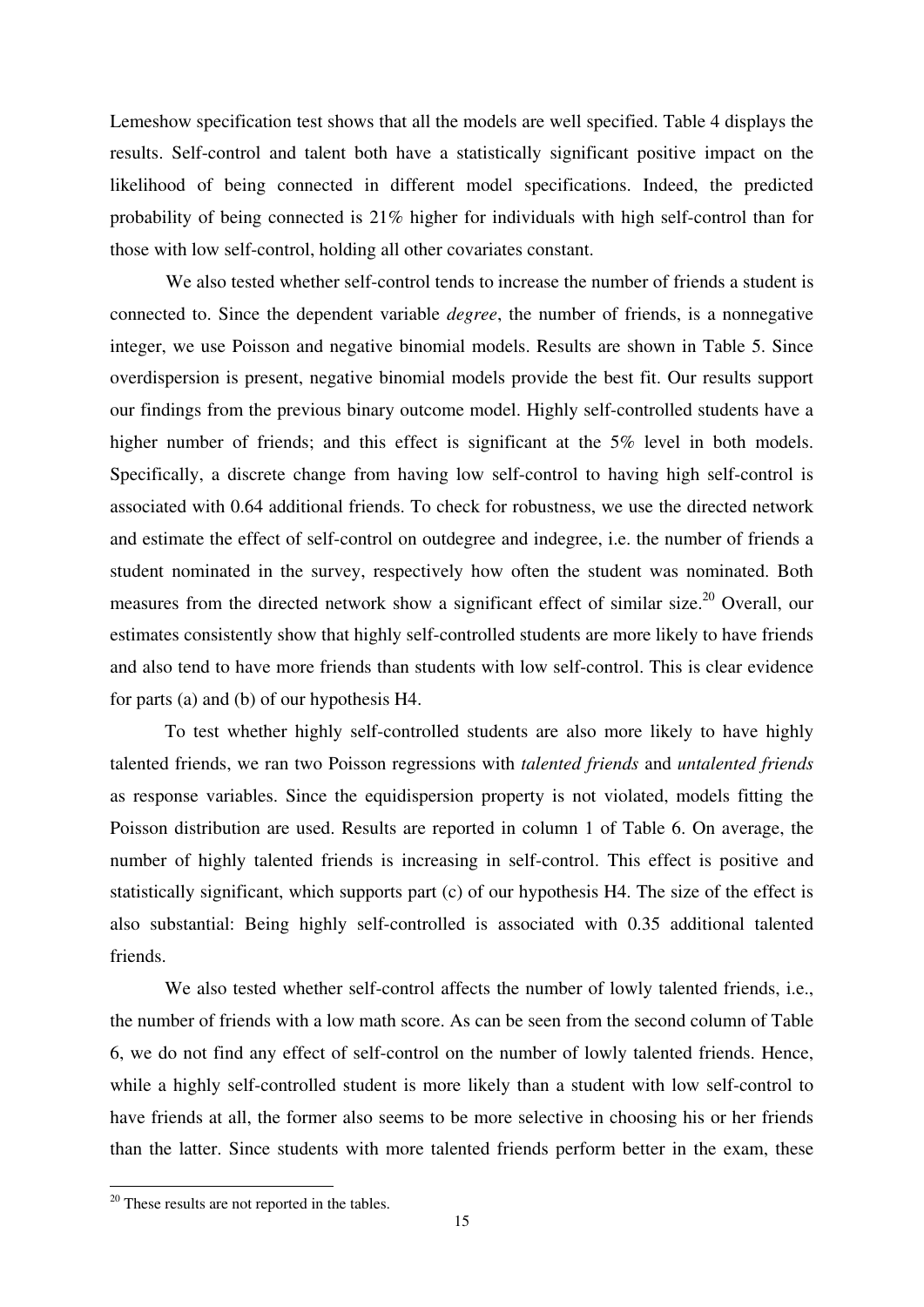results imply that self-control facilitates positive peer effects on performance: More selfcontrolled students have better access to highly talented peers and thereby accomplish more than their less well-connected peers. This is another channel through which self-control affects performance. Overall, we conclude that there is supportive evidence for all parts of our hypothesis H4 showing a strong link between a student's connectedness and her self-control. By contrast, we do not find any evidence in favor of our hypothesis H5, i.e., that self-control is correlated among direct friends. This, however, seems due to the fact that testing this hypothesis requires a dramatic reduction in sample size since a significant part of our students does not have any friends at all. Hence, we conclude that our results are sufficiently in line with the BBT model to provide support for it.

Note that a very specific prediction of the BBT model is the claim that only sufficiently self-controlled individuals profit from connecting to others *at all*. This prediction could not be generated by a theory of homophile network formation, other than the prediction that self-control be correlated among friends. Hence, since we validate the former claim, we provide evidence in support of the BBT model.

### **4.3 Gender Differences in Self-Control and Peer Effects**

Since we conducted our field study in an educational setting where gender differences typically play an important role, we also investigate whether and how female students differ from male students in self-control, peer effects and performance.

Table 7 and Figure 3 display the results regarding self-control. Female students are significantly more self-controlled than their male counterparts: females' likelihood of being highly self-controlled is 37,5 % higher than males', holding the other covariates constant. Moreover, comparing the probabilities of being highly self-controlled between female and male students for different levels of talent, as we do in Figure 3, reveals, first, that the predicted values of being highly self-controlled are higher for female students for all levels of talent. Second, men's fitted probability of being highly self-controlled increases much more strongly in talent than women's, i.e. the men's slope is steeper. One possible explanation could be that women partly use self-control as a substitute for talent while men's self-control and talent are complements.

To test whether this notable advantage over their male peers gives female students a head-start in the exam, we conducted a Wilcoxon rank-sum test which is displayed in Table 3. Moreover, we controlled for gender when examining determinants of students' performance (see all model specifications in Table 2). As can be seen from both tables, our findings do not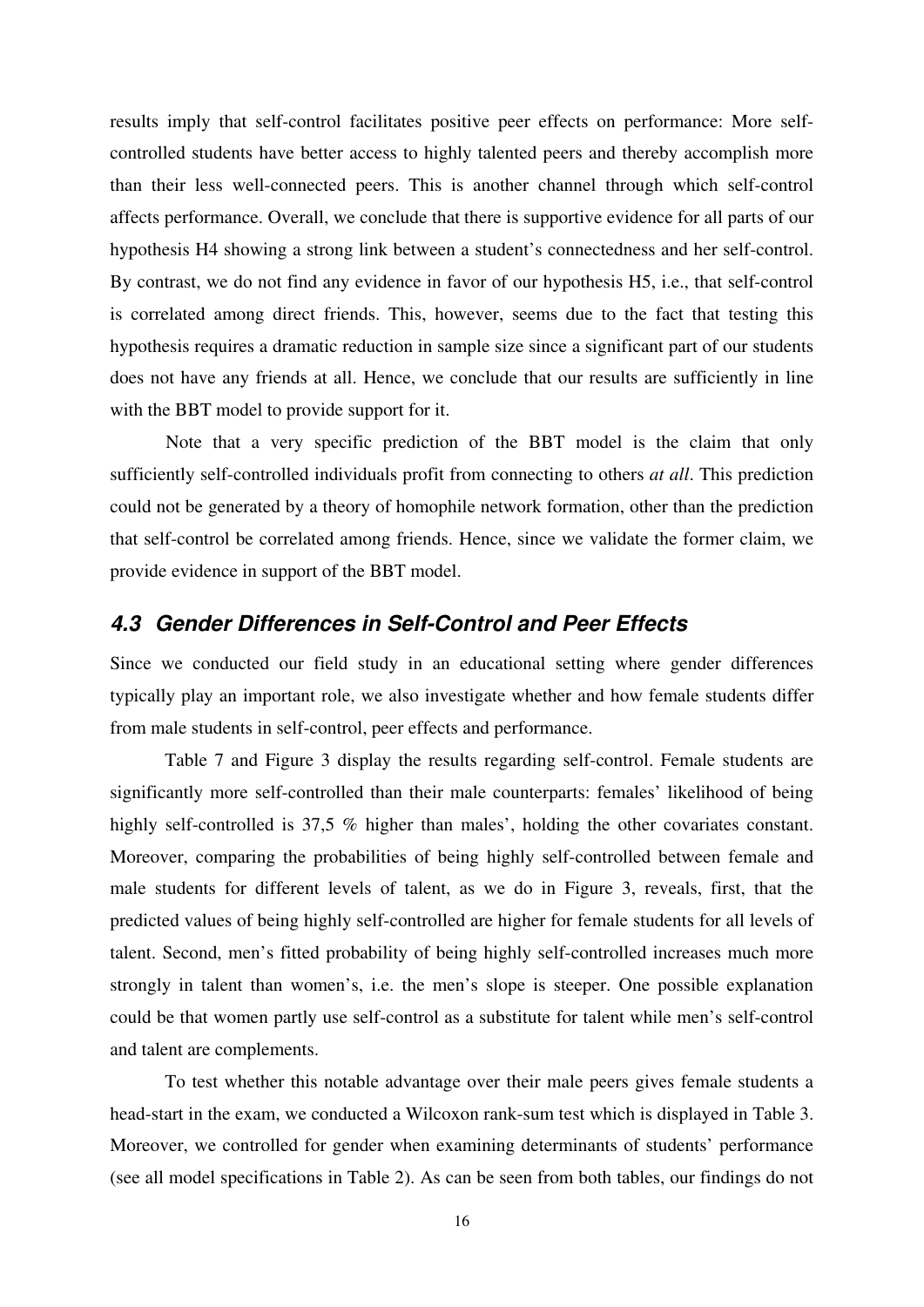indicate that women outperform men. If anything, men perform better than women. Hence, we conclude that the advantage of female students in terms of self-control must be counterbalanced by some disadvantage either in other determinants of performance or in the way in which self-control is used to increase performance. A second Wilcoxon rank-sum test which is displayed in Table 3 reveals that women seem to scribe somewhat lower math scores than men, but this is not significant. Hence, we cannot conclude that women have a disadvantage in talent. Regarding their social network, neither are female students significantly less likely to have friends, nor do numbers of friends differ significantly between the sexes, as can be seen from Tables 4 and 5. This is already an interesting observation, since one could expect the (more self-controlled) female students to be more likely than the male students to be connected to friends at all, given that self-control turned out to be an important determinant of connectedness. However, if we look deeper into the way in which female and male students form their social network, an interesting gender difference emerges that possibly counteracts the women's advantage in self-control: We find a compositional difference in how female and male students have formed their network. Female students seem less selective than male students in choosing their friends since there is a strong negative impact of being female on the number of talented friends which is significant at the 1% level (cf. Table 6). In particular, female students have 0.4 fewer highly talented friends compared to male students.

Hence, female students, although more self-controlled on average than male students, seem to use their self-control less efficiently to get access to highly talented peers and hence profit less from positive peer effects on performance.<sup>21</sup> This might be at least one possible reason why women, albeit more self-controlled than men, do not outperform the latter in the exam. $^{22}$ 

## **5 Self-Control and "Good News" about Peers**

### **5.1 Experimental Intervention**

-

In the BBT model, a specific mechanism makes sufficiently self-controlled individuals want to team up with peers who have similar levels of self-control. This mechanism is part of the

<sup>&</sup>lt;sup>21</sup> This finding seems to be very much in line with the empirical results of Lalanne and Seabright (2013) and the experimental findings of Friebel et al. (2013). Lalanne and Seabright (2013) find that the presence of influential individuals in a cohort of employees improves men's wages much more strongly than women's. Friebel et al. find that men's network formation is more reactive to short-term benefits (i.e., payoffs) than women's.

<sup>&</sup>lt;sup>22</sup> Obviously, there are other possible explanations, for example that women perform worse than equally talented men in competitive environments (see, e.g., Gneezy, Niederle and Rustichini (2003), Niederle and Vesterlund, (2007), and Jurajda and Münich (2011)).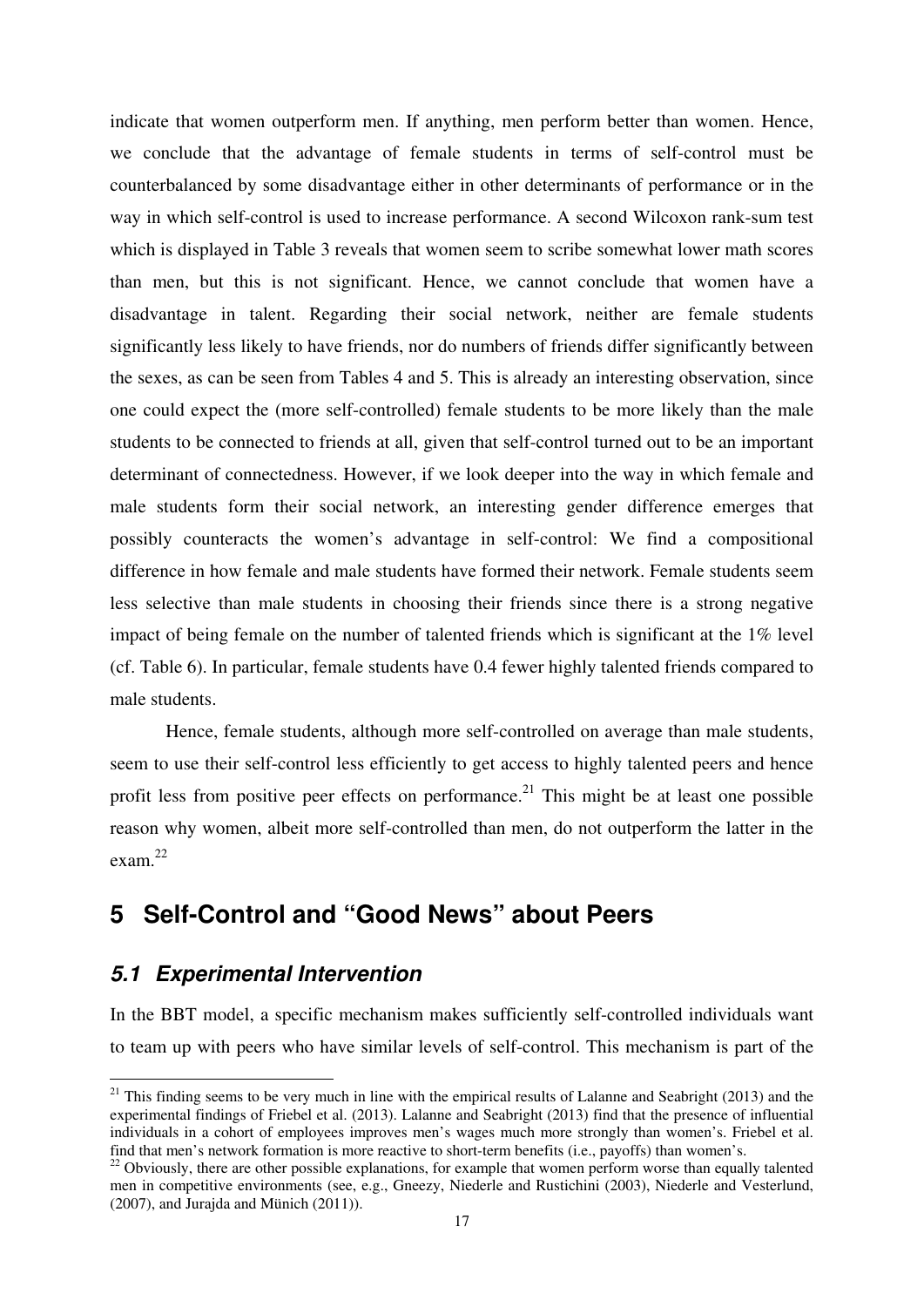so-called "good news" equilibrium: Individuals correctly expect to learn more often than not that their peers have resisted temptations. This increases their confidence in their own selfcontrol and finally enhances their future resistance against temptations. To address the question whether a similar cognitive mechanism makes our students appreciate highly selfcontrolled peers, we implemented an experimental intervention in the second wave of our study, where we communicate "good news" about their peers' self-control.

In each tutorial group, we informed the students about the current study time (elicited in wave 1) of the most hard-working peers within their tutorial. Since students with low ambitions might not respond to information about the effort of extremely ambitious students, we communicated two signals in each tutorial: the current study time of the most hardworking non-ambitious peer (low stimulus) and the current study time of the most hardworking ambitious peer (high stimulus), where students are categorized as ambitious if they aspired to a grade better or equal to 2.3.<sup>23</sup> Thus, the variable *stimulus* assigns to each student the maximal early effort of the peer in the tutorial with the same ambition, which in each tutorial is lower for non-ambitious students than for ambitious students.

After receiving the stimulus, all students in the tutorial group were required to define how many minutes per week (on average) they planned to study from then on until the exam.<sup>24</sup> We used this survey to test whether students' goal setting behavior (their planned effort) and their actual late effort depended on the stimulus. Those students whose early effort was used as stimulus are excluded from the analysis.

To see how this relates to theory, note that the stimulus provided to our students was "good news" about an anonymous peer in their group who studied harder than they did while exhibiting a similar ambition. Hence, the stimulus suggested that this peer was better than the others in the group in resisting the usual temptations that divert students from work. According to the BBT model, this good news should enhance a student's confidence in her own self-control and thereby her willingness to persevere. Hence, we conjectured that late effort increases in the stimulus, i.e., that students studied harder in the week prior to the exam if the student of their tutorial group whose early effort was used as stimulus had studied hard in the early weeks of the course. Moreover, note that according to Koch and Nafziger (2011), setting oneself a goal works as partial commitment since it creates psychological costs of falling short of the goal. Hence, the more confident a student is that she has self-control, the higher the goals are that she can optimally set for herself. Therefore, we also conjectured that

 $^{23}$  The grade 2.7 in the German grading system would correspond to A- in the US grading system.

<sup>&</sup>lt;sup>24</sup> This was long before students reported on how many time they really invested one week before the exam.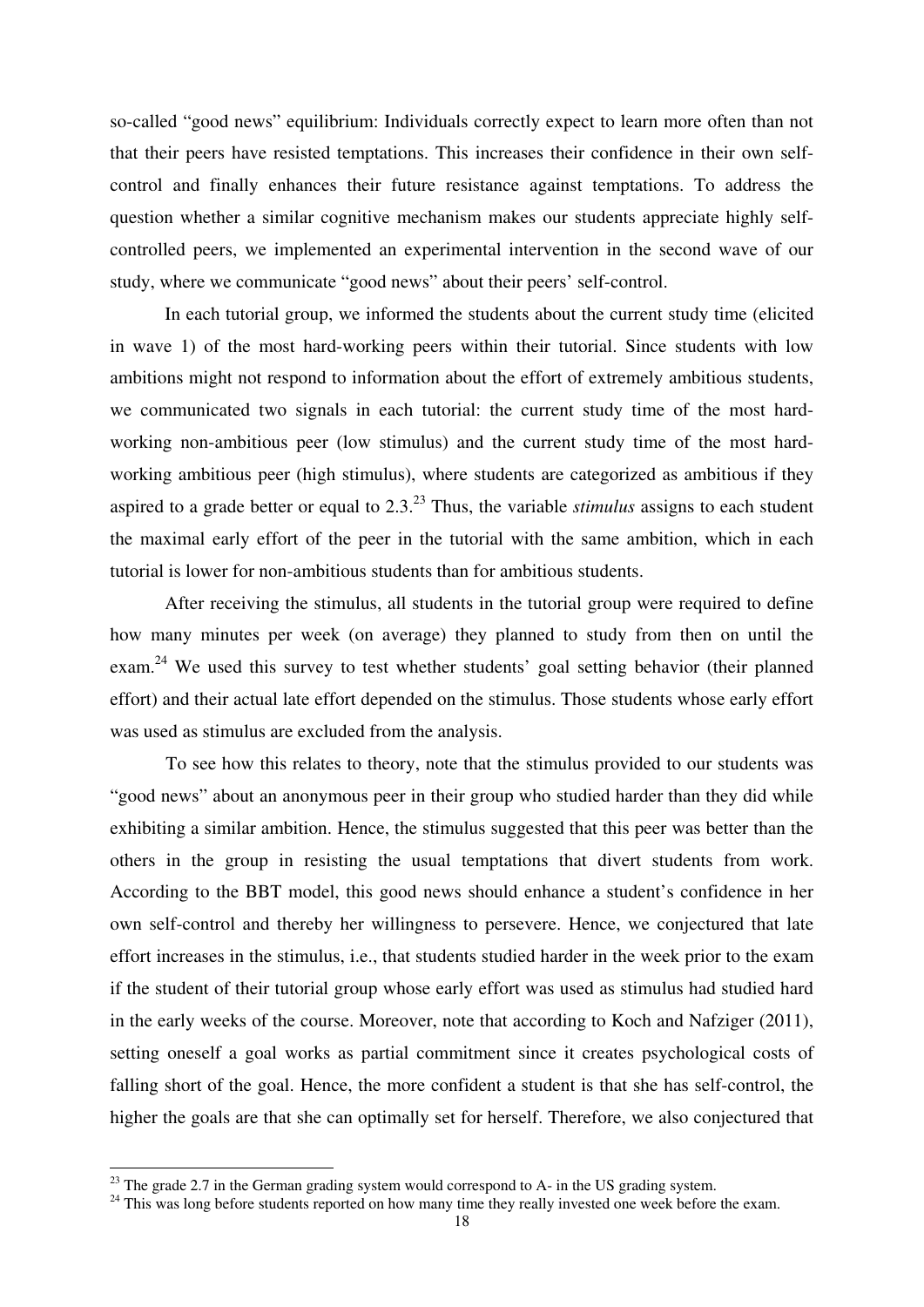planned effort increases in the effort that we revealed as stimulus. Taken together, our conjectures are equivalent to our hypothesis H5.

### **5.2 Empirical Strategy**

A peer effect is prevalent if a students' current effort affects the goal setting behavior of the other students in her tutorial group. The clean and causal identification of peer effects on individual behavior is subject to numerous challenges. In his seminal contribution, Manski (1993) mentions two effects that cannot easily be separated from the true (endogenous) peer effect: contextual (exogenous) effects and correlated effects. In our setting, contextual effects would occur if a student's planned effort varied with the exogenous characteristics of her tutorial group, e.g., with characteristics of the tutor or the time when the tutorial was scheduled. By contrast, a correlated effect would be present if students' effort plans were more strongly correlated within a tutorial group than within the whole sample, because students with similar characteristics, such as talent or ambition, selected themselves into the same tutorial group. Both the contextual and the correlated effects differ from the true peer effects with respect to causality: Individual behavior is directly influenced by a peer's behavior if the relationship between the two is a peer effect, but not if it is a contextual or correlated effect.

Note that by our experimental design, the relationship between the stimulus and planned effort is directed: While students reacted to the stimulus when reporting their planned effort, the students whose early effort was used as stimulus had no information about the future effort plans of other students in her group when reporting her current effort. Hence, if the relation between the stimulus and individual planned effort can be interpreted as causal, the plausible interpretation is that the stimulus had a causal impact on planned effort, rather than vice versa.

Consider now the distinction between a peer effect, on the one hand, and a contextual or correlated effect, on the other hand. Our stimulus variable measures individual effort of one student rather than average group effort. Hence, the stimulus variable does not directly capture group characteristics. Still, the stimulus might vary with group characteristics. For instance, the current effort used as stimulus might be higher in tutorials with charismatic tutors or less talented students. In this case, the effect of the stimulus on students' planned effort could be confounded with the effect of group characteristics on both the stimulus and planned effort. To empirically isolate the (endogenous) peer effect, we introduce cluster fixed effects with a cluster dummy variables model as described in Cameron and Trivedi (2005).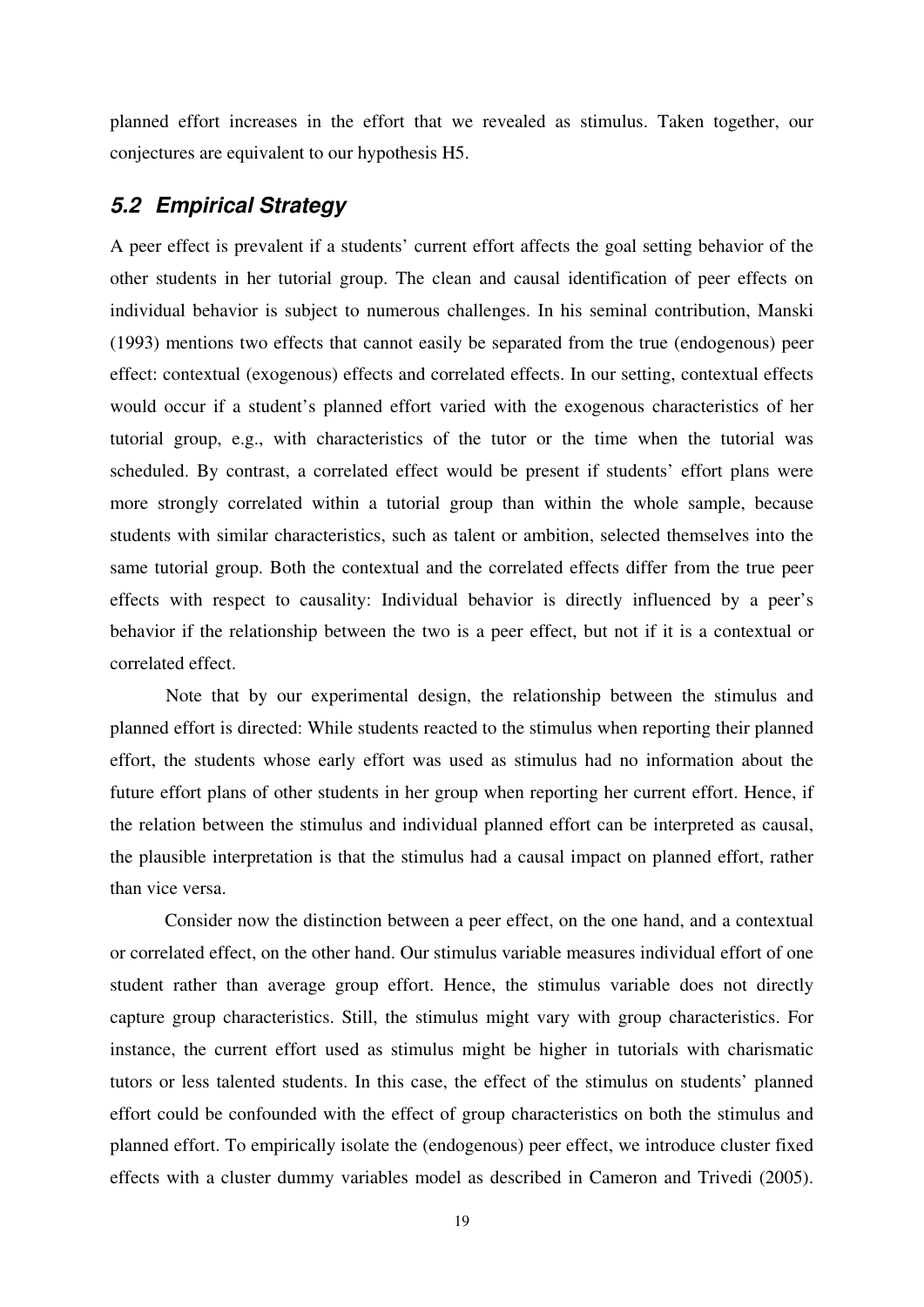The model, estimated via OLS, includes a tutorial-specific fixed effect and allows for correlations between the responses of students in the same tutorial.

Moreover, we test whether students self-selected into tutorial groups based on effort or talent. Simple bivariate distribution plots do not reveal any initial self-selection, neither with regard to effort, not with regard to talent.<sup>25</sup> Students with higher current study time or with a higher level of talent do not seem to have selected themselves into a particular tutorial group. We confirm these preliminary indications with a Kruskal-Wallis equality-of population rank test and simultaneously test the equality of the early effort (respectively math) distribution across all tutorials. The null hypothesis that effort (math) is equal across all tutorials cannot be rejected. Overall, we are confident that we are able to separate peer effects from contextual and correlated effects.

### **5.3 Results**

Table 8 reports the results from OLS regressions with included tutorial dummies. Our estimates are robust to five different outlier measures: dfits based on Welsch and Kuh (1977), a less restrictive dfits to exclude less extreme outliers, leverage, Cook's D influence statistic and studentized (jackknifed) residuals. The minimum number of outliers removed is three, the maximum is seven. The effect of the stimulus is highly significant and positively affects student's planned effort regardless of the calculated outlier statistic. These results indicate that students indeed adapt their goals upward in reaction to "good news" about the self-control of their peers. However, although tutorial dummies are jointly significant only when the jackknifed residual statistic is used (column 6), tutorial dependencies exist because standard errors are smaller in regressions when tutorial dummies are excluded. Hence, we find both peer effects and correlated effects on planned effort.

## **6 Discussion**

-

We have conducted a field study to shed light on the interaction between self-control and peer effects. Our main contribution is to show that there exists a significant and sizable relation between connectedness to peers and self-controlled behavior. More self-controlled students are more likely to be connected and tend to have both more friends in total and more highly talented friends than their less self-controlled counterparts. Moreover, the connection to highly talented peers is an additional channel through which self-control positively affects performance. We also find gender differences: Female students are more self-controlled than

<sup>&</sup>lt;sup>25</sup> Bivariate distribution plots are not displayed.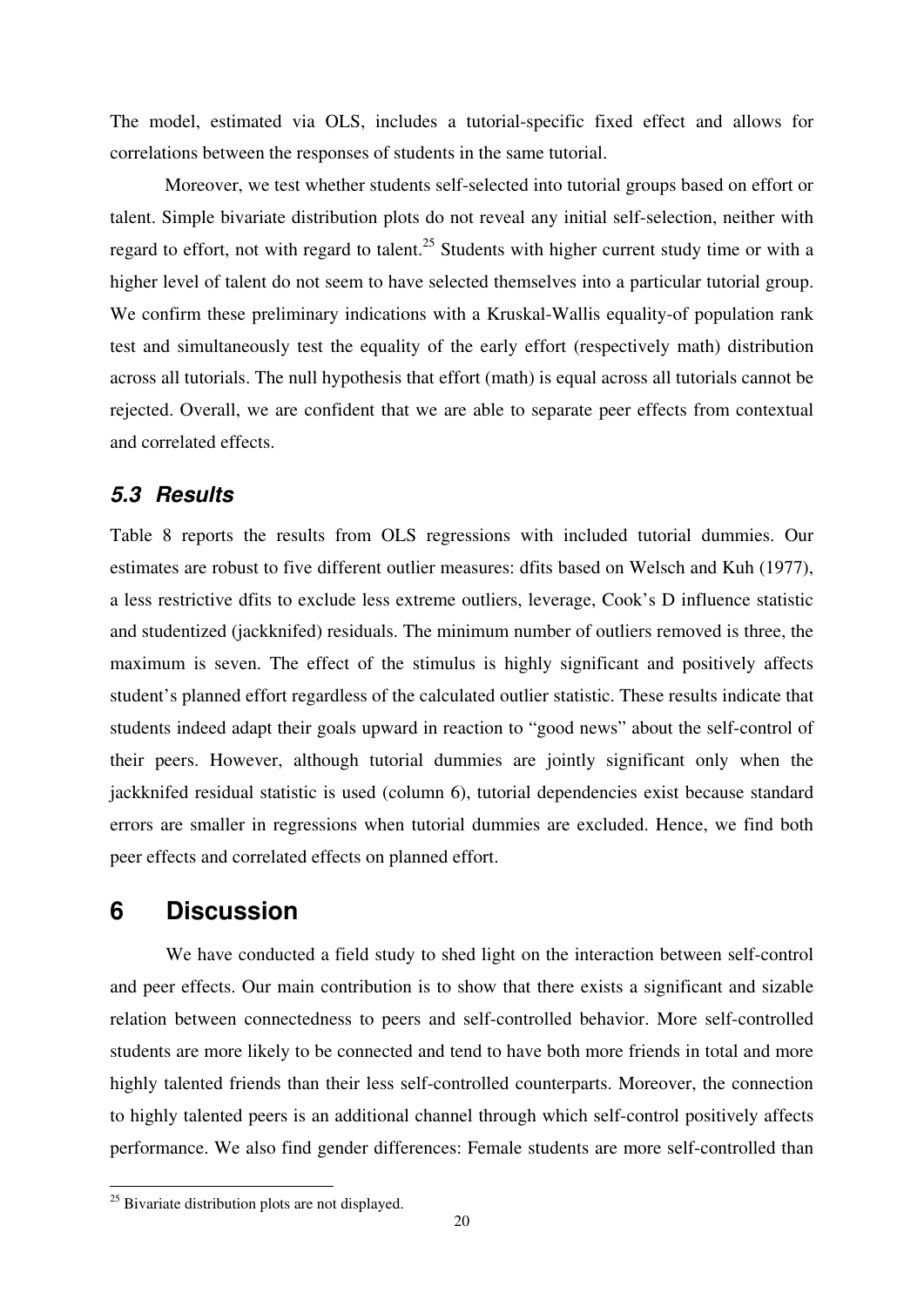their male counterparts, but do not outperform the latter although they seem to be equally talented. One possible reason is that female students seem to be less selective in their connections to peers. Although they have roughly the same number of friends as male students, they have fewer highly talented friends.

Our main finding of a positive relation between connectedness to peers and selfcontrolled behavior is in line with the theory provided by Battaglini, Bénabou and Tirole (2005). This theory predicts that only individuals with a sufficiently high prior probability of being self-controlled profit from teaming up with each other. This is because teaming up is helpful only if "good news" about the level of self-control of the other team members is sufficiently likely. Hence, if social network formation is endogenous and individuals link strategically (cf. Jackson and Wolinski, 1996), then the individuals with higher levels of prior self-control will choose to team up with each other whereas those with low levels of prior self-control will stay alone. Our findings are fully consistent with this prediction.

However, it remains an open question whether the theory provided by Battaglini, Bénabou and Tirole (2005) is the unique explanation of our results. Within the framework of our current study, we cannot identify the direction of causality between having friends and being highly self-controlled. Put differently, we cannot be sure that the social network of our experimental subjects is indeed endogenous and affected by individual levels of self-control. One possible alternative interpretation would be that students' social network (which might be exogenous) affects the degree to which students behave in a self-controlled manner. For instance, having friends with whom study activities are coordinated might serve as a commitment device that helps students to exhibit self-controlled behavior. In that view, it is rather the fact of being observed by peers than observing them that affects self-control. The results of our intervention which confronted the students with self-controlled behavior of their peers show that an effect of the former type (observing) is present, without excluding the possibility of the latter effect (being observed). In order to finally identify the direction of causality between having friends and being highly self-controlled, we would need an independent measure of students' time preferences that correlates with observed behavior. We did not find any correlation between monetary time preferences and observed behavior of our students, but this does not imply that such an independent measure does not exist. We leave it to future research to address this question.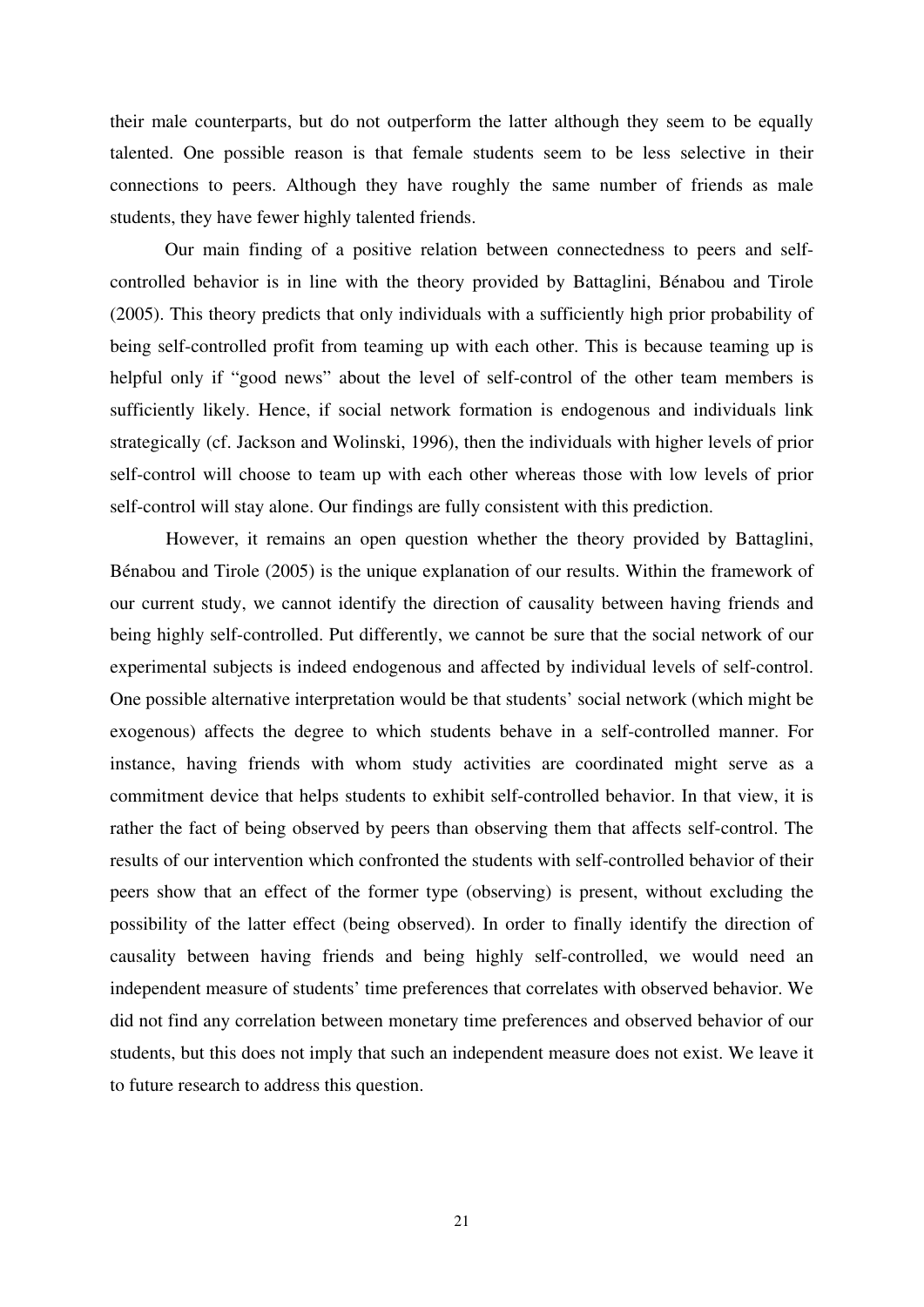## **7 References**

Ainslie, G., and N. Haslam (1992): Hyperbolic Discounting. In: Choice over Time, ed. by G. Loewenstein and J. Elster, 57-92. Russell Sage Foundation, New York.

Ali, S. (2011): Learning Self-Control. *Quarterly Journal of Economics* 126(2), 857-893.

Ameriks, J., Caplin, A., Leahy, J., and T. Tyler (2007): Measuring Self-Control Problems. *American Economic Review* 97(3), 966-972.

Andersen, S., Harrison, G., Lau, M. and E. Rutström (2008): Eliciting Risk and Time Preferences. *Econometrica* 76(3), 583-618.

Andreoni , J., and C. Sprenger (2012): Risk Preferences are not Time Preferences. *American Economic Review* 102 (7), 3333-3356.

Ariely, D., and K. Wertenbroch (2002): Procastination, deadlines, and performance: selfcontrol by pre-commitment. *Psychological Science* 13(3), 219-224.

Ashraf, N., Karlan, D., and W. Yin (2006): Tying Odysseus to the Mast: Evidence from a Commitment Savings Product in the Philippines. *Quarterly Journal of Economics* 121(2), 673-697.

Battaglini, M., Bénabou, R., and J. Tirole (2005): Self-control in peer groups. *Journal of Economic Theory* 123, 105-134.

Bénabou, R., and M. Pycia (2002): Dynamic Inconsistency and Self-Control: a Planner-Doer Interpretation. *Economics Letters* 77 (3), 419-424.

Benhabib, J., Bisin, A., and A. Schotter (2010): Present Bias, Quasi Hyperbolic Discounting, and Fixed Costs. *Games and Economic Behaviour* 69(2), 205-223.

Bryan, G., Karlan, D., and S. Nelson (2010): Commitment Devices. *Annual Review of Economics* 2(1), 671-698.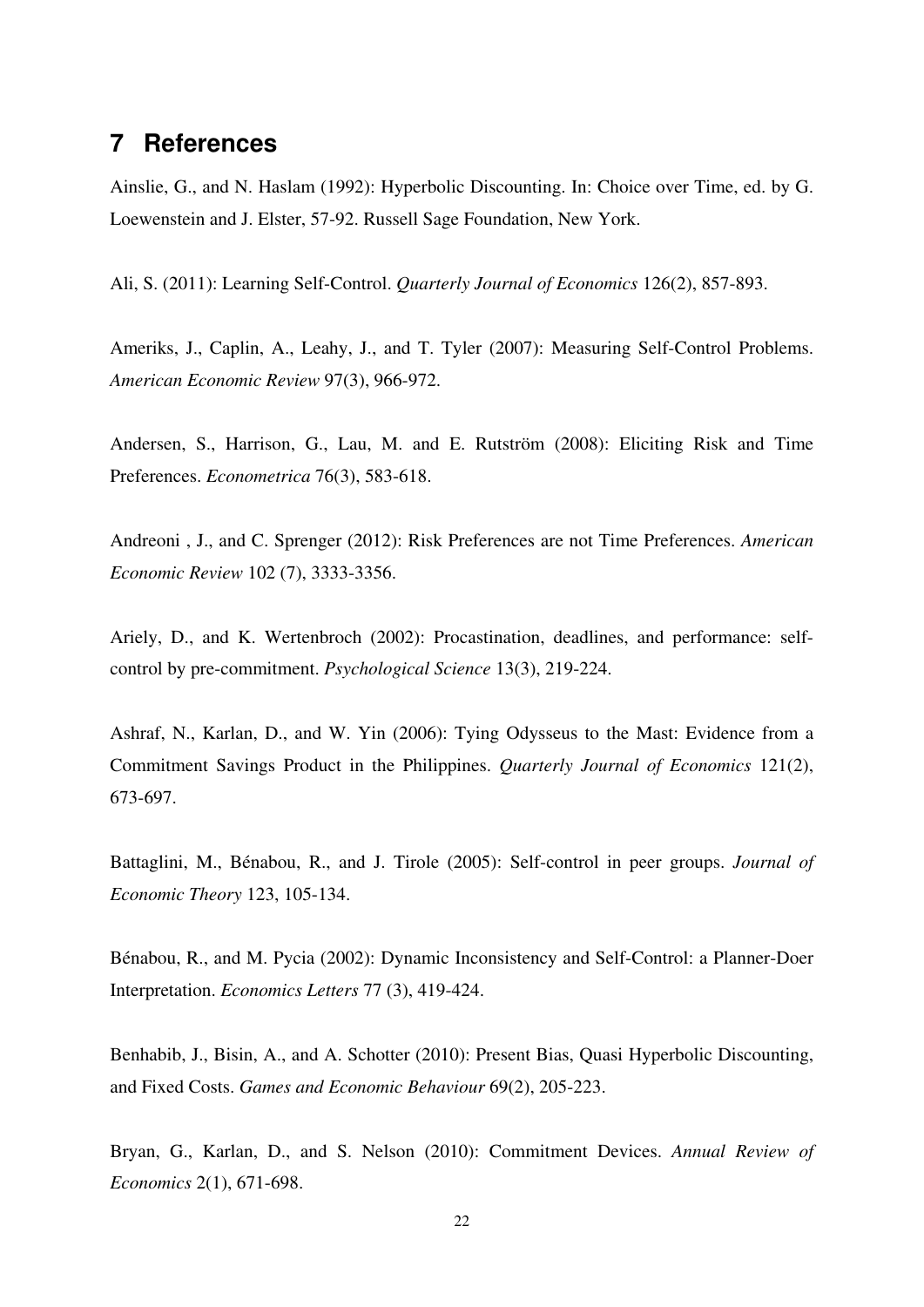Bucciol, A., Houser, D., and M. Piovesan (2011): Temptation at work. Harvard Business School Working Papers 11-090, Harvard Business School.

Burger, N., Charness, G., and J. Lynham (2011): Field and Online Experiments on Self-Control. *Journal of Economic Behavior and Organization* 77(3), 393-404.

Calvo-Armengol, A., Patacchini, E., and Y. Zenou (2009): Peer Effects and Social Networks in Education. *Review of Economic Studies* 76, 1239-1267.

Cameron, A., and P. Trivedi (2005): Microeconometrics: Methods and Applications, Cambridge University Press, New York.

DellaVigna, S., and U. Malmendier (2006): Paying Not to Go to the Gym. *American Economic Review* 96(3), 694-719.

Falk, A., and A. Ichino (2006): Clean Evidence on Peer Effects. *Journal of Labor Economics*, 24(1), 39-58.

Friebel, G., Lalanne, M., Richter, B., Schwardmann, P., and P. Seabright (2013): Selectivity and opportunism: two dimensions in trust games and network formation. Mimeo, Goethe University Frankfurt.

Fudenberg, D., and D. Levine (2006): A Dual-Self Model of Impulse Control. *American Economic Review* 96(5), 1449-1476.

Gneezy, U., Niederle, M., and A. Rustichini (2003): Performance in competitive environments: Gender differences. *Quarterly Journal of Economics* 118(3), 1049-1074.

Gul, F., and W. Pesendorfer (2001): Temptation and Self-Control. *Econometrica* 69(6), 1403- 1435.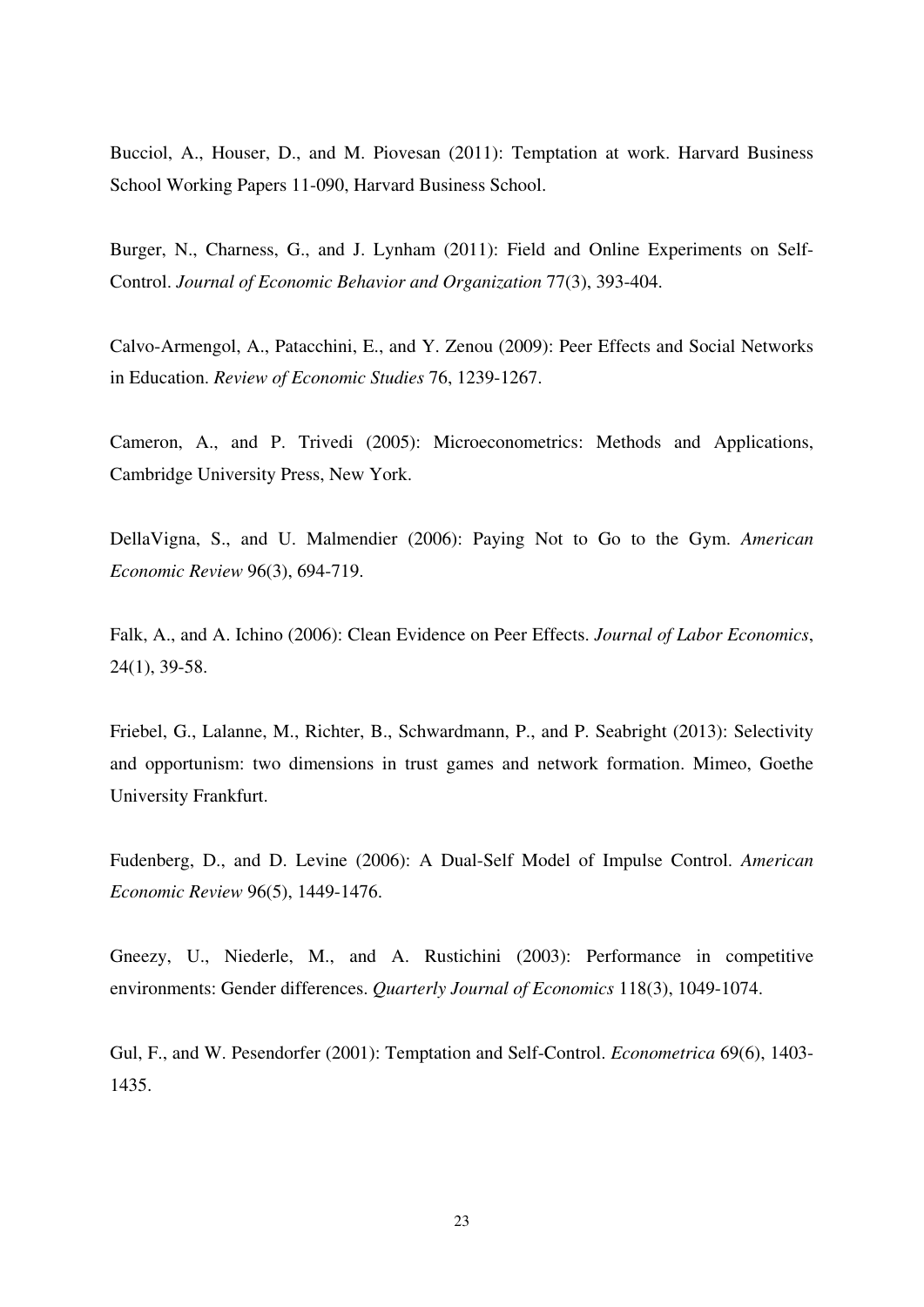Houser, D., Schunk, D., Winter, J., and E. Xiao (2010): Temptation and Commitment in the Laboratory. IEW Working Papers 488, Institute for Empirical Research in Economics – University of Zurich.

Hoxby, C. (2000): Peer Effects in the Classroom: Learning from Gender and Race Variation. National Bureau of Economic Research Working Paper 7867.

Hoxby, C.*,* and G. Weingarth (2005): Taking Race Out of the Equation: School Reassignment and the Structure of Peer Effects*.* Mimeo, Harvard University*.* 

Jackson, M., and Wolinsky, A. (1996): A strategic model of social and economic networks. *Journal of Economic Theory* 71(1), 44-74.

Jurajda, S., and D. Münich (2011): Gender Gap in Performance under Competitive Pressure: Admissions to Czech Universities. *American Economic Review* 101(3), 514-518.

Koch, A., and J. Nafziger (2011): Self-Regulation through Goal-Setting. *Scandinavian Journal of Economics* 113(1), 212–227.

Laibson, D. (1997): Golden Eggs and Hyperbolic Discounting. *Quarterly Journal of Economics* 112(2), 443-478.

Lalanne, L., and P. Seabright (2013): The Old Boy Network: Gender Differences in the Impact of Social Networks of Remuneration on Top Executive Jobs. Centre for Economic Policy Research Discussion Paper 8367.

Manski, C. (1993): Identification of Endogenous Social Effects: The Reflection Problem. *Review of Economic Studies* 60(3), 531 -542.

Mas, A., and E. Moretti (2009): Peers at Work. *American Economic Review* 99(1), 112-145.

Niederle, M., and L. Vesterlund (2007): Do women shy away from competition? Do men compete too much? *Quarterly Journal of Economics* 122(3), 1067-1101.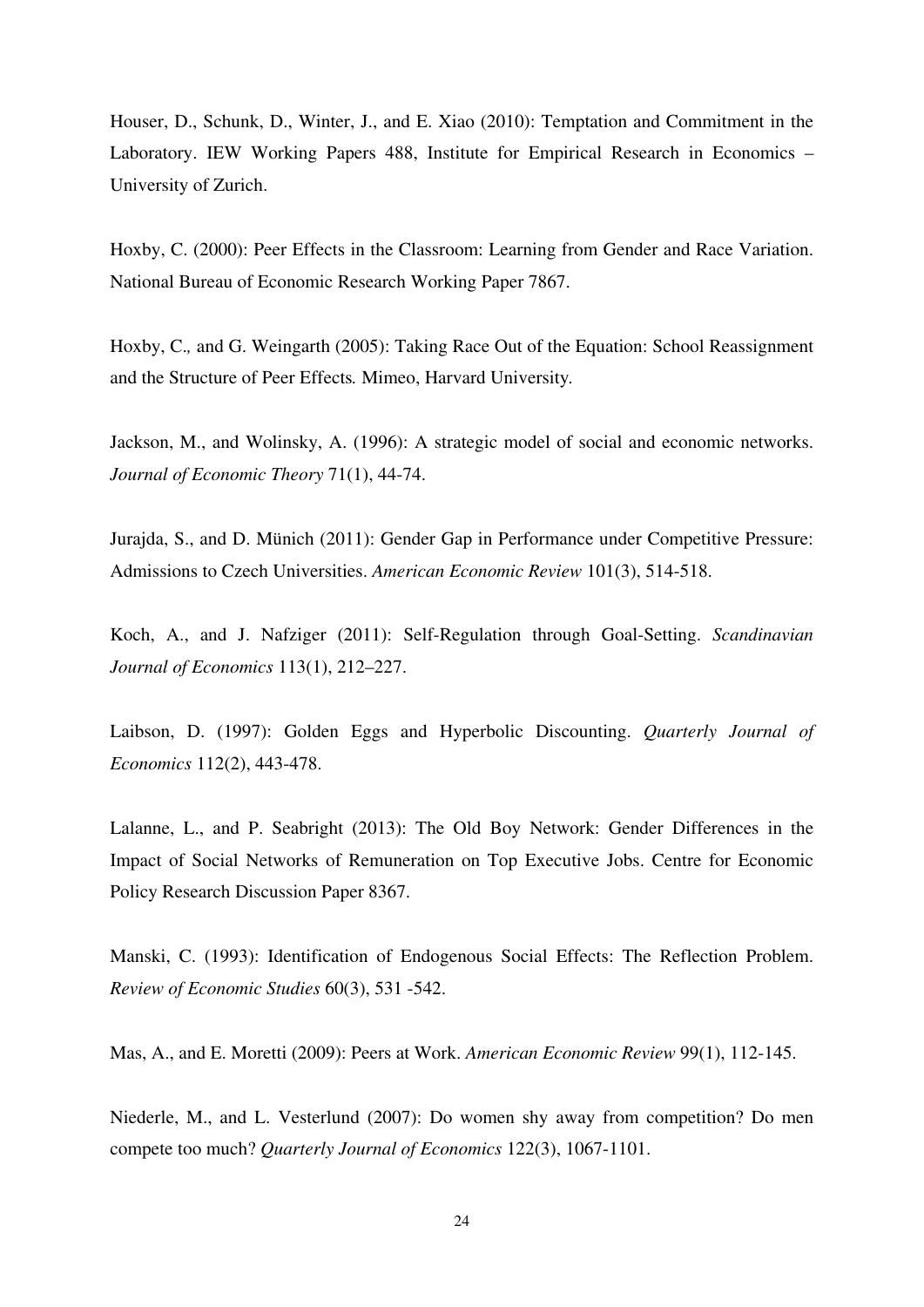Noor, J. (2011): Temptation and Revealed Preference. *Econometrica* 79(2), 601-633.

O'Donoghue, T., and M. Rabin (1999): Doing it now or later. *American Economic Review* 93(2), 186-191.

Sacerdote, B. (2001): Peer Effects with Random Assignment: Results for Dartmouth Roommates. *Quarterly Journal of Economics* 116 (2), 681-704.

Strotz, R. (1955): Myopia and Inconsistency in Dynamic Utility Maximization. *Review of Economic Studies* 23(2), 165-180.

Suvorov, A., and J. Van de Ven (2008): Goal-Setting as a Self-Regulation Mechanism. CEFIR/NES Working Paper 122.

Takeuchi, K. (2011): Non-parametric test of time consistency: Present bias and future bias. *Games and Economic Behavior* 71(2), 456-478.

Thaler, R., and H. Shefrin (1981): An economic theory of self-control. *Journal of Political Economy* 89(2), 392-406.

Wagner, G., Frick, J., and J. Schupp (2007): The German Socio-Economic Panel (SOEP): - Scope, Evolution and Enhancements. *Schmollers Jahrbuch : Journal of Applied Social Science Studies / Zeitschrift für Wirtschafts- und Sozialwissenschaften* 127(1), 139-169.

Welsch, R., and E. Kuh (1977): Linear Regression Diagnostics. Technical Report 923-977, Massachusetts Institute of, Technology, Cambridge, MA.

Wong, W. (2008): How much time-inconsistency is there and does it matter? Evidence on self-awareness, size, and effects. *Journal of Economic Behavior* 68(3), 645-656.

Zimmerman, D. (2003): Peer Effects in Academic Outcomes: Evidence from a Natural Experiment. *Review of Economics and Statistics* 85(1), 9-23.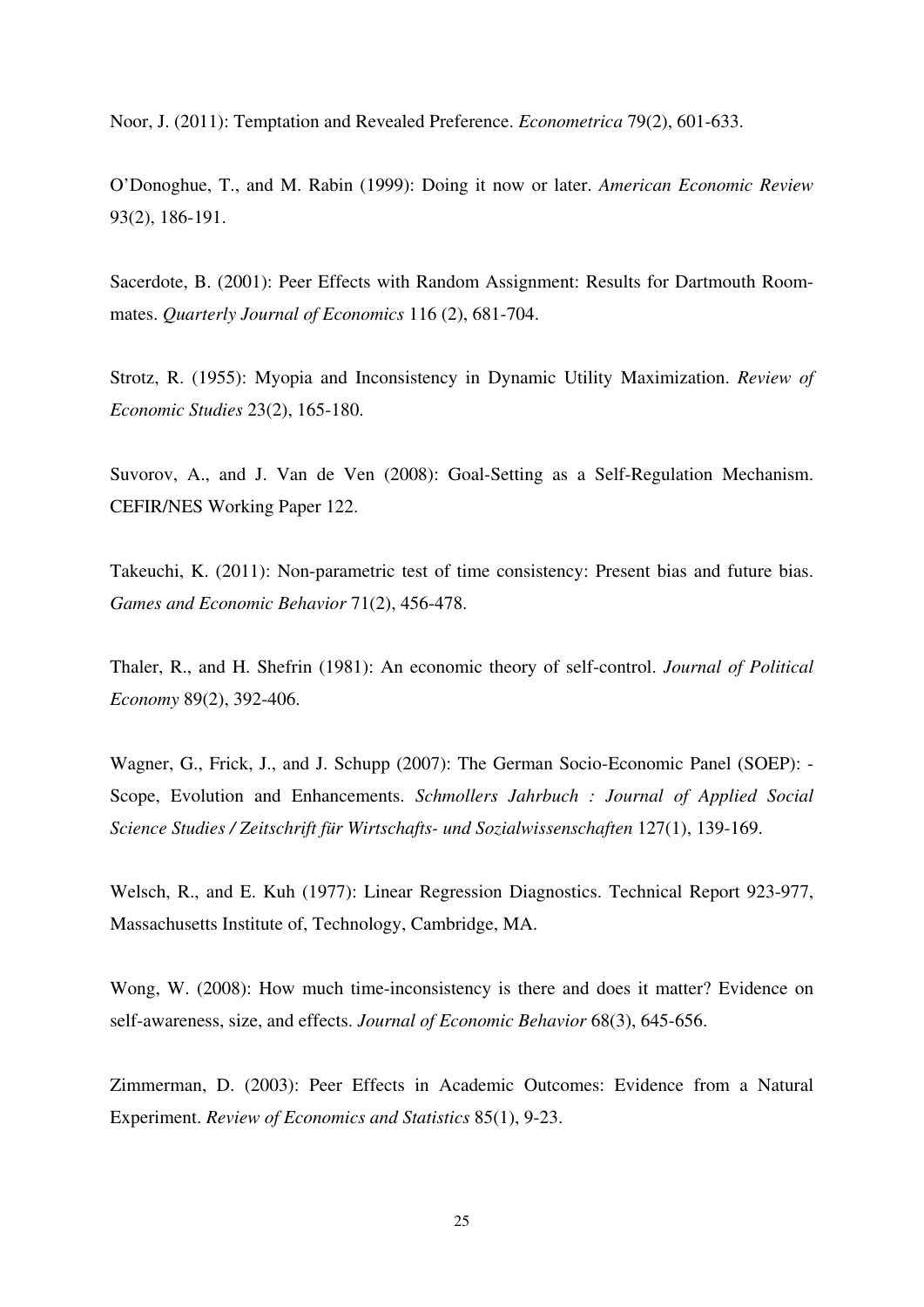# Appendix A

| Variable                          | $\#$ of obs. | $\#$ of obs. if var $=1$ | Mean  | Std. dev. | $\mathrm{D}50$ | Min              | Max |
|-----------------------------------|--------------|--------------------------|-------|-----------|----------------|------------------|-----|
| micro score (performance)         | 96           |                          | 56.59 | 20.70     | 58             | $\theta$         | 88  |
| math score (talent)               | 100          |                          | 48.19 | 20.80     | 51             | $\theta$         | 82  |
| effort (minutes per week)         | 70           |                          | 70.28 | 67.20     | 60             | 0                | 360 |
| self control $(1 = yes)$          | 117          | 63                       | 0.54  | 0.50      |                | $\Omega$         |     |
| $gender (1=female)$               | 117          | 52                       | 0.44  | 0.50      |                | $\left( \right)$ |     |
| friends $(1=at least one friend)$ | 117          | 55                       | 0.47  | 0.50      |                | $\Omega$         |     |
| degree                            | 117          | 23                       | 0.94  | 1.33      |                |                  |     |

Table 1: Summary Statistics

Notes: Calculation based on data collected in spring and summer 2013. Sample includes first year economics students. Variables *micro score*, *math score* and *effort* are metric. The construction of *self control* is described in detail in section 3.2. The variable *gender* is binary and 44% of the students are female. The variable *friends* is binary as well. 55 students reported to have studied with at least one friend for the micro course. The count variable *degree* gives the number of friends a student has.

| Table 2: Self control, Talented Peers and Performance |             |             |             |             |             |  |  |
|-------------------------------------------------------|-------------|-------------|-------------|-------------|-------------|--|--|
|                                                       | (1)         | (2)         | (3)         | (4)         | (5)         |  |  |
|                                                       | OLS         | <b>OLS</b>  | FGLS        | OLS         | FGLS        |  |  |
|                                                       | micro score | micro score | micro score | micro score | micro score |  |  |
| self control $(1 = yes)$                              | $8.896*$    | $8.553*$    | $7.974**$   | 7.125       | $6.831*$    |  |  |
|                                                       | (4.737)     | (4.932)     | (3.734)     | (4.854)     | (3.760)     |  |  |
| math score                                            | $0.580***$  | $0.579***$  | $0.578***$  | $0.580***$  | $0.580***$  |  |  |
|                                                       | (0.110)     | (0.111)     | (0.086)     | (0.105)     | (0.084)     |  |  |
| $gender (1=female)$                                   | $-4.251$    | $-4.008$    | $-4.089$    | $-2.111$    | $-2.230$    |  |  |
|                                                       | (4.413)     | (4.484)     | (3.300)     | (4.426)     | (3.376)     |  |  |
| degree                                                |             | 0.574       | 1.097       |             |             |  |  |
|                                                       |             | (1.194)     | (1.126)     |             |             |  |  |
| talented friends                                      |             |             |             | $4.340**$   | $4.067**$   |  |  |
|                                                       |             |             |             | (1.938)     | (1.962)     |  |  |
| constant                                              | $23.805***$ | 23.300***   | $23.142***$ | 21.807***   | 22.188***   |  |  |
|                                                       | (6.385)     | (6.471)     | (5.489)     | (6.225)     | (5.337)     |  |  |
| Observations                                          | 88          | 88          | 88          | 88          | 88          |  |  |
| adj. $R^2$                                            | 0.422       | 0.417       | 0.436       | 0.441       | 0.460       |  |  |
| F-statistic                                           | 22.743      | 17.276      | 17.836      | 18.837      | 19.540      |  |  |
| p value F-statistic                                   | 0.0000      | 0.0000      | 0.0000      | 0.0000      | 0.0000      |  |  |

Notes: Dependant variable is the score obtained in microeconomics I exam. Robust standard errors are reported in parentheses. \*, \*\*, \*\*\* indicate significance at the 10%, 5% and 1% level. Feasible generalized least square (FGLS) is calculated with a skedasticity function that includes math score and self control.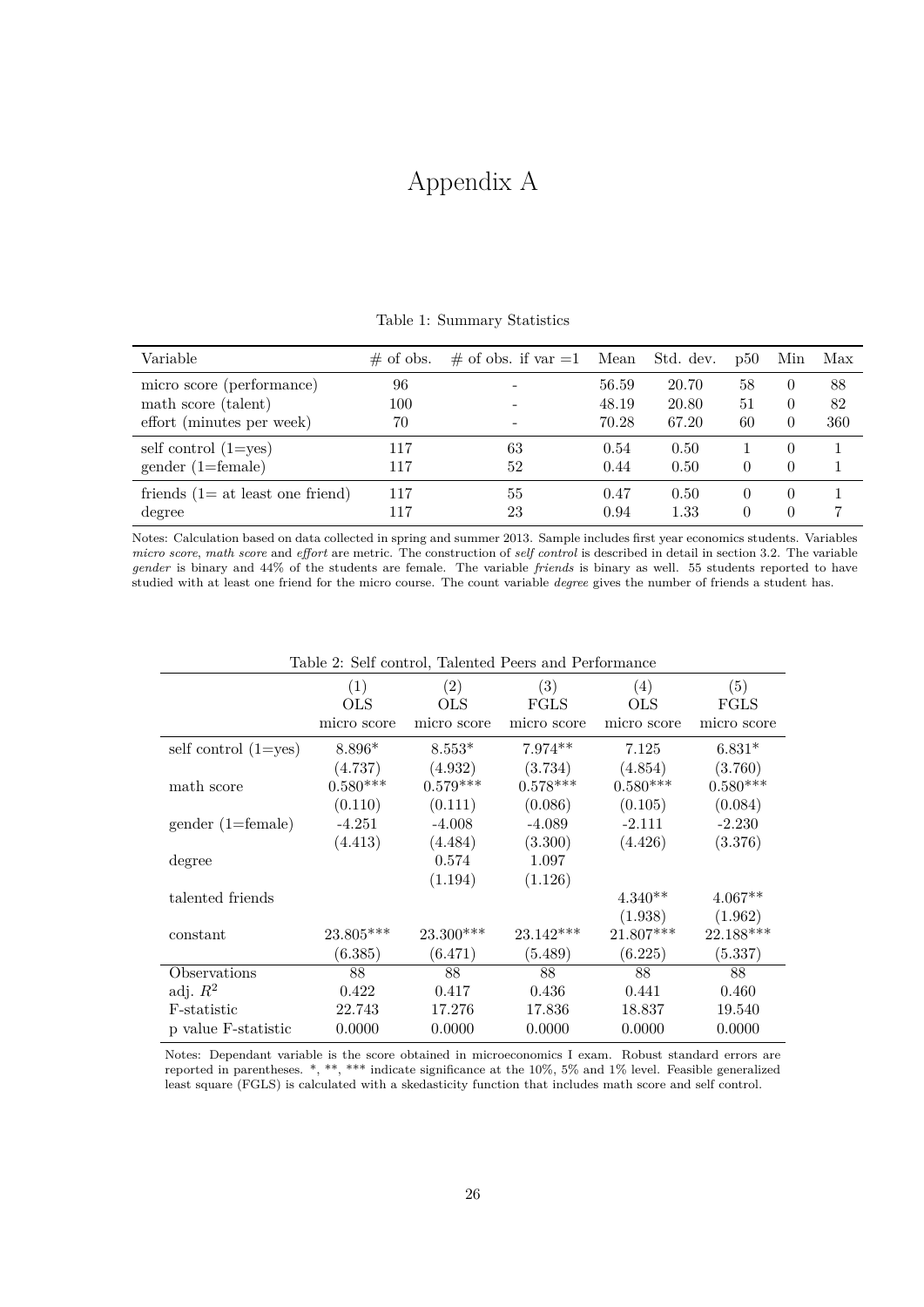| performance by gender                                | observations | rank sum | expected |
|------------------------------------------------------|--------------|----------|----------|
| male                                                 | 55           | 2915.5   | 2667.5   |
| female                                               | 41           | 1740.5   | 1988.5   |
| combined                                             | 96           | 4656     | 4656     |
| z value                                              |              | 1.838    |          |
| p value of z                                         |              | 0.0661   |          |
| talent by gender                                     |              |          |          |
| male                                                 | 61           | 3310.5   | 3080.5   |
| female                                               | 39           | 1739.5   | 1969.5   |
| combined                                             | 100          | 5050     | 5050     |
| z value                                              |              | 1.626    |          |
| p value of z                                         |              | 0.1040   |          |
| performance by early submission+ workshop attendance |              |          |          |
| yes (both criteria fulfilled)                        | 31           | 1980     | 1829     |
| no (only one or none criterion fulfilled)            | 86           | 4923     | 5074     |
| combined                                             | 117          | 6903     | 6903     |
| z value                                              |              | $-0.933$ |          |
| p value of z                                         |              | 0.3509   |          |

Table 3: Wilcoxon Rank-Sum (Mann-Whitney) Tests

Notes: Performance is measured with the score obtained in Microeconomics I exam. Talent is measured with score obtained in Math exam. Results on performance and talent indicate, if anything, higher levels for men. There is no difference in performance with regard to workshop attendance+early submission of midterm assignment.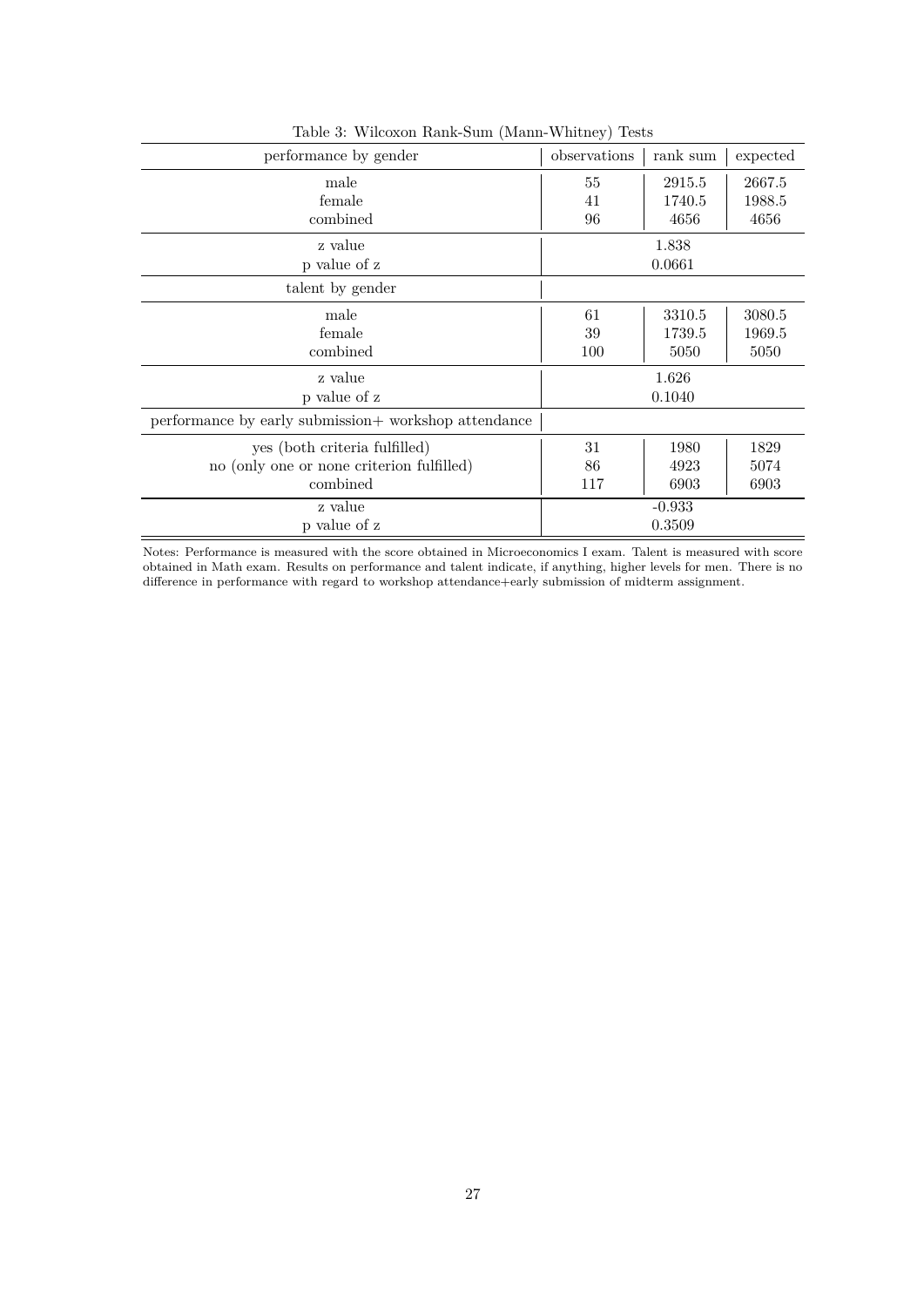

Figure 2: Effort (week before exam) and Self control

Notes: The figure gives kernel density estimates for effort (minutes studied per week one week before the exam took place) for the self-controlled and not self-controlled cohorts. One outlier is excluded. The bandwidth is 90. Dashed vertical lines give the average effort, dotted lines give the median effort. A Wilcoxon test *rejects* the hypothesis that both groups are *not statistically different* with regard to effort with a p-value of 0.078.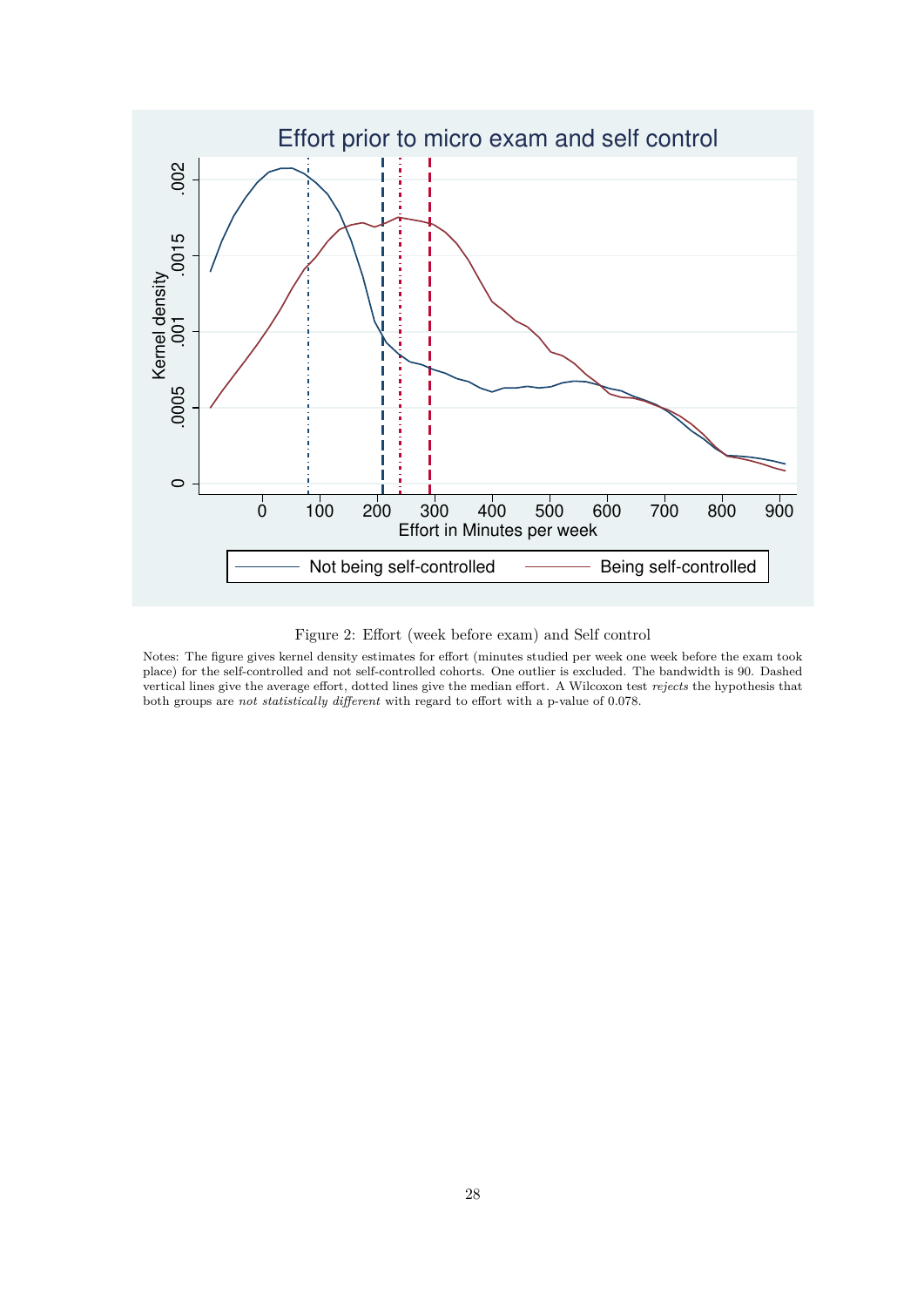| Table 4: Self-Control on General Connectedness |                     |                     |                     |  |  |  |
|------------------------------------------------|---------------------|---------------------|---------------------|--|--|--|
|                                                | (1)                 | (2)                 | (3)                 |  |  |  |
|                                                | probit              | probit              | probit              |  |  |  |
|                                                | friends $(1 = yes)$ | friends $(1 = yes)$ | friends $(1 = yes)$ |  |  |  |
| math score                                     | $0.020***$          | $0.020***$          | $0.018*$            |  |  |  |
|                                                | (0.007)             | (0.007)             | (0.009)             |  |  |  |
| $gender (1=female)$                            | $-0.077$            | 0.081               | $-0.333$            |  |  |  |
|                                                | (0.310)             | (0.535)             | (0.728)             |  |  |  |
| self control $(1=yes)$                         | $0.593*$            | $0.673*$            | $0.602**$           |  |  |  |
|                                                | (0.303)             | (0.357)             | (0.306)             |  |  |  |
| gender x self control                          |                     | $-0.243$            |                     |  |  |  |
|                                                |                     | (0.632)             |                     |  |  |  |
| gender x talent                                |                     |                     | 0.005               |  |  |  |
|                                                |                     |                     | (0.014)             |  |  |  |
| constant                                       | $-1.143***$         | $-1.173***$         | $-1.038**$          |  |  |  |
|                                                | (0.395)             | (0.409)             | (0.491)             |  |  |  |
| $\eta_{math}$                                  | $0.0067***$         |                     |                     |  |  |  |
|                                                | (0.002)             |                     |                     |  |  |  |
| $\eta_{sc}$                                    | $0.215**$           |                     |                     |  |  |  |
|                                                | (0.109)             |                     |                     |  |  |  |
| Observations                                   | 100                 | 100                 | 100                 |  |  |  |
| pseudo $R^2$                                   | 0.131               | 0.132               | 0.132               |  |  |  |
| F-statistic                                    | 15.368              | 15.429              | 15.893              |  |  |  |
| p value F-statistic                            | 0.0015              | 0.0039              | 0.0032              |  |  |  |
| loglikelihood                                  | $-59.9514$          | $-59.8717$          | $-59.8730$          |  |  |  |
| AIC                                            | 127.9028            | 129.7434            | 129.7459            |  |  |  |
| <b>BIC</b>                                     | 138.3235            | 142.7692            | 142.7718            |  |  |  |

Notes: Dependant variable friends is binary and equal to 1 if the student named at least one learning partner; zero otherwise. Robust standard errors in parentheses. *ηmath*/ *ηsc*: average marginal effect of friends w.r.t. math score/ self control. \*, \*\*, \*\*\* indicate significance at the 10%, 5% and 1% level.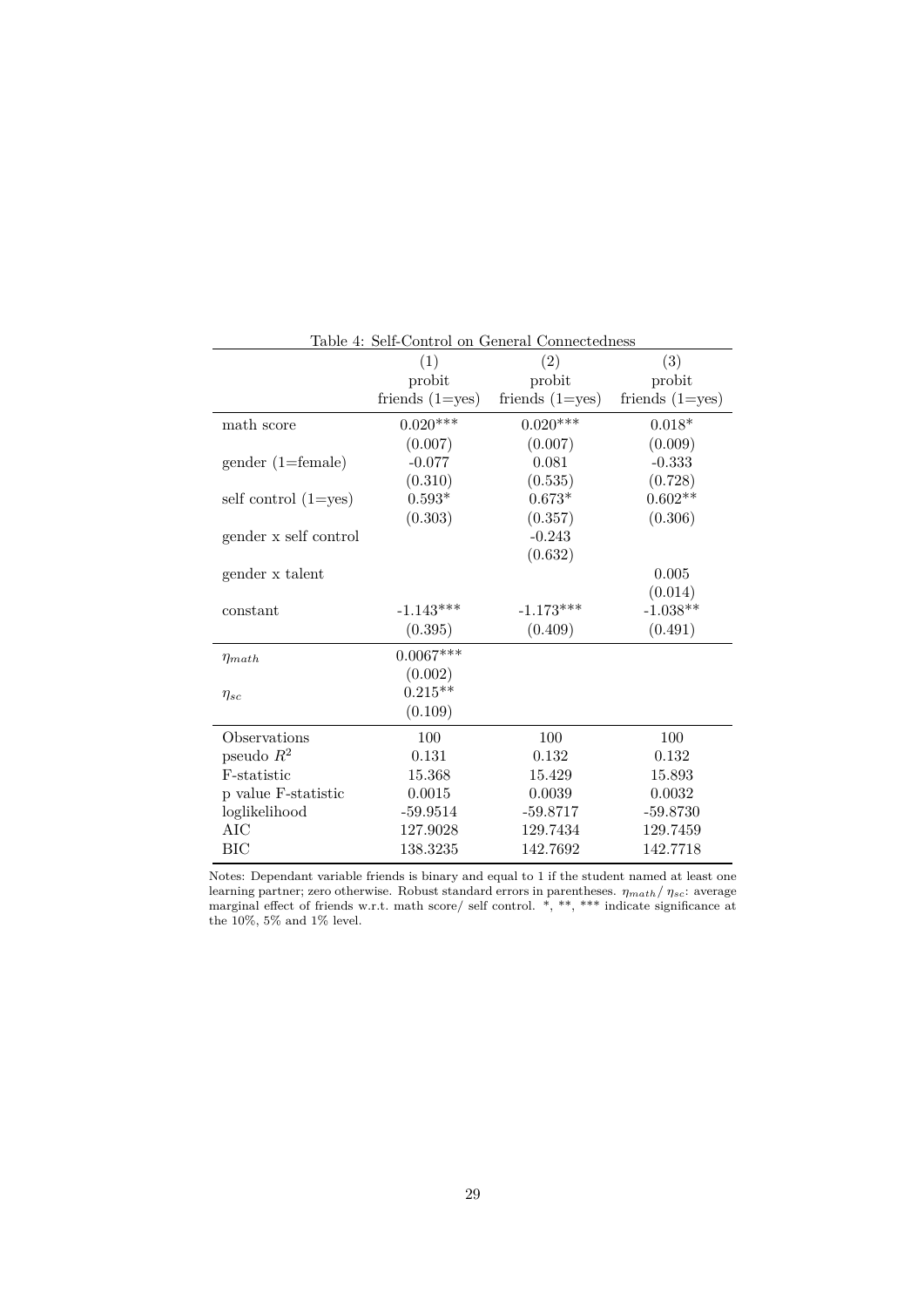|                               | (1)         | (2)               | (3)               |
|-------------------------------|-------------|-------------------|-------------------|
|                               | poisson     | negative binomial | negative binomial |
|                               | degree      | degree            | degree            |
| math score                    | 0.006       | 0.006             | 0.006             |
|                               | (0.008)     | (0.007)           | (0.008)           |
| $\gamma$ (1=female)           | $-0.286$    | $-0.318$          | $-0.318$          |
|                               | (0.264)     | (0.279)           | (0.272)           |
| self control $(1 = yes)$      | $0.627**$   | $0.641**$         | $0.641**$         |
|                               | (0.271)     | (0.296)           | (0.270)           |
| constant                      | $-0.539$    | $-0.517$          | $-0.517$          |
|                               | (0.561)     | (0.366)           | (0.589)           |
|                               | (0.395)     | (0.409)           | (0.491)           |
| $\eta_{sc}$                   |             |                   | $0.639**$         |
|                               |             |                   | (0.255)           |
| Observations                  | 100         | 100               | 100               |
| Wald-statistic                | 8.307       | 8.209             | 9.036             |
| p value Wald-statistic        | 0.040       | 0.042             | 0.029             |
| dispersion parameter $\alpha$ |             | 0.526             |                   |
| p value $\alpha$              |             | 0.0014            |                   |
| loglikelihood                 | $-143.9276$ | $-138.8002$       | $-138.8002$       |
| AIC                           | 295.8553    | 287.6004          | 287.6004          |
| BІC                           | 306.2760    | 300.6263          | 300.6263          |

Table 5: Self-Control on General Connectedness

Notes: Dependant count variable degree is defined as number of friends.Robust standard errors are in parentheses for the first and third model. The second model was calculated without robust standard errors to retrieve the dispersion parameter *α*. Overdispersion is present. *ηsc*: average marginal effect of degree with respect to self control. \*, \*\*, \*\*\* indicate significance at the 10%, 5% and 1% level.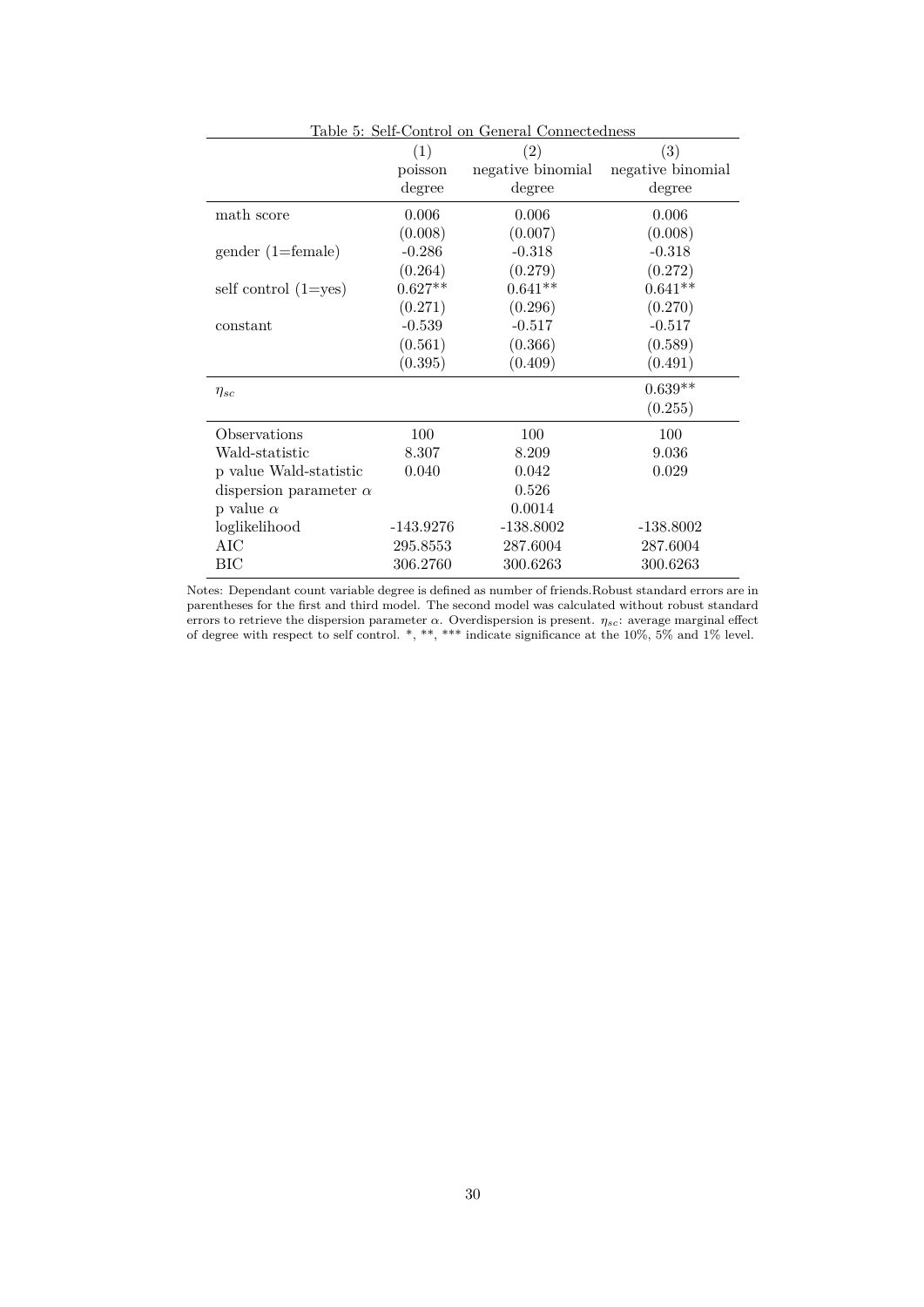|                          | (1)              | (2)                |
|--------------------------|------------------|--------------------|
|                          | poisson          | poisson            |
|                          | talented friends | untalented friends |
| math score               | 0.005            | 0.007              |
|                          | (0.008)          | (0.011)            |
| $\gamma$ (1=female)      | $-0.941***$      | 0.131              |
|                          | (0.337)          | (0.357)            |
| self control $(1 = yes)$ | $0.864**$        | 0.341              |
|                          | (0.360)          | (0.346)            |
| constant                 | $-1.279**$       | $-1.272$           |
|                          | (0.550)          | (0.775)            |
| $\eta_{gender}$          | $-0.391***$      |                    |
|                          | (0.136)          |                    |
| $\eta_{sc}$              | $0.375***$       |                    |
|                          | (0.141)          |                    |
| Observations             | 100              | 100                |
| Wald-statistic           | 15.911           | 1.547              |
| p value Wald-statistic   | 0.001            | 0.671              |
| loglikelihood            | $-85.142$        | $-99.701$          |
| AIC                      | 178.284          | 207.403            |
| BІC                      | 188.704          | 217.823            |
|                          |                  |                    |

Table 6: Self-Control and (Un-)talented friends

Notes: Dependant variable is the number of (un-)talented friends and is a count variable. Talented friends are friends that have a math score weakly above the median of the cohort, untalented friends have a math score below the median of the cohort. Robust standard errors in parentheses. Overdispersion is not present and both models are fitted using Poisson distribution. *ηgender* / *ηsc*: average marginal effect of dependent variables w.r.t. gender and self control. \*, \*\*, \*\*\* indicate significance at the 10%, 5% and 1% level.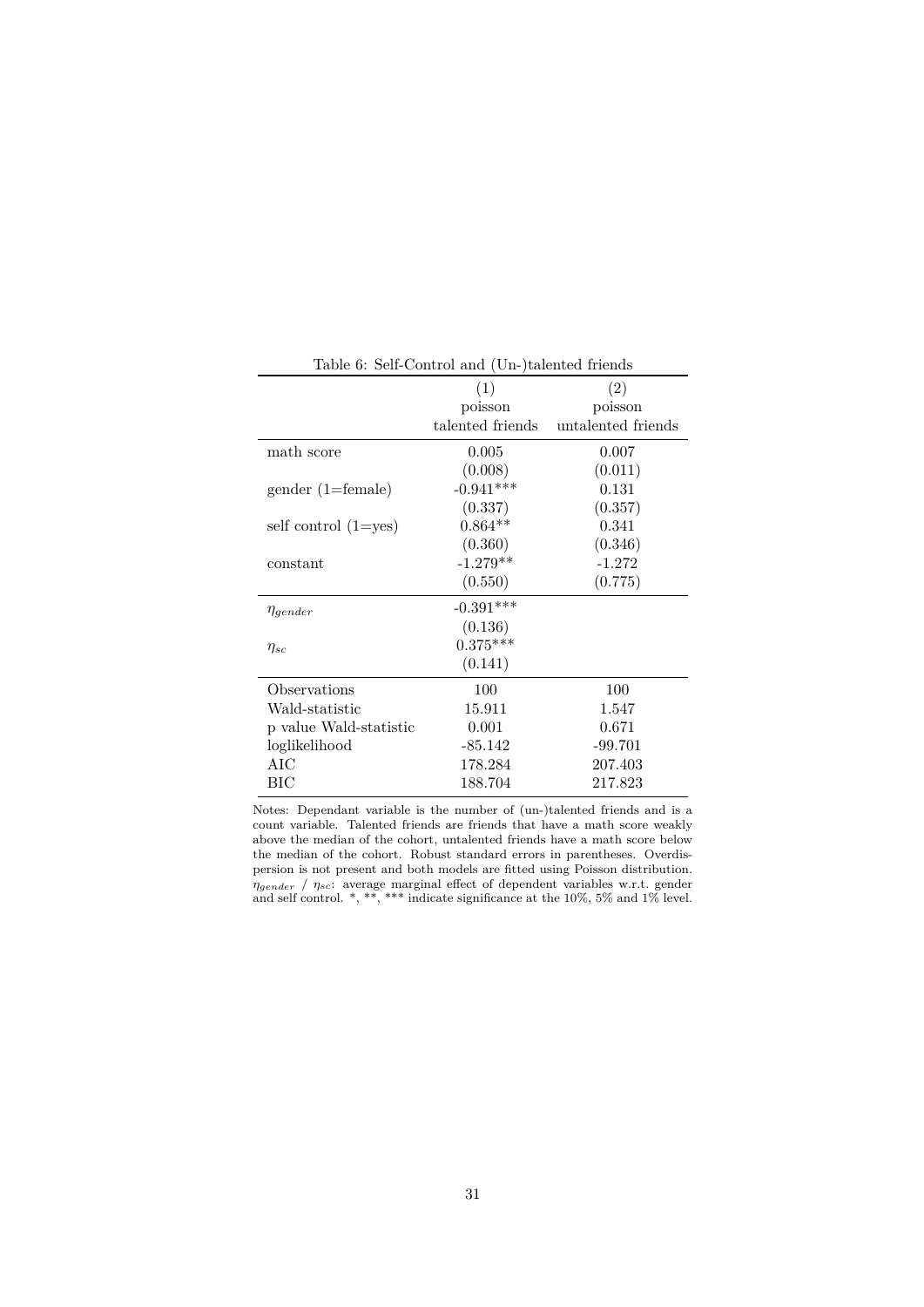|                     | Table 7: Gender and Self-Control |                          |                          |  |  |  |
|---------------------|----------------------------------|--------------------------|--------------------------|--|--|--|
|                     | (1)                              | (2)                      | (3)                      |  |  |  |
|                     | probit                           | probit                   | probit                   |  |  |  |
|                     | self control $(1 = yes)$         | self control $(1 = yes)$ | self control $(1 = yes)$ |  |  |  |
| math score          |                                  | $0.024***$               | $0.026***$               |  |  |  |
|                     |                                  | (0.008)                  | (0.010)                  |  |  |  |
| $gender (1=female)$ | $0.623***$                       | $1.154***$               | $1.397*$                 |  |  |  |
|                     | (0.240)                          | (0.320)                  | (0.796)                  |  |  |  |
| gender x talent     |                                  |                          | $-0.006$                 |  |  |  |
|                     |                                  |                          | (0.017)                  |  |  |  |
| constant            | $-0.174$                         | $-1.391***$              | $-1.498***$              |  |  |  |
|                     | (0.157)                          | (0.461)                  | (0.571)                  |  |  |  |
| $\eta_{math}$       |                                  | $0.0078***$              |                          |  |  |  |
|                     |                                  | (0.002)                  |                          |  |  |  |
| $\eta_{gender}$     |                                  | $0.375***$               |                          |  |  |  |
|                     |                                  | (0.085)                  |                          |  |  |  |
| Observations        | 117                              | 100                      | 100                      |  |  |  |
| F-statistic         | 6.754                            | 15.663                   | 16.439                   |  |  |  |
| p value F-statistic | 0.0094                           | 0.0004                   | 0.0009                   |  |  |  |
| loglikelihood       | $-77.2923$                       | $-56.3700$               | $-56.2932$               |  |  |  |
| AIC                 | 158.5847                         | 118.7400                 | 120.5863                 |  |  |  |
| BІC                 | 164.1090                         | 126.5555                 | 131.0070                 |  |  |  |

Notes: Dependant variable self control is binary and equal to 1 if the student behaved in a time consistent manner concerning early goal achievement; zero otherwise. Calculation based on data collected in spring and summer 2013. Sample includes first year economics students. Robust standard errors in parentheses. \*, \*\*, \*\*\* indicate significance at the 10%, 5% and 1% level. *ηmath*/ *ηgender*: average marginal effect of self control w.r.t. math score and gender.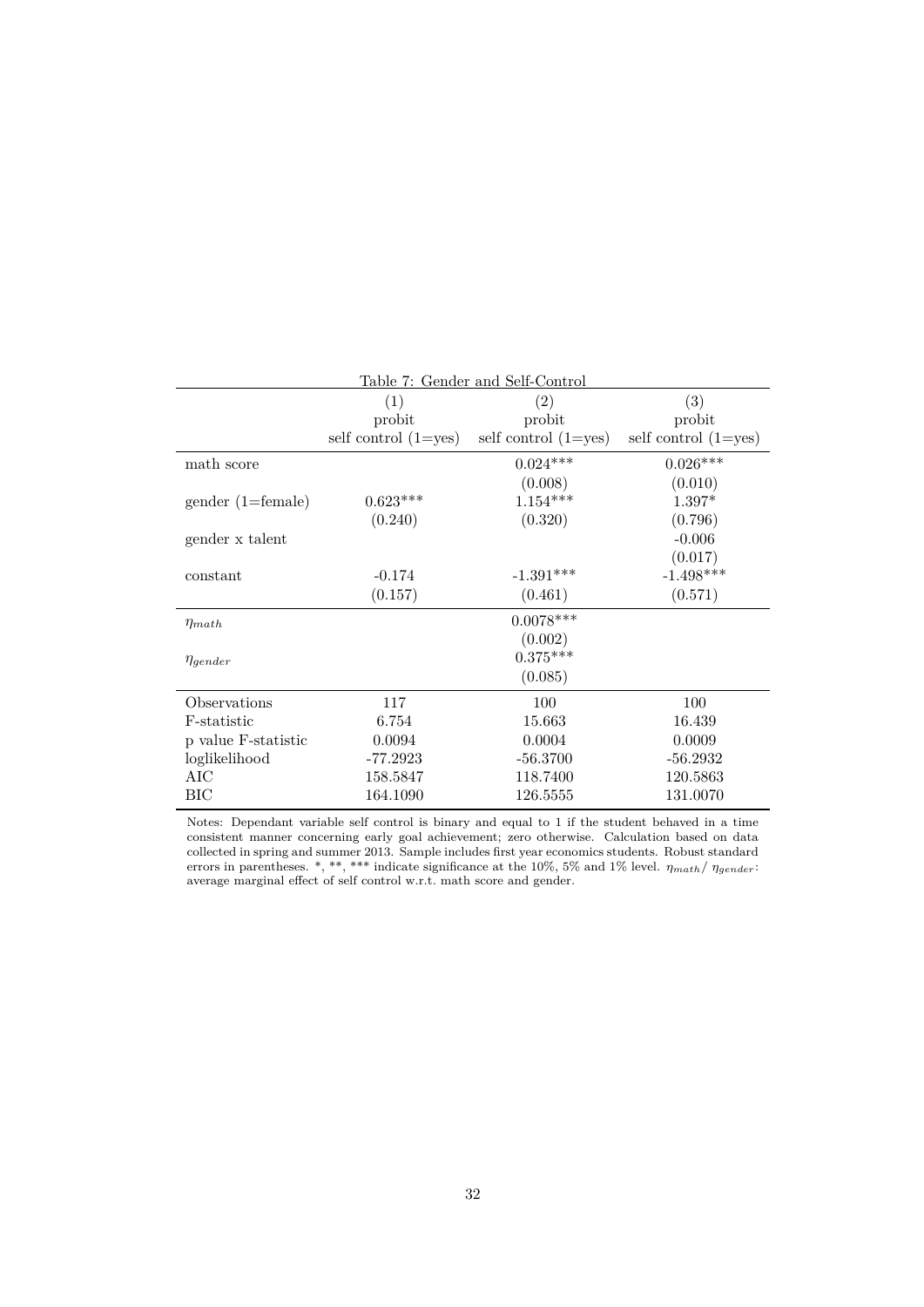

Figure 3: Self-control by gender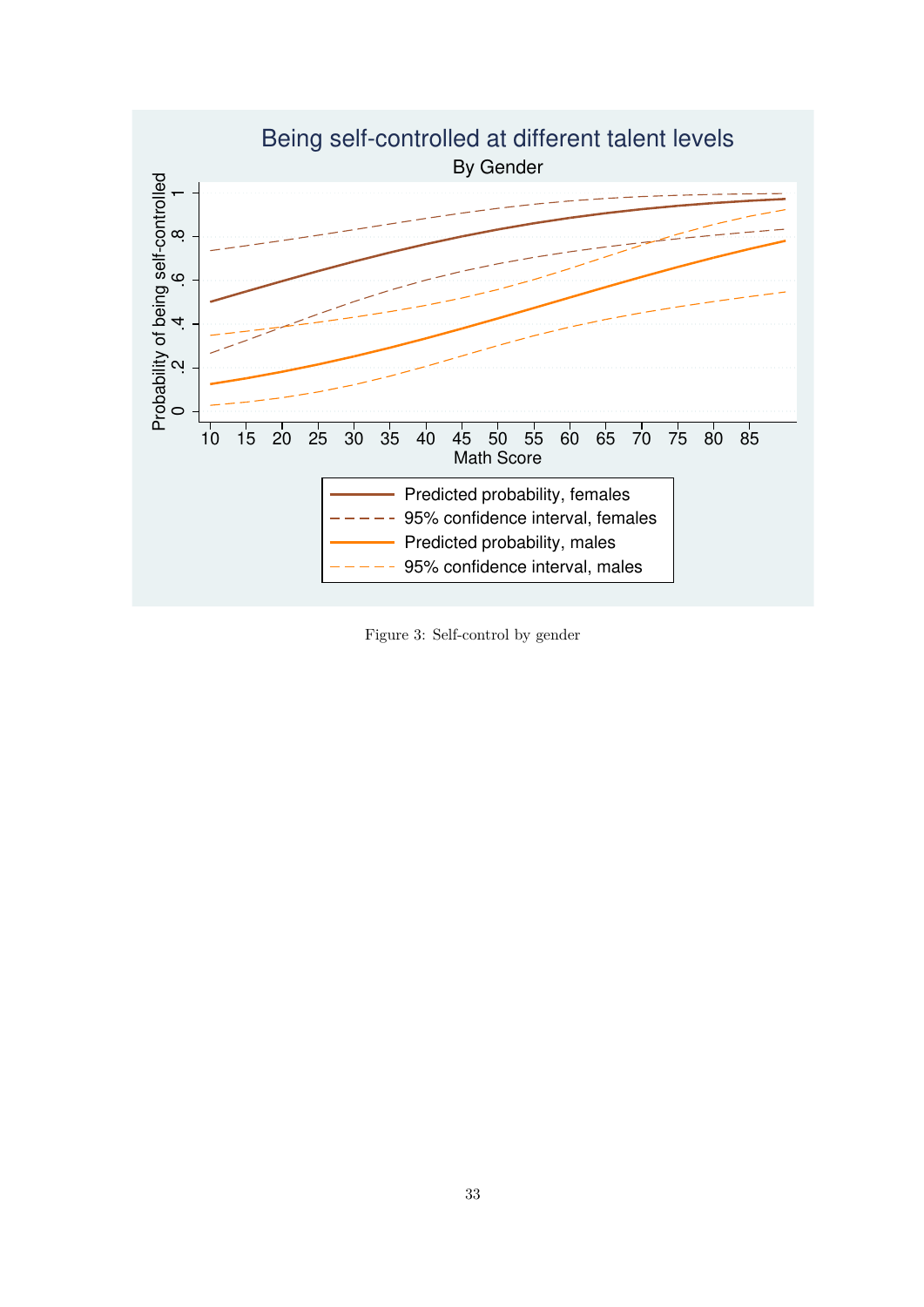| Table 8: Peer effect and Goal Setting |                                |                                           |                                            |                                            |                                               |                                               |
|---------------------------------------|--------------------------------|-------------------------------------------|--------------------------------------------|--------------------------------------------|-----------------------------------------------|-----------------------------------------------|
|                                       | (1)<br>(OLS)<br>planned effort | (2)<br>(OLS)<br>dfits I<br>planned effort | (3)<br>(OLS)<br>dfits II<br>planned effort | (4)<br>(OLS)<br>leverage<br>planned effort | (5)<br>(OLS)<br>cook's dist<br>planned effort | (6)<br>(OLS)<br>stud. resid<br>planned effort |
| Stimulus (max peer)                   | $0.190**$                      | $0.226***$                                | $0.242***$                                 | $0.264***$                                 | $0.226***$                                    | $0.205***$                                    |
|                                       | (0.088)                        | (0.080)                                   | (0.080)                                    | (0.079)                                    | (0.080)                                       | (0.074)                                       |
| initial effort                        | $0.480***$                     | $0.519***$                                | $0.411***$                                 | $0.513**$                                  | $0.519***$                                    | $0.439***$                                    |
|                                       | (0.160)                        | (0.163)                                   | (0.135)                                    | (0.201)                                    | (0.163)                                       | (0.123)                                       |
| $gender (1=female)$                   | 15.062                         | 4.859                                     | 14.405                                     | 19.463                                     | 4.859                                         | 16.840                                        |
|                                       | (20.368)                       | (16.843)                                  | (19.514)                                   | (20.244)                                   | (16.843)                                      | (16.924)                                      |
| math score                            | $-0.402$                       | $-1.009**$                                | $-0.668$                                   | $-0.686$                                   | $-1.009**$                                    | $-0.839*$                                     |
|                                       | (0.524)                        | (0.382)                                   | (0.445)                                    | (0.464)                                    | (0.382)                                       | (0.431)                                       |
| tutorial dummies                      | yes                            | yes                                       | yes                                        | yes                                        | yes                                           | yes                                           |
|                                       | (five)                         | (four)                                    | (four)                                     | (four)                                     | (four)                                        | (five)                                        |
| constant                              | $47.528*$                      | $71.481***$                               | $50.355**$                                 | 37.577                                     | 71.481***                                     | $61.934***$                                   |
|                                       | (26.789)                       | (21.715)                                  | (24.233)                                   | (25.311)                                   | (21.715)                                      | (21.776)                                      |
| Observations                          | 54                             | 47                                        | 51                                         | 48                                         | 47                                            | 51                                            |
| adj. $R^2$                            | 0.221                          | 0.363                                     | 0.253                                      | 0.167                                      | 0.363                                         | 0.395                                         |
| F-statistic                           | 3.613                          | 5.456                                     | 5.617                                      | 4.569                                      | 5.456                                         | 5.690                                         |
| p value F-statistic                   | 0.0025                         | 0.0002                                    | 0.0001                                     | 0.0008                                     | 0.0002                                        | 0.0001                                        |
| $p$ -value (all tutorial dummies=0)   | 0.1239                         | 0.8472                                    | 0.3022                                     | 0.2407                                     | 0.8472                                        | 0.0516                                        |

Notes: Dependant variable is planned effort (in minutes per week) the student intends to study after he receives the signal, i.e. the current study time of the most hard-working (non-)ambitious peer. Following outlier statistics are calculated: dfits based on Welsch and Kuh (1977) in column 2, a less restrictive dfits statistics in column 3, data points that are high in leverage in column 4, Cook's distance that combines leverage and residual in column 5, and studentized (jackknifed) residuals in column 6. Robust standard errors are reported in parentheses. \*, \*\*, \*\*\* indicate significance at the 10%, 5% and 1% level.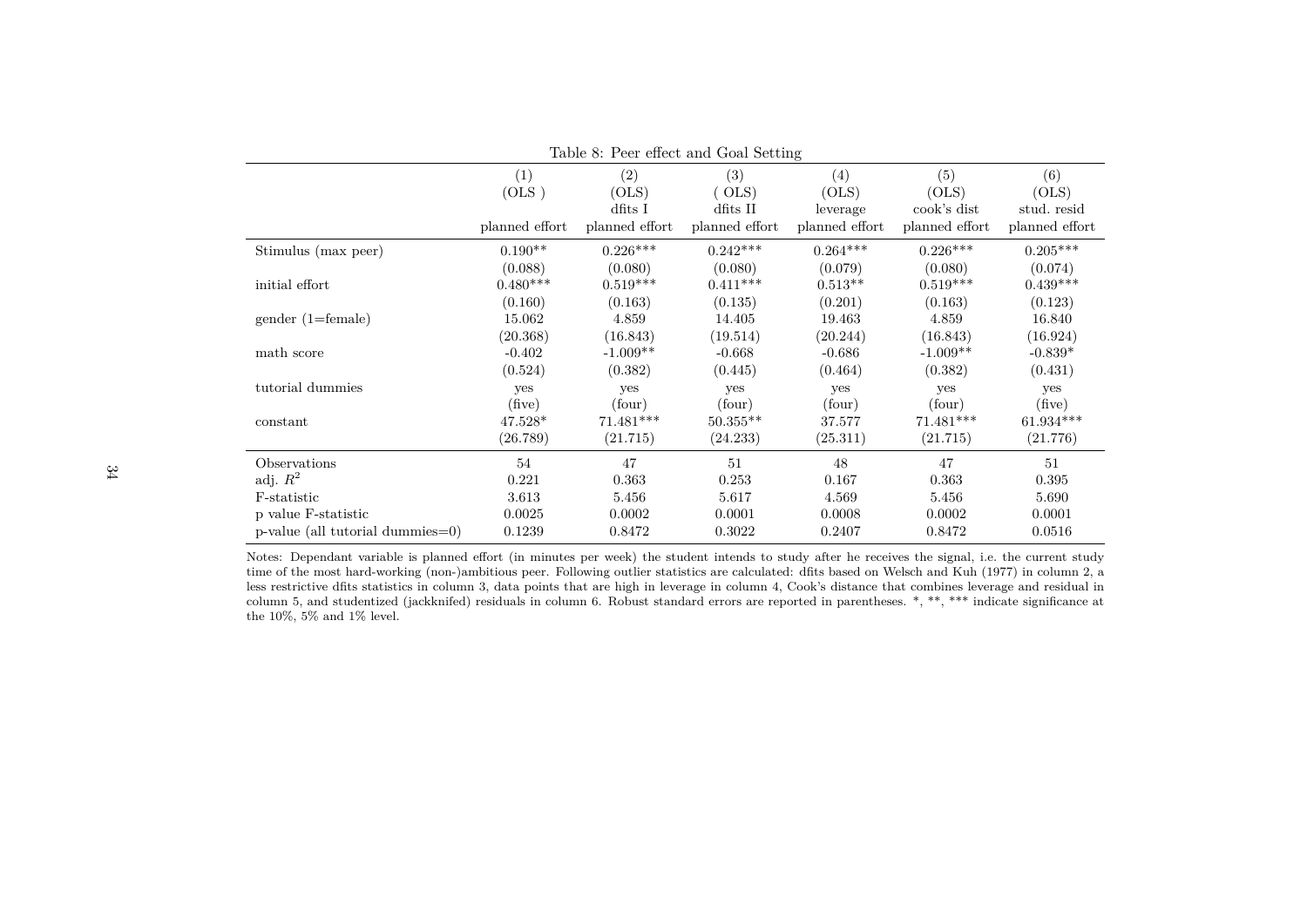# **Appendix B**

## **Instructions and Additional Material**

### Wave 1

current study time and aspired grades

### Wave 2

- Step 1: goals and stimulus
- Step 2: workshop registration
- Step 3: midterm assignment

### Wave 4

- Part 1: paper‐and‐pencil‐experiment
- Part 2: social network
- Part 3: preferences

The English translations are followed by the original German documents.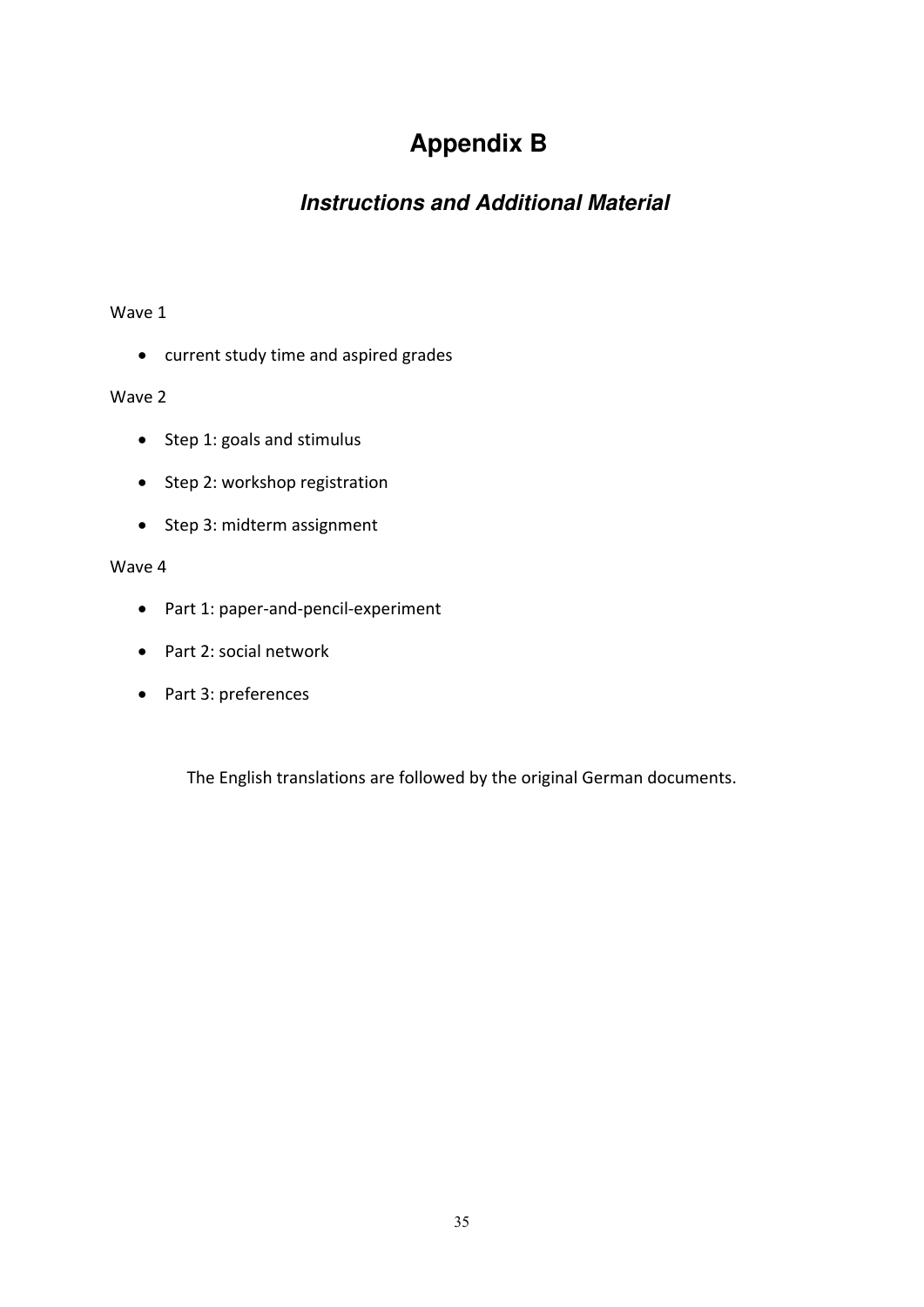#### SURVEY ON STUDY SITUATION Fart A

Dear student,

the teacher, Prof. Dr. Dr. Lydia Mechtenberg, has given me the permission to conduct a short survey on the overall study situation in the Bachelor's program in economics. I kindly ask you

to take  $3$  minutes time to participate in this part of the SUIVEY. I will later completely anonymize your data; until then they will be treated strictly confidential.

A1. Name: \_\_\_\_\_\_\_\_\_\_\_\_\_\_\_\_\_\_\_\_\_\_\_\_\_\_\_\_\_\_\_\_

A2. Student ID:  $\blacksquare$ 

A3. How often did you attend this tutorial (or another tutorial for this course) so far?  *□ almost always □ sometimes □ almost never*

A4. How often did you attend the lecture (Microeconomics I) so far?  *□ almost always □ sometimes □ almost never*

A5. Apart from the lecture and the official tutorials, how much time per week did you on average study for this course (Microeconomics I) so far?

*\_\_\_\_\_\_\_\_\_\_ minutes*

A6. Do you have any engagements besides your study program that take a substantial part of your time, e.g. occupation, volunteer work, care, parenting?

> *If yes, please state how many hours per week on average you devote to these engagements:\_\_\_\_\_\_\_\_\_\_\_\_\_\_*

Cordial thanks for your participation! Dr. Berno Büchel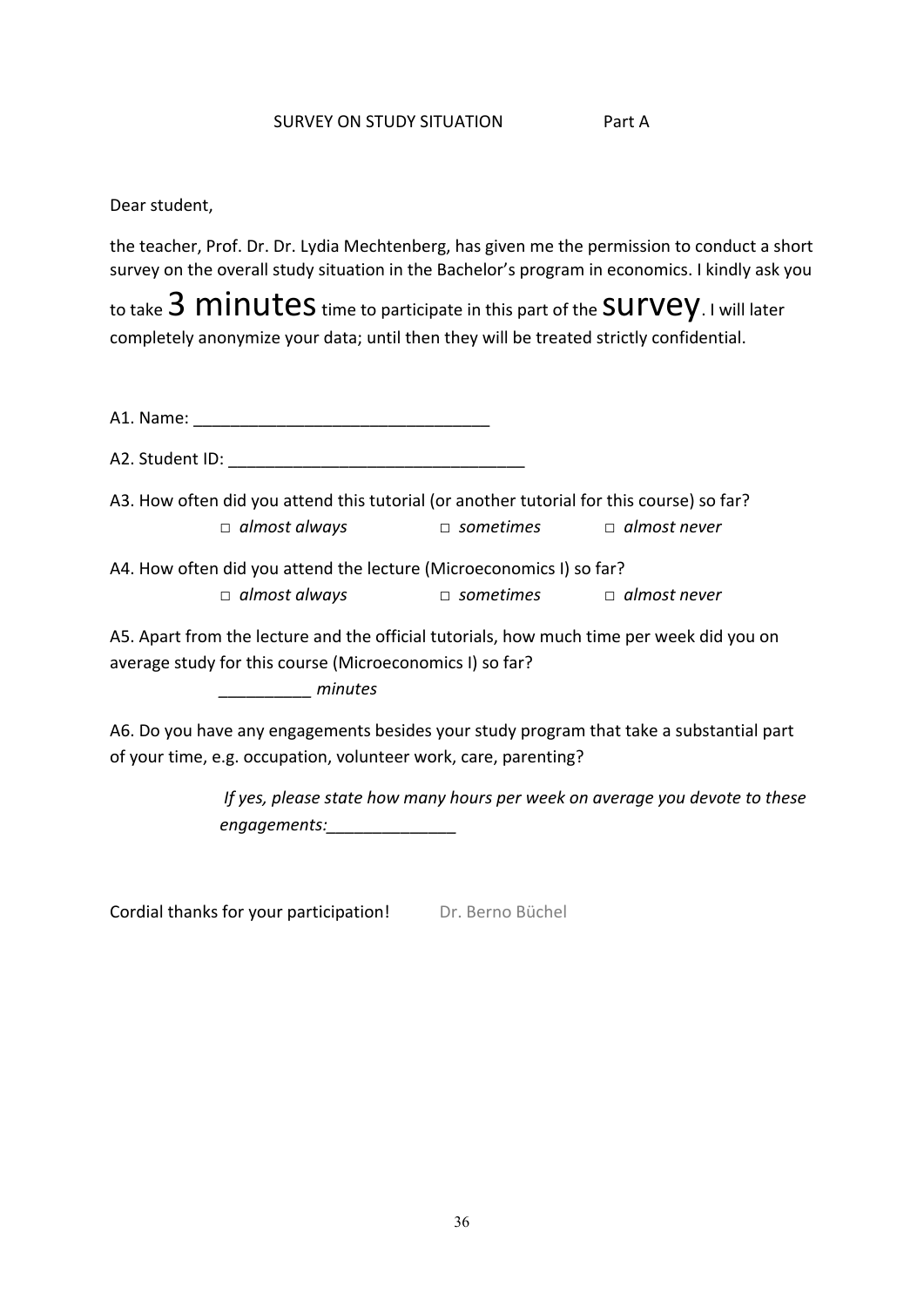Dear student,

the teacher, Prof. Dr. Dr. Lydia Mechtenberg, has given me the permission to conduct a short survey on the overall study situation in the Bachelor's program in economics. I kindly ask you

to take 3 minutes time to participate in this part of the Survey. I will later completely anonymize your data; until then they will be treated strictly confidential.

B1. Name: \_\_\_\_\_\_\_\_\_\_\_\_\_\_\_\_\_\_\_\_\_\_\_\_\_\_\_\_\_\_\_\_

B2. Student ID: **We are all that I** and I are the student in the student in the student in the student in the studies

B3. When do you plan to write the exam of this course (Microeconomics I)?  *□ at the first date □ at the second date □ not at all*

If you plan to take the exam, please answer the following question:

B4. Which grade do you aspire in this course (Microeconomics I)? *□ 1.0 ‐ 1.3 □ 1.7 ‐ 2.3 □ 2.7 ‐ 3.3 □ 3.7 ‐ 4.0*

Cordial thanks for your participation! Dr. Berno Büchel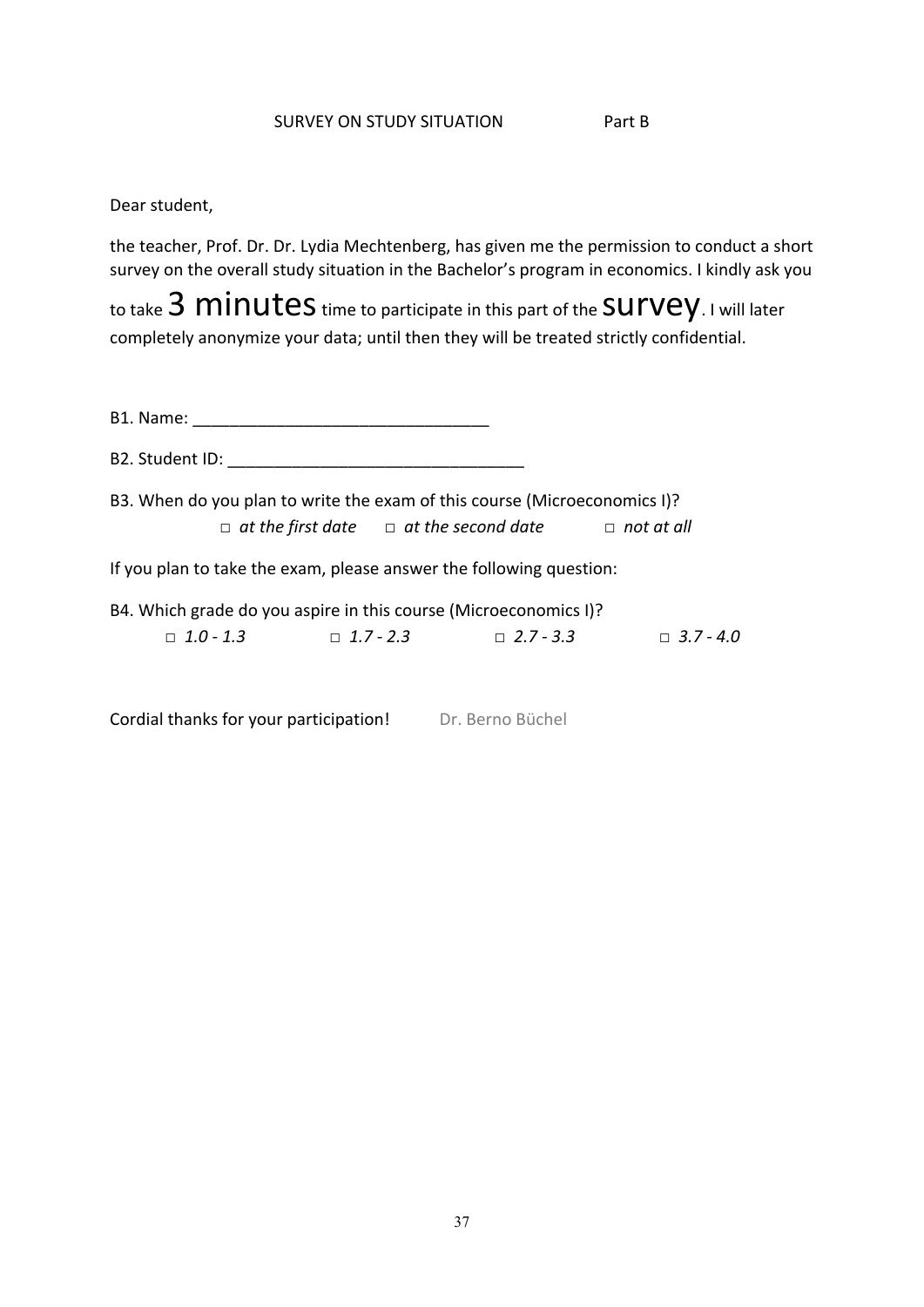#### SURVEY ON STUDY SITUATION **Part C**

### Dear student,

the teacher, Prof. Dr. Dr. Lydia Mechtenberg, has given me the permission to conduct a short survey on the overall study situation in the Bachelor's program in economics. I kindly ask you

to take  $3$  minutes time to participate in this part of the SUIVEY. I will later completely anonymize your data; until then they will be treated strictly confidential.

C1. Name: \_\_\_\_\_\_\_\_\_\_\_\_\_\_\_\_\_\_\_\_\_\_\_\_\_\_\_\_\_\_\_\_

C2. Student ID:  $\Box$ 

C3. Please state now your goal: How often do you want to attend this tutorial (or another tutorial for this course) in the course of the ongoing semester?

 *□ almost always □ sometimes □ almost never*

C4. Please state now your goal: How often do you want to attend the lecture (Microeconomics I) in the course of the ongoing semester?  *□ almost always □ sometimes □ almost never*

C5. Please state now your goal: Apart from the lecture and the official tutorials, how much time per week do you want to study for this course (Microeconomics I) on average in the course of the ongoing semester?

Cordial thanks for your participation! Dr. Berno Büchel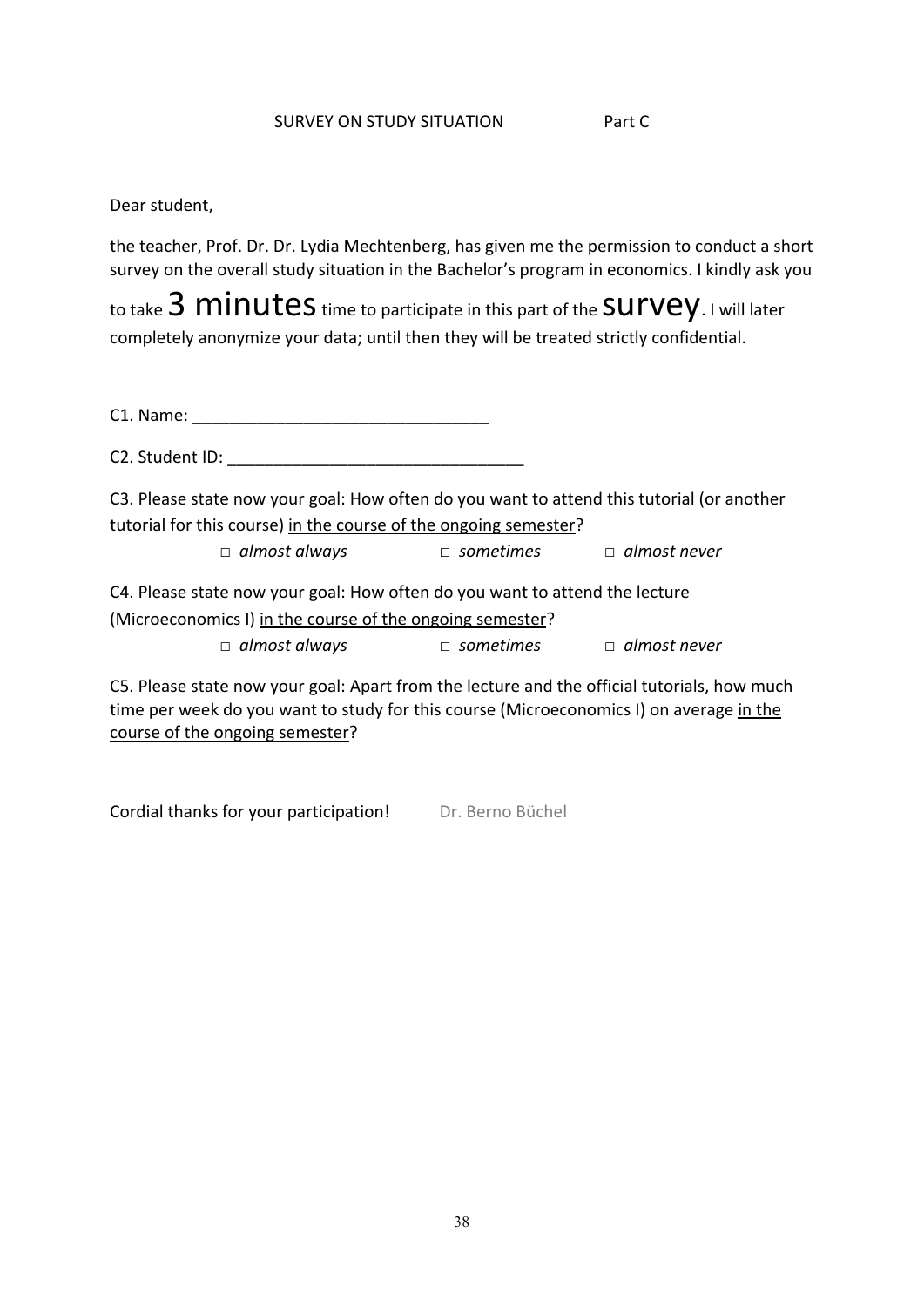## PRELIMINARY INTERIM RESULTS SURVEY PART A AND B

A first glance at the data suggests the following for your tutorial group:

- Those of you who aim at a grade between 1.0 and 2.3 have studied up to 5 hours a week until now for this course. (Tutorial and lecture are not included.)
- Those of you who aim at a grade between 2.7 and 4.0 have studied up to 30 minutes until now for this course. (Tutorial and lecture are not included.)

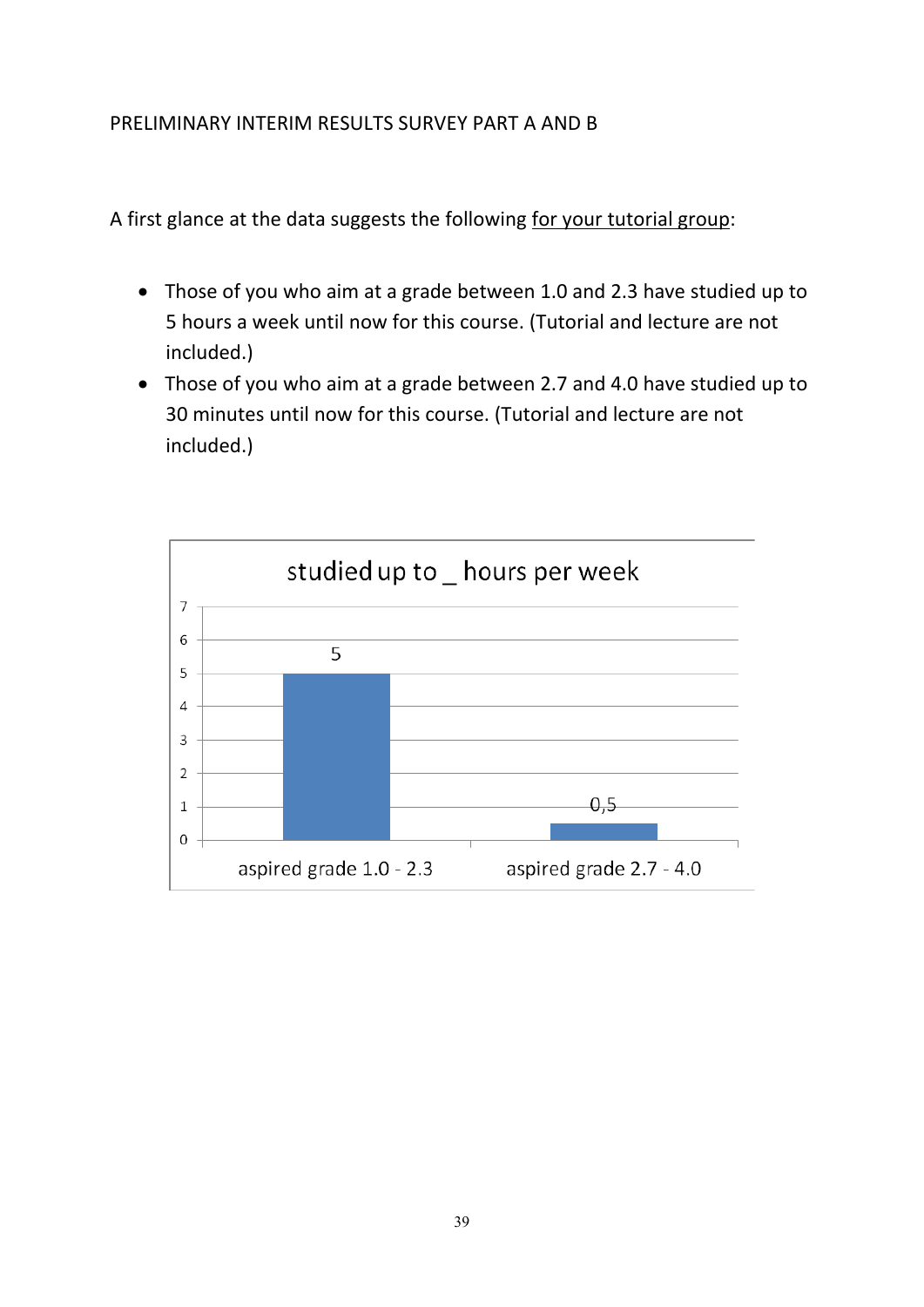## PRELIMINARY INTERIM RESULTS SURVEY PART A AND B

A first glance at the data suggests the following for your tutorial group:

- Those of you who aim at a grade between 1.0 and 2.3 have studied up to 3 hours a week until now for this course. (Tutorial and lecture are not included.)
- Those of you who aim at a grade between 2.7 and 4.0 have studied up to 90 minutes until now for this course. (Tutorial and lecture are not included.)

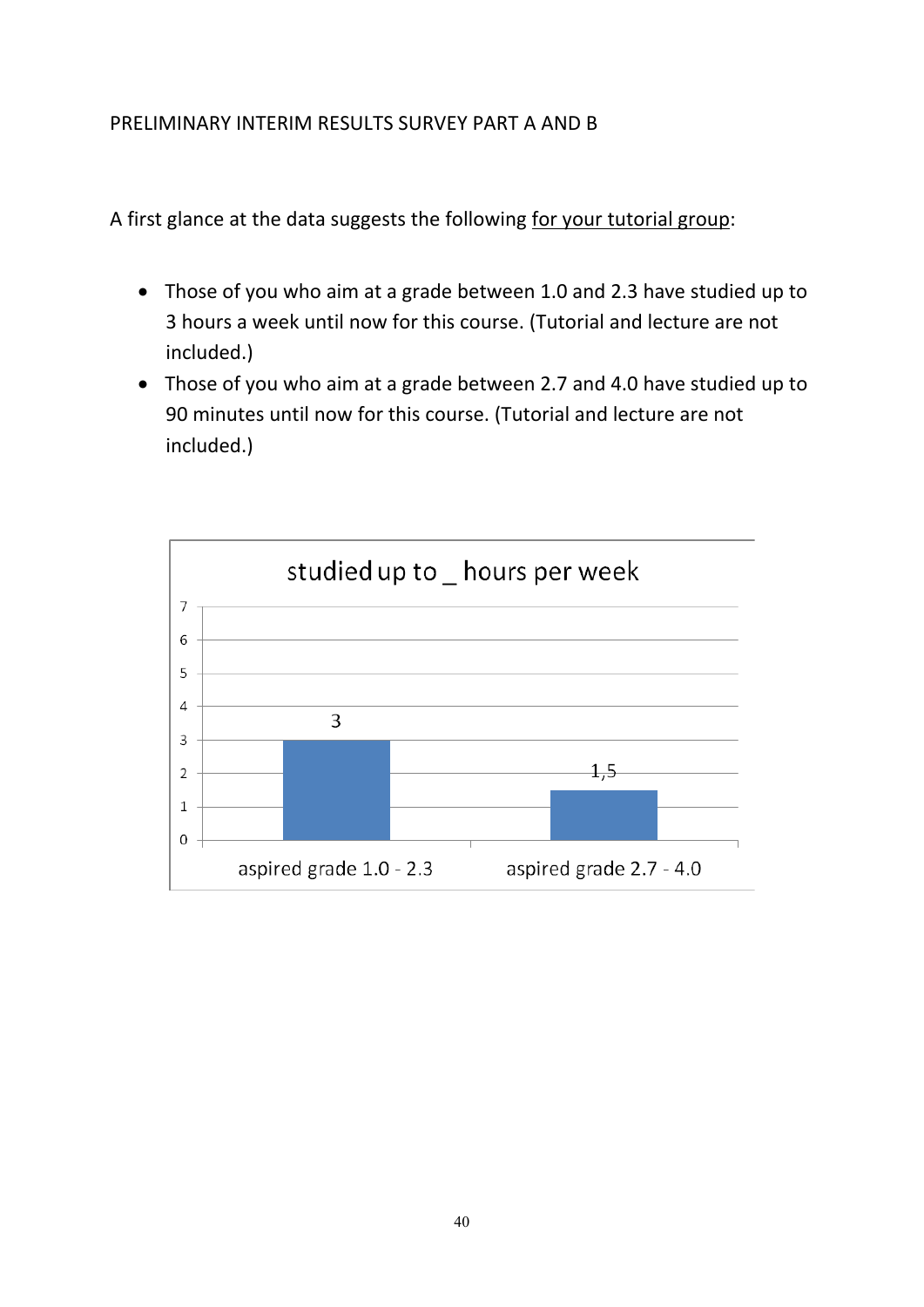



## **Registration**

Hereby I register **bindingly** for a **workshop supplementing Microeconomics I** on **June 15, 2013**. I confirm to pay 3 EURO compensation for the organizational costs incurred in case of non-appearance or cancellation.

| Name: | Student ID: |
|-------|-------------|
|       |             |

| Date: | Signature: |
|-------|------------|
|       |            |

**If you do not want to decide yet**: Binding online registration is possible until June 14, 2013 on https://www.wisocommsy.uni-hamburg.de/, following the link "Workshop Mikroökonomie (VWL)."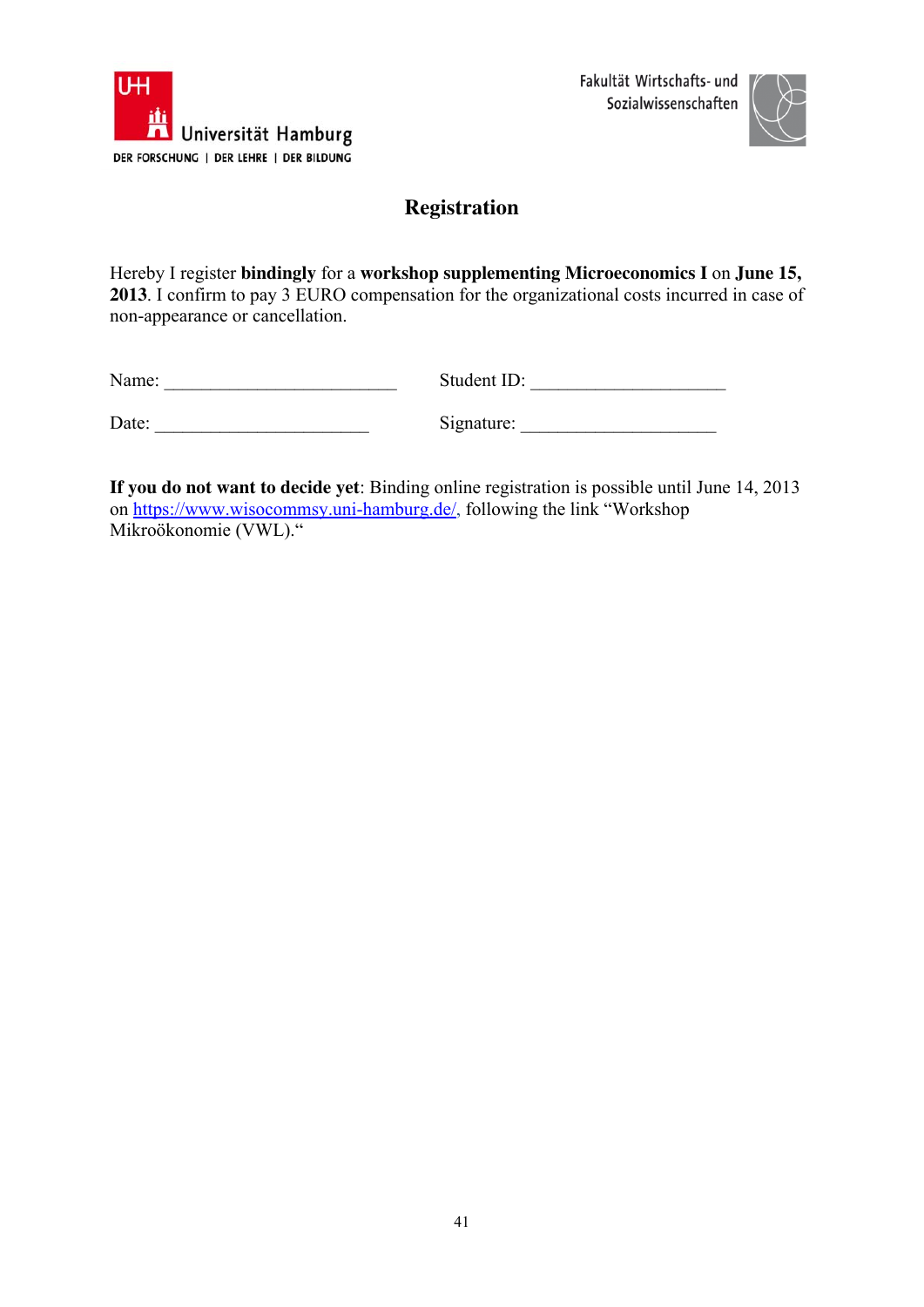I,

Name:

Student ID:

Registered in tutorial:

plan (without any obligation) to submit the midterm assignment

<u> 1989 - Johann Barn, mars eta bainar eta baina eta baina eta baina eta baina eta baina eta baina eta baina e</u>

| Please tick! |  |
|--------------|--|
|              |  |

| in the week of 28 to 30 May (early submission with feedback):    |  |
|------------------------------------------------------------------|--|
| in the week of 11 to 13 June (late submission without feedback): |  |

42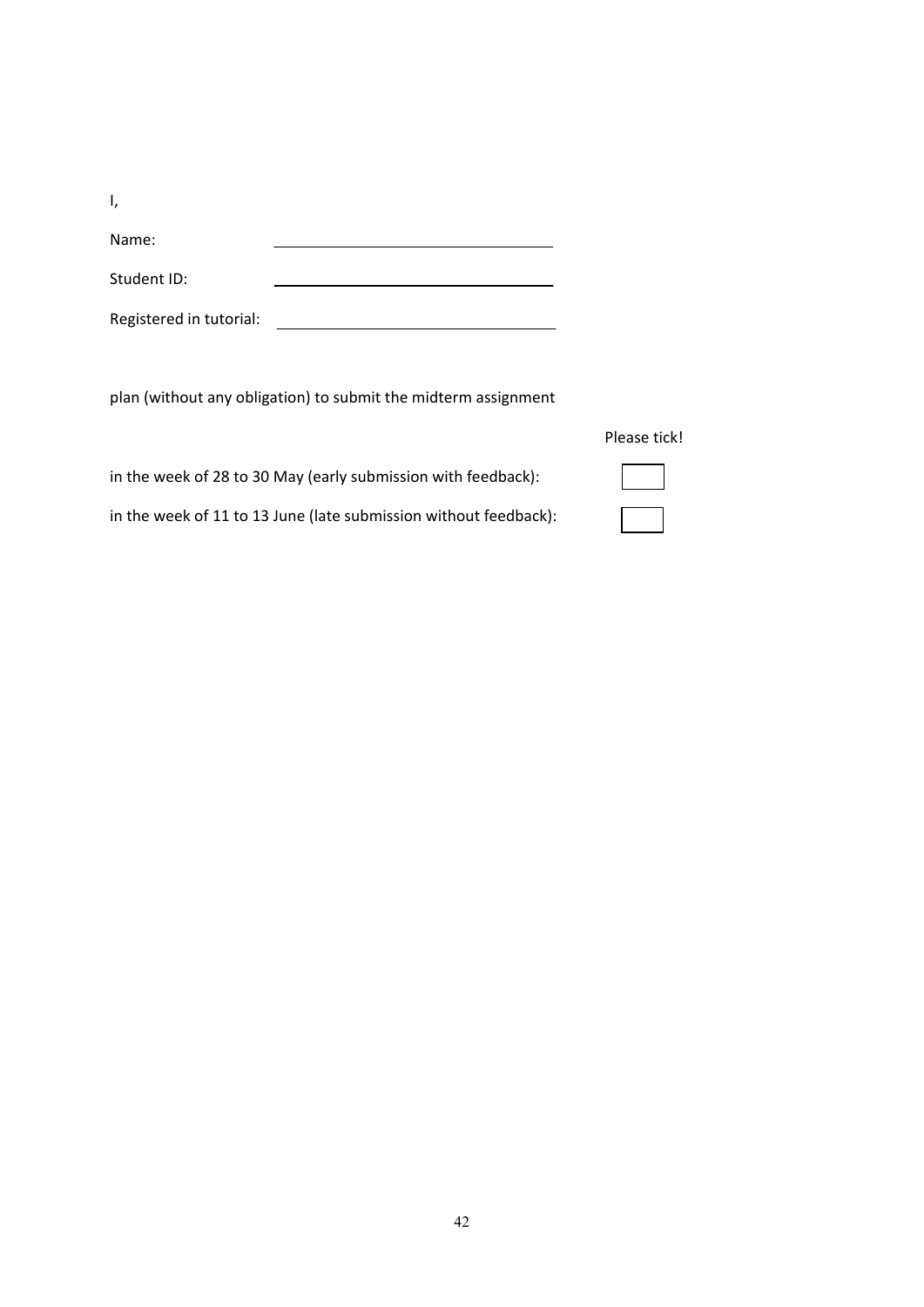#### **Survey**

#### Dear student,

I kindly ask you to participate in the following survey. Of course, your data will be completely anonymized and treated strictly confidential. On the following pages you will find the instructions for further reading and we will also explain them verbally to you.

#### **Instructions**

#### **Part 1: Decisions**

In the first part of the experiment, you will have to make decisions between two alternatives. Your decision affects how much money you will win in form of an amazon‐voucher. (Amazon offers a wide range of products; amongst others books, electronics, clothes, apps, cosmetics, music files and software for immediate download. Amazon vouchers are valid for three years.) The voucher will be sent to you via email and it will be immediately valid. Therefore your e-mail address is needed.

*The date of receipt* of your voucher and the voucher's *amount* depend on your decisions.

#### **Task**

Now you have to answer a set of 10 questions concerning the following situation:

A voucher of A€ will be given to you online at the end of the experiment. Alternatively, if you are willing to wait X days (from today onwards), then we will send you a voucher of B€, which is greater than the amount A, i.e. **B€ > A€.** Consider the **longest acceptable delay X** for which you would be willing to wait to receive the larger amount B instead of A.

Answer the question by filling out the blank below:

**F**: To me, receiving **A€ today** is equally as good as receiving **B€ in \_\_ days**.

Note that **receiving A€ today,** respectively **B€ in X days,** means that you receive the voucher with an amount of A€ today by email, respectively an amount of B€ in X days by email.

In order to receive the larger amount B, you must accept some delay in any case. Decide what length of delay makes the two options the same to you, and fill in the number of days. **Attention**: There is no right or wrong answer – any preference is possible. However, it is important that you provide your true preference. We will explain below why this is also optimal for you.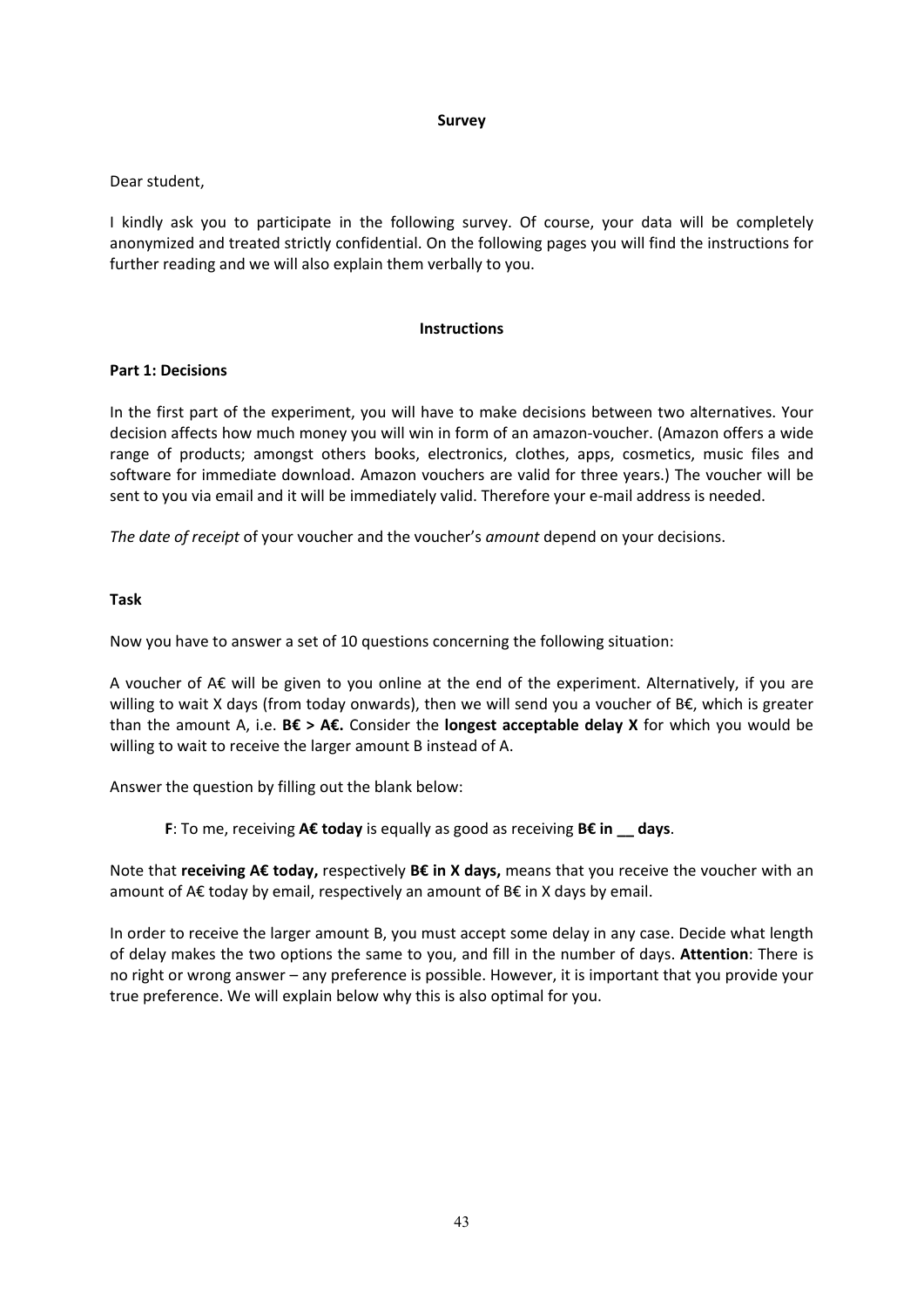#### **Payment mechanism**

After each one of you answers all 10 questions, the computer will randomly select one of the questions. All ten questions are equally likely to be selected. Your actual payment will be based on your answer to the selected question.

To determine which of A€ or B€ you will receive the computer randomly chooses again a number. It will be generated independently of your answers to the questions. This **random number** specifies the actual delay of B€, measured in days, in case you are not eligible to receive A€.



If the random number is **greater** than your longest acceptable delay, you will get A€ **today** (this refers to all arrows to the right of 'accepted delay').

If the random number is **smaller** than or equal to your longest acceptable (this refers to all arrows between 'today' and 'accepted delay X in days'), you will get **B€** according to the **randomly chosen number of the computer**, i.e. at the latest the day you specified as longest acceptable delay.

#### **Example**:

Suppose that you were asked the following question:

#### **F**: To me, **receiving A€ today** is equally as good as **receiving B€ in X days**.

You respond to a question by inserting X. In other words and with regard to the chart below, you put your 'accepted delay' on the position at the timeline that matches your true preferences. Then, the computer generates a **random number**, say Z. If Z is greater than X days, you will get **A€ today**. If Z is smaller than X days, you will get **B€ in Z days**.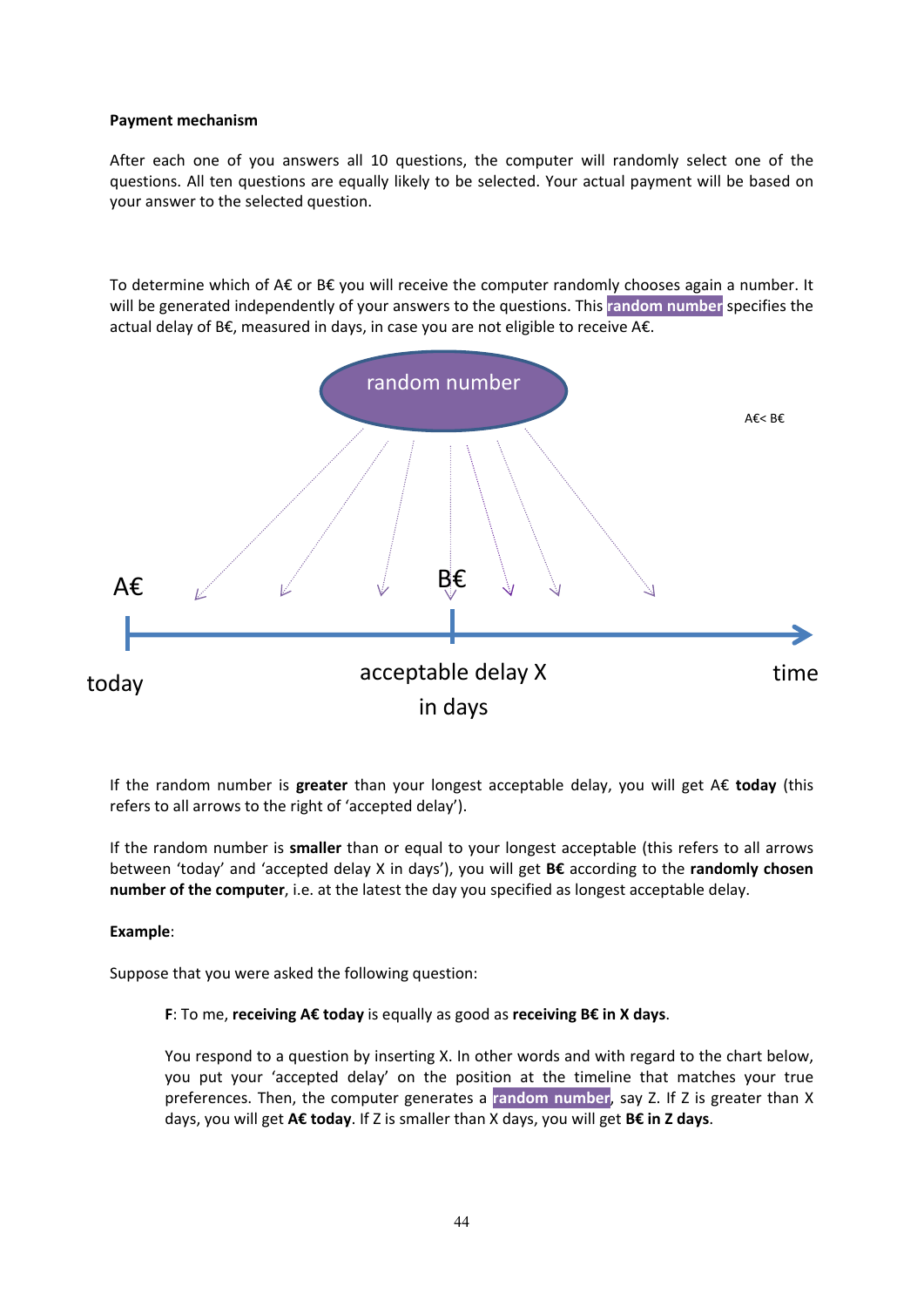

#### **Your optimal strategy**

Note that this procedure is designed such that your best response is **to truthfully write down the longest delay** for which you are willing to wait in order to get the larger amount B€. We will now show you why truthful reporting is the best strategy for you.

Misreporting means that you either under‐report or over‐report the longest acceptable delay. We will show that in either case you might be worse off compared to telling the truth, but never better off.

#### **Under‐reporting**

Suppose you did not respond truthfully and stated that that your longest acceptable delay was only X‐ε days, even though your true acceptable delay was X days.



The computer randomly chooses a number, Z, the proposed delay. We distinguish between three cases:

1. If the random number lies within the interval [today; under‐reporting X‐ε], you get B€ in Z days. That would have also happened if you had truly reported X days. Thus, under‐reporting does not make you better off than a true response.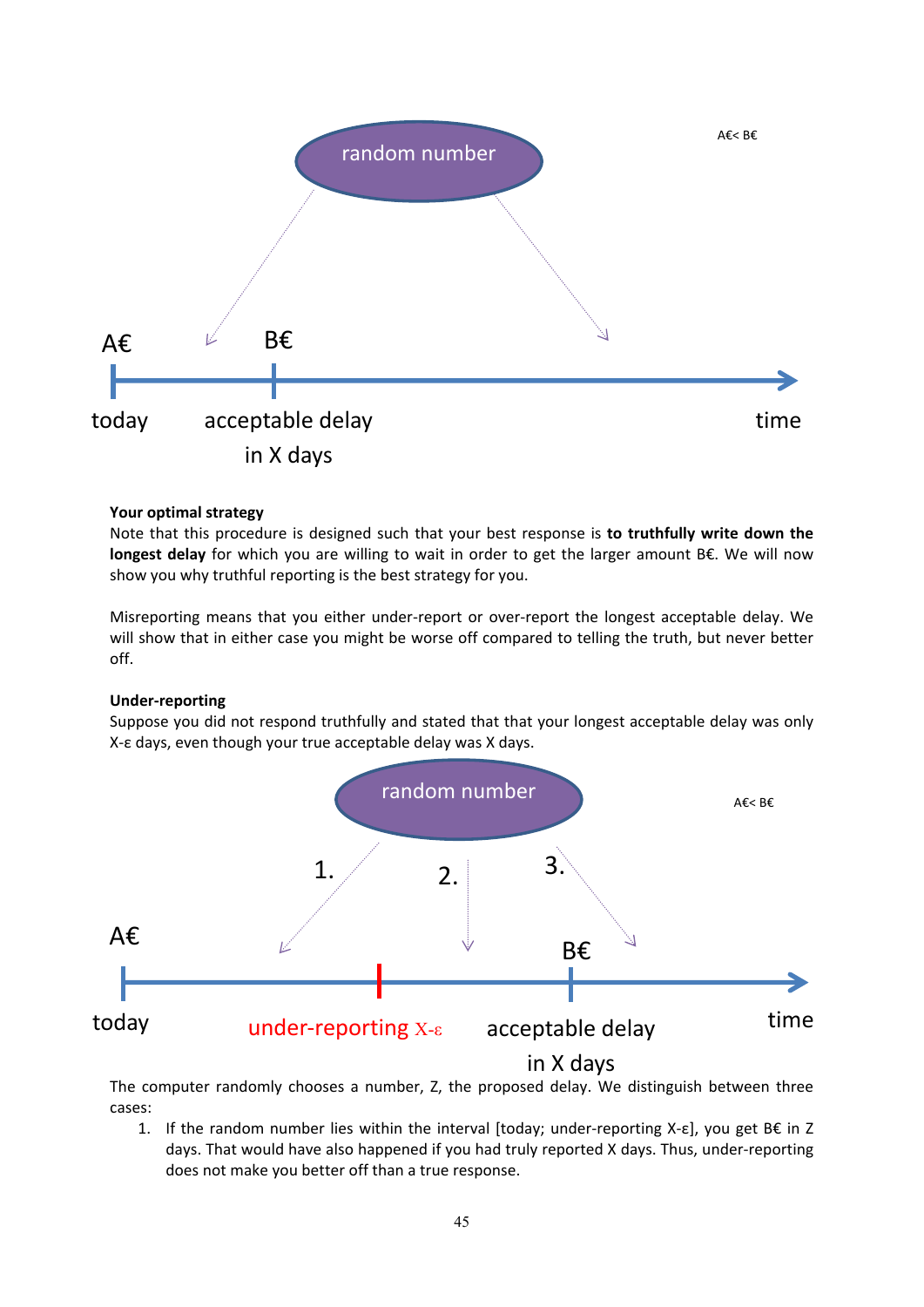- 2. If the random number lies within the interval (under‐reporting X‐ε; accepted delay X in days), you will get A€ today. Under‐reporting makes you worse off. Why? Actually, you are willing to wait X days and hence you would also be willing to wait the Z days generated by the computer to get the higher amount B€.
- 3. If the random number was higher than the accepted delay X in days, you would get A $\epsilon$  today. The same would happen if you truly reported X days. Thus, under‐reporting does not make you better off than a true response.

#### **Over‐reporting**

Suppose that you did not respond truthfully and stated that your longest acceptable delay was X+ε days, even though your true acceptable delay was only X days. The computer randomly chooses a number Z. We must distinguish again between three cases:



- 1. Case 1 and 3 are similar to under‐reporting: over‐reporting does not make you better off than a true response.
- 2. If the random number lies within the interval (accepted delay X in days; over‐reporting X‐ε), you will get B€ in Z days. Over-reporting makes you worse off than truthful reporting. Why? Actually, you are willing to wait X days to get B€. Now you have to wait too long for B€ and you regret that you do not receive A€ today. If you had truly answered X days, you would have received A€.

**In sum, your best strategy is always to answer the questions truthfully. Specifically, case 1 and 3** neither make you better off nor worse off than the truth. Case 2 makes you strictly worse off than **the truth.**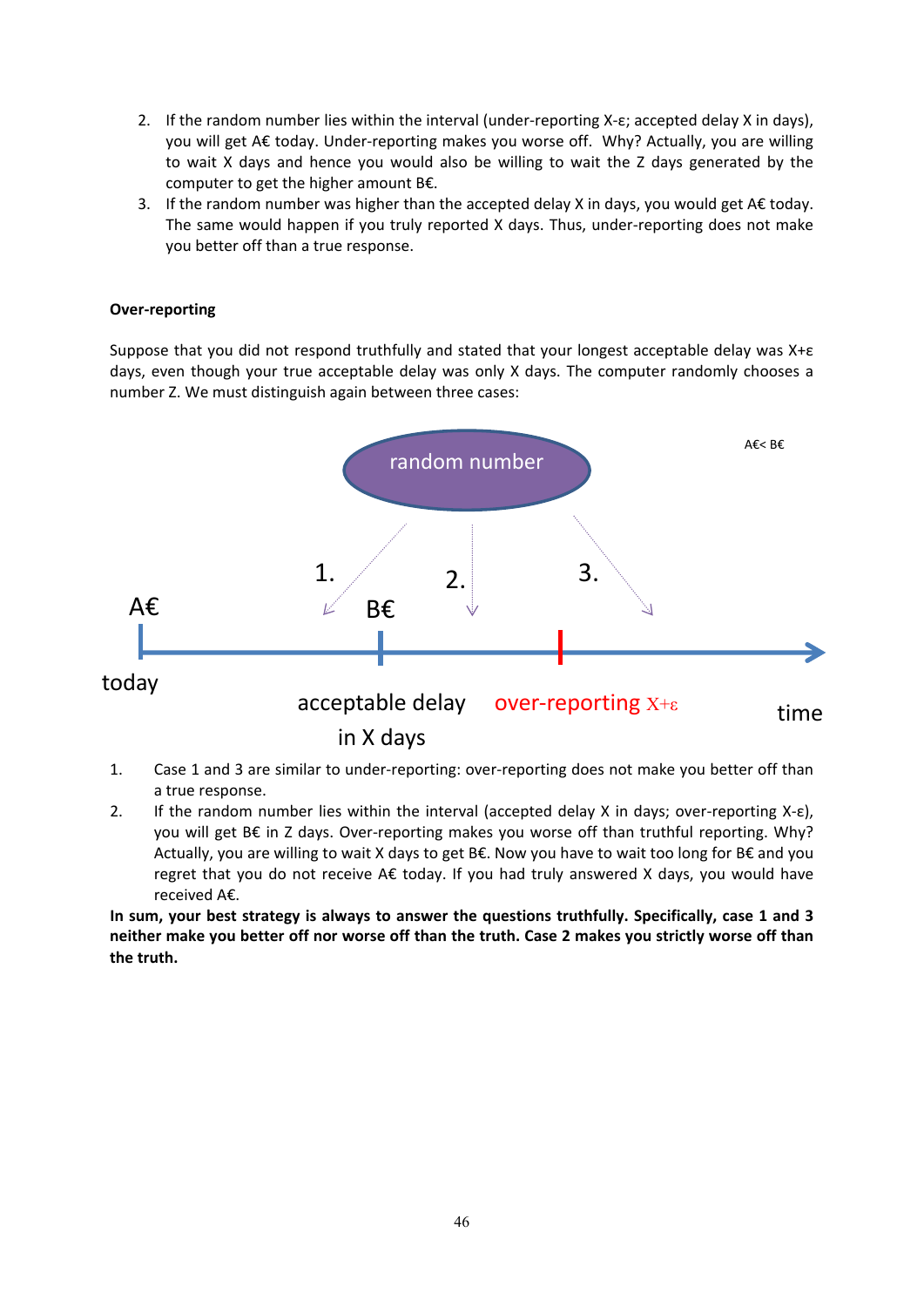#### **Test questions**

#### **Note: A<B**

- 1. For Matthias, receiving A€ today is equally as good as receiving B€ in X days. The computer randomly chooses a number Z within the interval (0, X]. Which amount does Matthias receive? When does he receive the amount? *[Answer: Matthias receives B€ in Z days.]*
- 2. Lukas states that his longest acceptable delay for receiving  $B€$  is X days. The generated random number Z is greater than X. Which amount does Lukas receive? When does he receive the amount? *[Answer: Lukas receives A€ today.]*
- 3. Luca's longest acceptable delay for receiving B€ is X days. The generated random number is Z is equal to X. Which amount does Luca receive? When does she receive the amount? *[Answer: Luca receives B€ in Z=X days.]*
- 4. Eva's longest acceptable delay for receiving B $\epsilon$  is X days. Which values must the random number Z take so that Eva is eligible to receive B€? After how many days does Eva receive B€?

*[Answer: Z has to remain within the interval [today; X]. Eva receives B€ in Z‐days.]*

Please answer the ten questions one after the other. Do not use pencils and avoid corrections, otherwise we cannot consider your answers for the payment. You must not interact with your colleagues.

#### **Thank you!**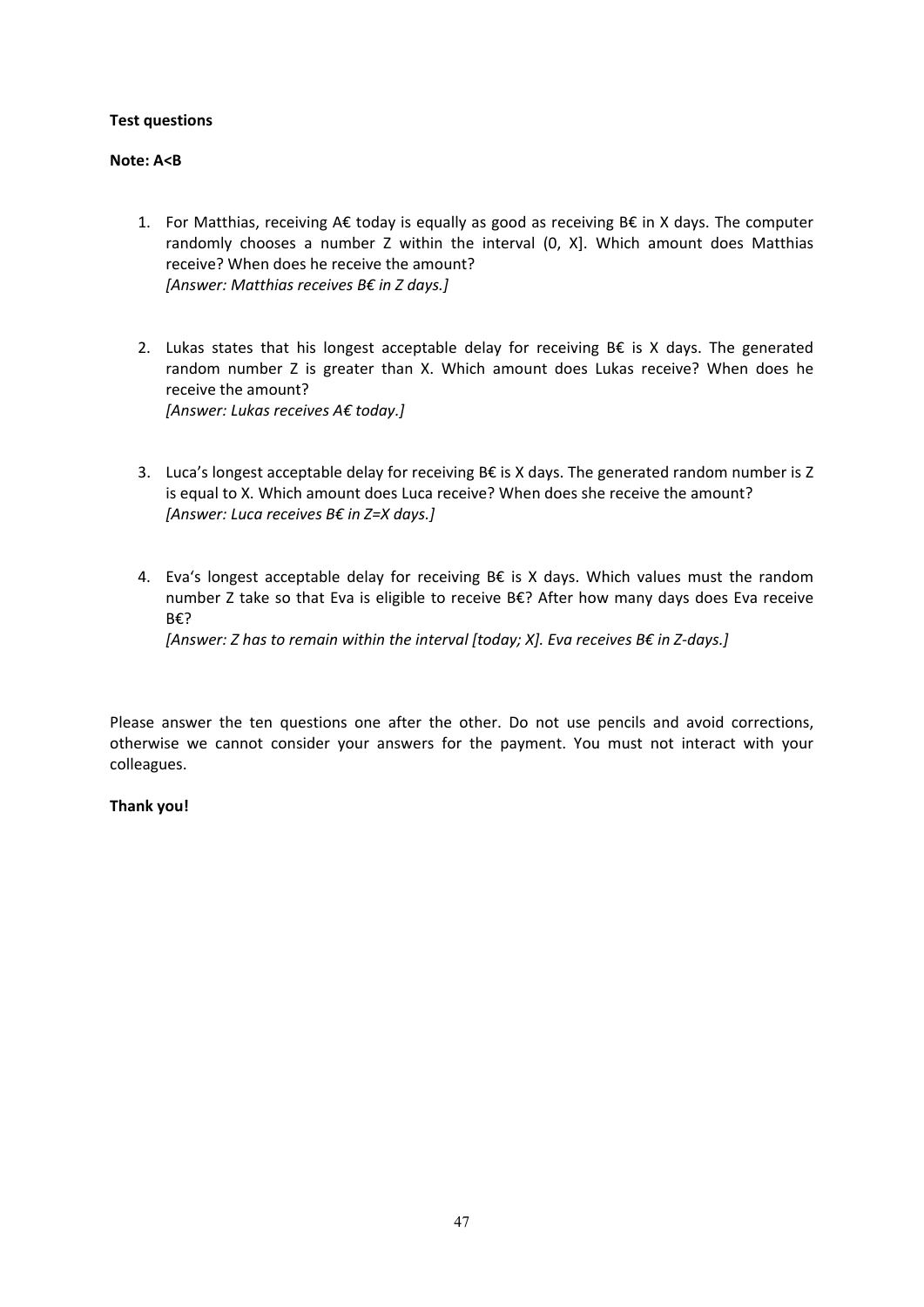#### **Questions**

Please provide besides your name and Student ID also your email address such that I can send you the corresponding voucher. Of course, your data will be completely anonymized and treated strictly confidential.

Name: Student ID: University of the Student ID: University of the Student ID: University of the Student ID: University of the Student ID: University of the Student ID: University of the Student ID: University of the Student ID: Email‐address:

**Please answer now the following 10 questions one after the other.** Do not use pencils and avoid any corrections, otherwise we cannot consider your answer for the disbursement. It is not allowed to interact with other students (e.g. to copy). Answer one question after the other by filling in the blanks. Finally, exactly one of these answers will be relevant for disbursement.

**F1**: To me receiving **€5 today** is equally as good as receiving **€15 in \_\_ days**.

**F2**: To me receiving **€5 today** is equally as good as receiving **€10 in \_\_ days**.

**F3**: To me receiving **€10 today** is equally as good as receiving **€20 in \_\_ days**.

**F4**: To me receiving **€15 today** is equally as good as receiving **€25 in \_\_ days**.

**F5**: To me receiving **€20 today** is equally as good as receiving **€25 in \_\_ days**.

**F6**: To me receiving **€10 today** is equally as good as receiving **15€ in \_\_ days**.

**F7**: To me receiving **€5 today** is equally as good as receiving **€25 in \_\_ days**.

**F8**: To me receiving **€5 today** is equally as good as receiving **€20 in \_\_ days**.

**F9**: To me receiving **€10 today** is equally as good as receiving **€25 in \_\_ days**.

**F10**: To me receiving **€15 today** is equally as good as receiving **€20 in \_\_ days**.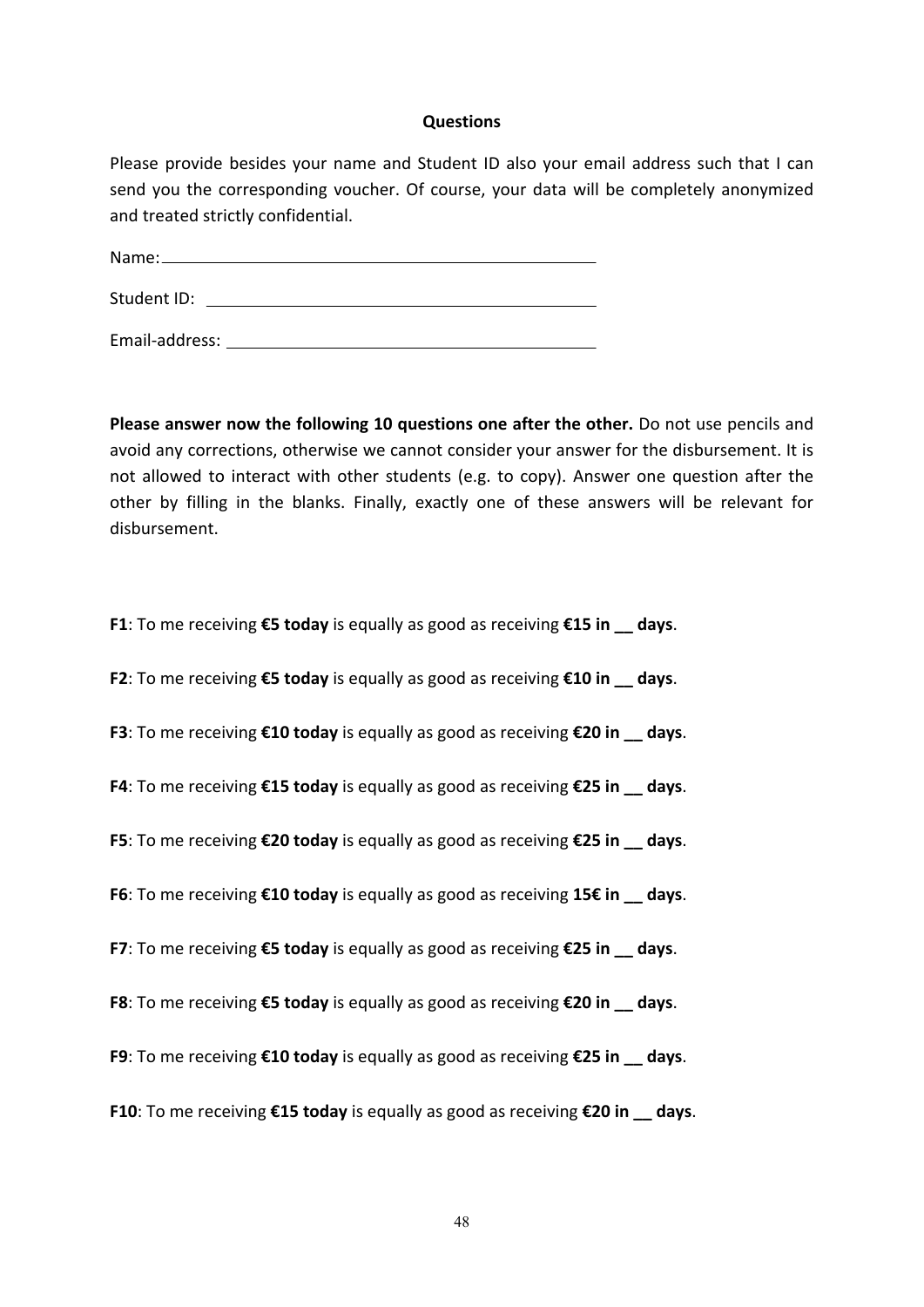#### **Instructions**

#### **Part 2: Survey**

I kindly ask you to participate in the following survey. **Of course, your data will be completely anonymized and treated strictly confidential.**

D1. Name:

D2. Student ID:

D3. Did you join with fellow students in order to prepare for "Microeconomics I" over the course of the semester? *□ yes □ no*

If your answer is *yes*, please name the fellow students in question in the first column of the table below (D4). Please answer for each fellow student the following four questions in the table. Please provide an estimate in case you are unable to response.

| D4: name of the<br>fellow student | D5: Since<br>when<br>(approximately<br>) do you know<br>each other in<br>person<br>(month and<br>year)? | D6: How much<br>time do you<br>spend<br>together per<br>month<br>(besides jointly<br>attended<br>courses)? | D7: How much<br>of the time<br>you spend<br>together is<br>dedicated to<br>leisure<br>activities?<br>(in %) | D8: How much of<br>the time you spend<br>together is<br>dedicated to study-<br>related activities?<br>(e.g. studying for<br>this particular or<br>any other course)?<br>(in %) |
|-----------------------------------|---------------------------------------------------------------------------------------------------------|------------------------------------------------------------------------------------------------------------|-------------------------------------------------------------------------------------------------------------|--------------------------------------------------------------------------------------------------------------------------------------------------------------------------------|
|                                   |                                                                                                         |                                                                                                            |                                                                                                             |                                                                                                                                                                                |
|                                   |                                                                                                         |                                                                                                            |                                                                                                             |                                                                                                                                                                                |
|                                   |                                                                                                         |                                                                                                            |                                                                                                             |                                                                                                                                                                                |
|                                   |                                                                                                         |                                                                                                            |                                                                                                             |                                                                                                                                                                                |
|                                   |                                                                                                         |                                                                                                            |                                                                                                             |                                                                                                                                                                                |
|                                   |                                                                                                         |                                                                                                            |                                                                                                             |                                                                                                                                                                                |
|                                   |                                                                                                         |                                                                                                            |                                                                                                             |                                                                                                                                                                                |
|                                   |                                                                                                         |                                                                                                            |                                                                                                             |                                                                                                                                                                                |
|                                   |                                                                                                         |                                                                                                            |                                                                                                             |                                                                                                                                                                                |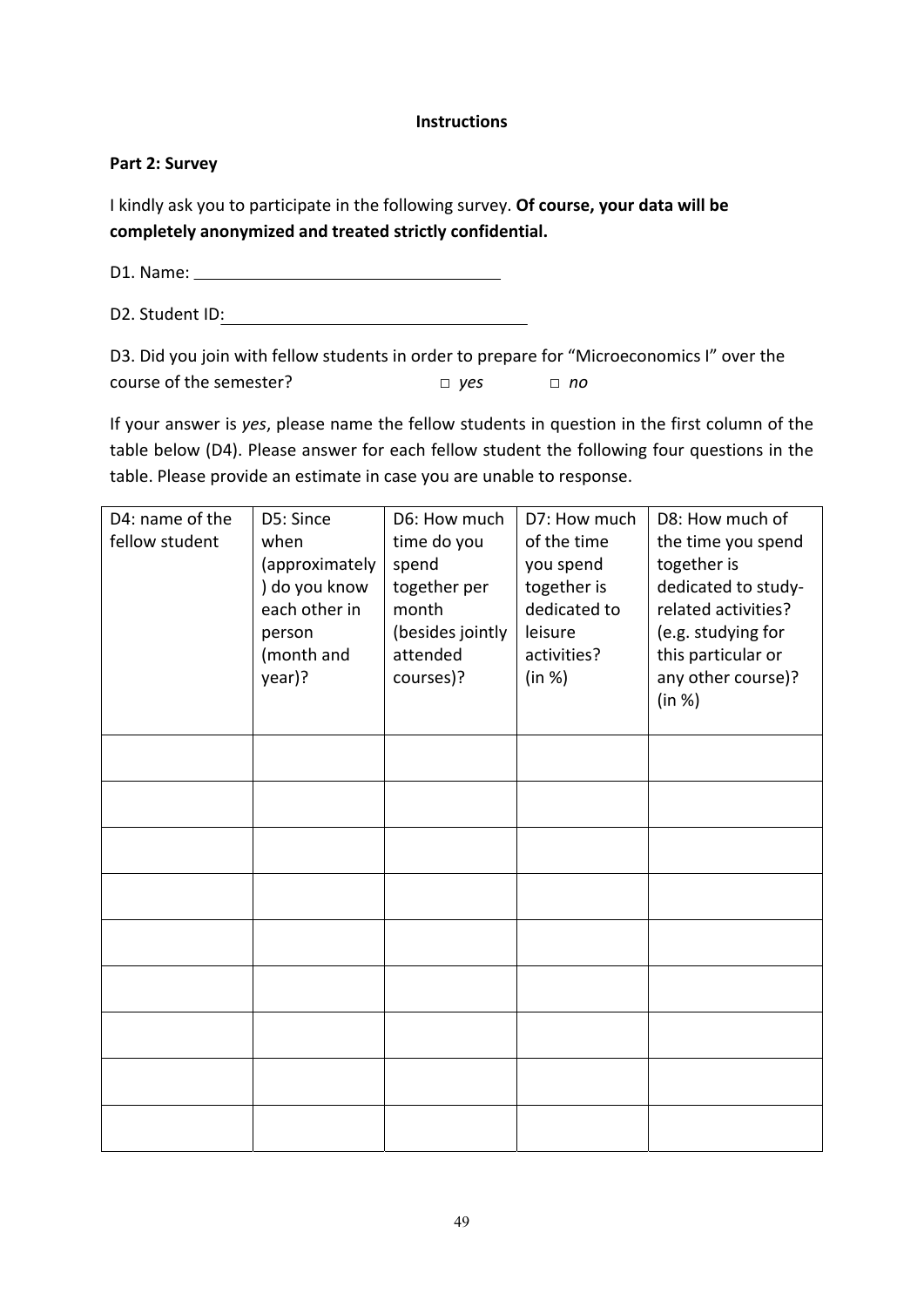You are asked to give assessments about different groups of students.

- The first group consists of the fellow students you have mentioned and are called "**your learning partners**". If you indicated to have no learning partner in D3, you can skip the questions related to this group.
- The second group consists of all fellow students in the official **tutorial group** you attended most frequently. This group is called "**your tutorial group**". Please state the tutorial you attended most frequently:

Weekday: Time: The: Tutor: Tutor:

- The third group consists of all students that attend the **Microeconomics I course**.
- The forth group consists of **students in Germany** in general. Assessments refer to their hypothetical behavior, if they had attended this course.

| Group of students                      | D9: How large do<br>you think is the<br>share<br>of students who<br>registered non-<br>bindingly<br>for early submission<br>of the mid-term<br>assignment?<br>(in % of the group) | D10: How large do<br>you think is the<br>share<br>of students who<br>delivered the mid-<br>term assignment at<br>the earlier date (and<br>henceforth were<br>eligible to receive<br>feedback?) | D11: How much time<br>per week do you<br>think did students'<br>study on average for<br>this course<br>(Microeconomics I),<br>apart from the<br>lecture and official<br>tutorial?<br>(in minutes) |
|----------------------------------------|-----------------------------------------------------------------------------------------------------------------------------------------------------------------------------------|------------------------------------------------------------------------------------------------------------------------------------------------------------------------------------------------|---------------------------------------------------------------------------------------------------------------------------------------------------------------------------------------------------|
|                                        |                                                                                                                                                                                   | (in % of the group)                                                                                                                                                                            |                                                                                                                                                                                                   |
| your learning<br>partners (if D3: yes) |                                                                                                                                                                                   |                                                                                                                                                                                                |                                                                                                                                                                                                   |
| your tutorial group                    |                                                                                                                                                                                   |                                                                                                                                                                                                |                                                                                                                                                                                                   |
| all participants of the                |                                                                                                                                                                                   |                                                                                                                                                                                                |                                                                                                                                                                                                   |
| Microeconomics I                       |                                                                                                                                                                                   |                                                                                                                                                                                                |                                                                                                                                                                                                   |
| course                                 |                                                                                                                                                                                   |                                                                                                                                                                                                |                                                                                                                                                                                                   |
| expected behavior of                   |                                                                                                                                                                                   |                                                                                                                                                                                                |                                                                                                                                                                                                   |
| all students in                        |                                                                                                                                                                                   |                                                                                                                                                                                                |                                                                                                                                                                                                   |
| Germany                                |                                                                                                                                                                                   |                                                                                                                                                                                                |                                                                                                                                                                                                   |

D12. Please provide the grade you obtained in the *Mathematics I exam*:\_\_\_\_\_\_\_\_\_\_\_\_

D13. How much time did you spend studying for this course (Microeconomics I) in the last seven days, apart from the lecture and official tutorial: \_\_\_\_\_\_\_\_\_\_\_\_ *minutes*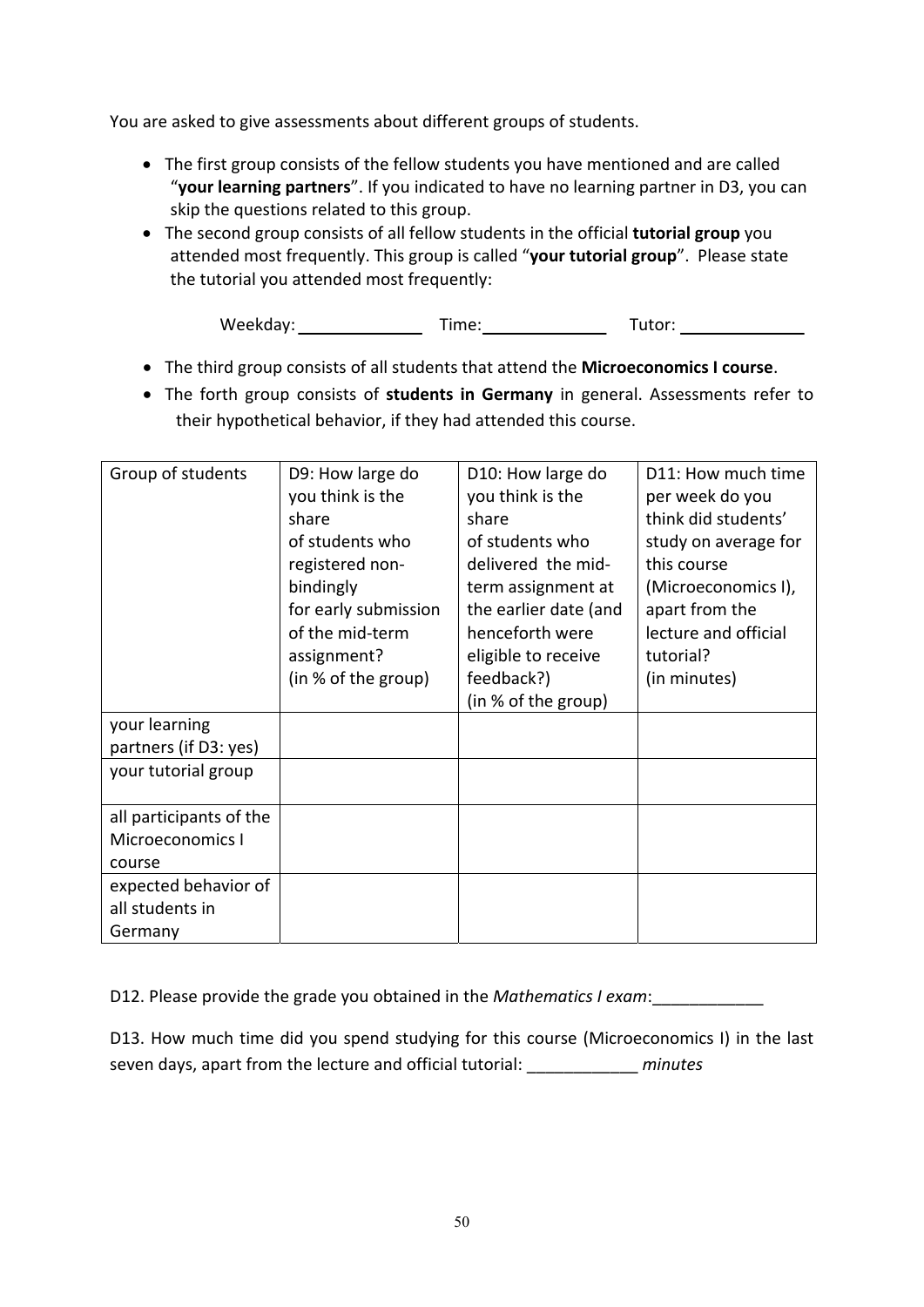#### **Instructions**

#### **Part 3: Survey**

I kindly ask you to participate in the following survey. Of course, your data will be completely anonymized and treated strictly confidential.

E1. Name:

E2. Student ID:

E3. How do you see yourself: Are you generally a person who is willing to take risks or do you try to avoid risks?

Please tick a box on the scale, where the value 0 means: 'not at all willing to take risks' and the value *10 means: 'highly willing to take risks*'. You may grade your answer with values in between.



E4. People can behave differently in different situations. How would you rate your willingness to take risks with respect to the following areas?

*Please tick for each row a box on the scale!*

#### **How is that…**

|                                     | Not at all willing<br>to take risks |                     |  |  |           |   | <b>Highly willing</b><br>to take risks |
|-------------------------------------|-------------------------------------|---------------------|--|--|-----------|---|----------------------------------------|
|                                     | $\mathbf{0}$                        | $1 \quad 2 \quad 3$ |  |  | 4 5 6 7 8 | 9 | 10                                     |
| while driving?                      |                                     |                     |  |  |           |   |                                        |
| in financial matters?               |                                     |                     |  |  |           |   |                                        |
| during leisure/sports?              |                                     |                     |  |  |           |   |                                        |
| in your professional career?        |                                     |                     |  |  |           |   |                                        |
| with your health?                   |                                     |                     |  |  |           |   |                                        |
| with your faith in other<br>people? |                                     |                     |  |  |           |   |                                        |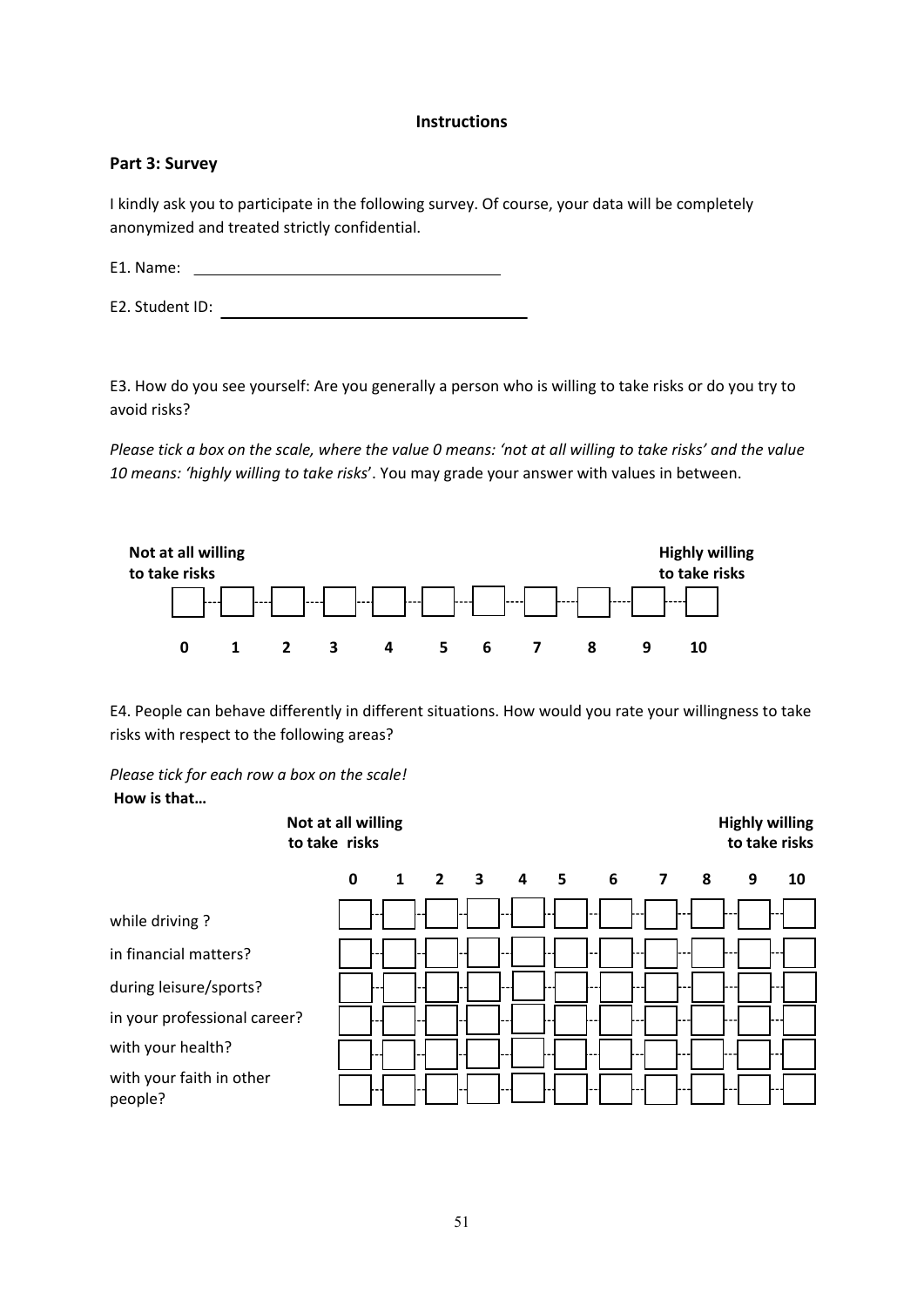E5. Please consider what you would do in the following situation: Imagine that you had won 100,000 Euros a lottery. Immediately after receiving the amount, you get a financial offer from a reputable bank, the conditions of which are as follows:

There is the chance to **double** the money **within two years.** It is, however, **equally probable to lose half** of the amount invested. You have the opportunity to invest the full amount, part of the amount or reject the offer.

What share of your lottery winnings would you be prepared to invest in the risky, yet lucrative investment?

E6. To what extent does the following statement apply to you?

**"When I plan to do something, I do it up to the time specified."**

Please tick a box on the scale, where the value 0 means: 'not correct at all' and the value 10 means: *'always and absolutely correct'*. You may grade your answer with values in between.



**Cordial thanks for your participation!**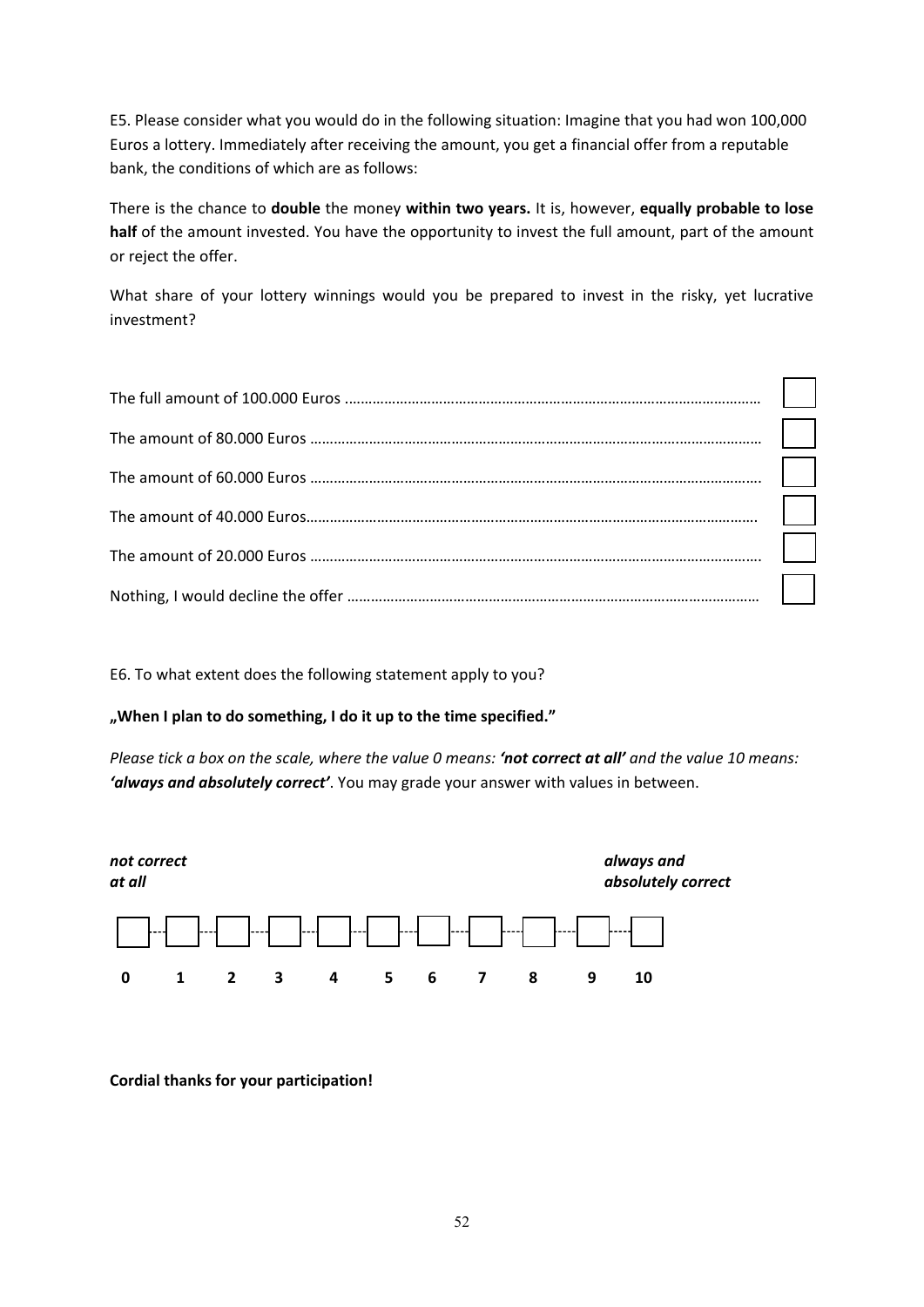### UMFRAGE ZUR STUDIENSITUATION Teil A

Liebe(r) Studierende(r)

Die Dozentin, Prof. Dr. Dr. Lydia Mechtenberg, hat mir die Erlaubnis gegeben, eine kleine Erhebung zur Studiensituation im Bachelor VWL durchzuführen. Ich bitte Sie, sich

3 Minuten zeit zu nehmen, um an diesem Teil der Umfrage teilzunehmen.

Ich werde Ihre Daten später vollständig anonymisieren und bis dahin streng vertraulich behandeln.

A1. Name: \_\_\_\_\_\_\_\_\_\_\_\_\_\_\_\_\_\_\_\_\_\_\_\_\_\_\_\_\_\_\_\_

A2. Matrikelnummer:

A3. Wie regelmäßig haben Sie bisher diese Übung (oder eine andere Übung zu diesem Kurs) besucht?

 *□ fast immer □ manchmal □ fast nie*

A4. Wie regelmäßig haben Sie bisher die Vorlesung (Mikroökonomik I) besucht? *□ fast immer □ manchmal □ fast nie*

A5. Abgesehen von der Vorlesung und von den offiziellen Übungen, wie viel Zeit pro Woche haben Sie bisher durchschnittlich für diesen Kurs (Mikroökonomik I) gelernt?

*\_\_\_\_\_\_\_\_\_\_ Minuten*

A6. Haben Sie neben dem Studium Verpflichtungen, die einen erheblichen Teil Ihrer Zeit beanspruchen, z. B. Berufstätigkeit, Ehrenamt, Pflegeaufgabe, Erziehungsaufgabe?

> *Wenn ja, geben Sie bitte an, um wieviele Stunden pro Woche es sich dabei durchschnittlich handelt:\_\_\_\_\_\_\_\_\_\_\_\_\_\_*

Herzlichen Dank für Ihre Teilnahme! Dr. Berno Büchel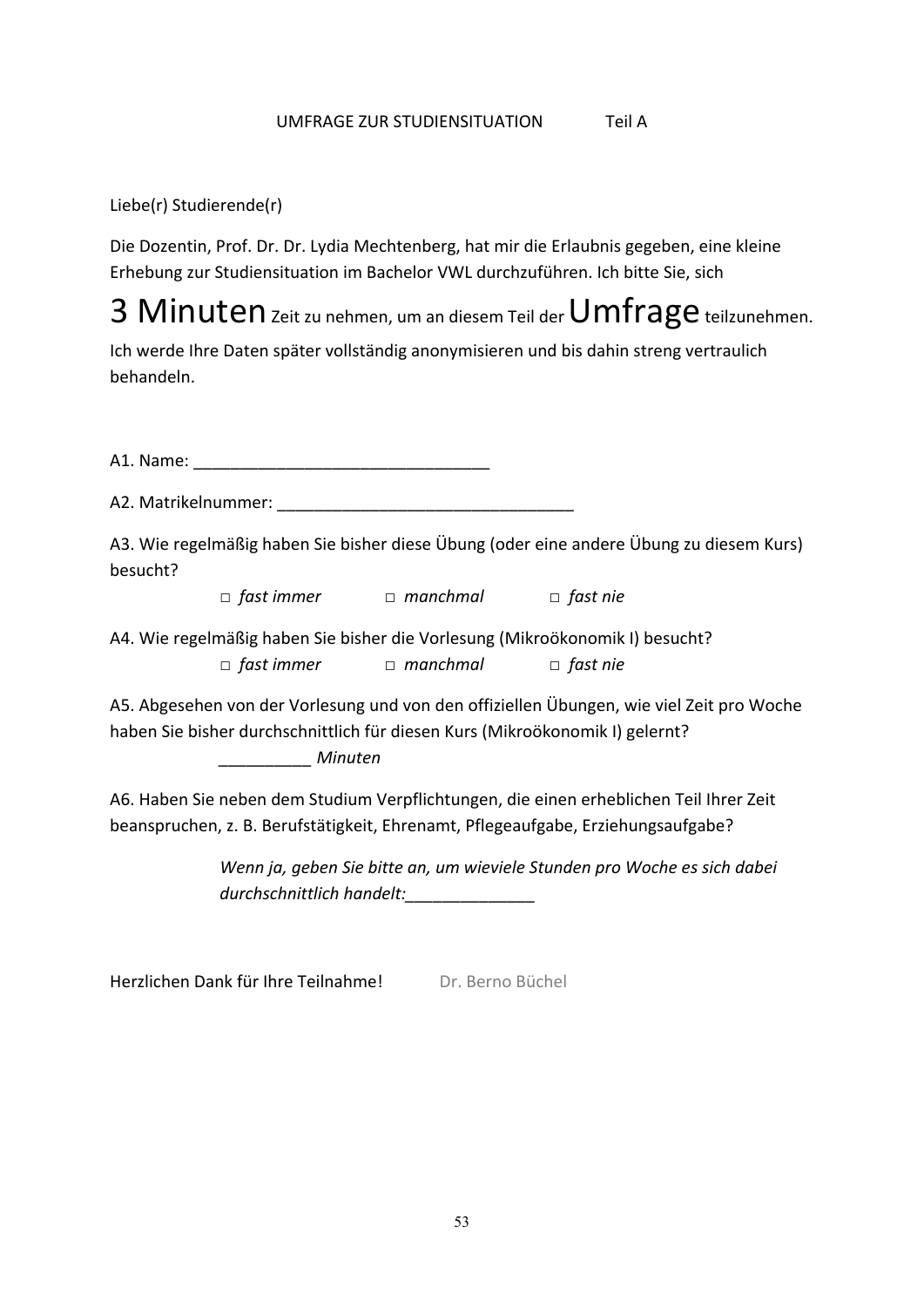#### UMFRAGE ZUR STUDIENSITUATION Teil B

Liebe(r) Studierende(r)

Die Dozentin, Prof. Dr. Dr. Lydia Mechtenberg, hat mir die Erlaubnis gegeben, eine kleine Erhebung zur Studiensituation im Bachelor VWL durchzuführen. Ich bitte Sie, sich

3 Minuten zeit zu nehmen, um an diesem Teil der Umfrage teilzunehmen.

Ich werde Ihre Daten später vollständig anonymisieren und bis dahin streng vertraulich behandeln.

| B3. Wann planen Sie die Klausur zu diesem Kurs (Mikroökonomik I) zu schreiben?<br>$\Box$ Zum ersten Termin $\Box$ Zum zweiten Termin $\Box$ Gar nicht |  |                                                                                             |  |  |  |  |
|-------------------------------------------------------------------------------------------------------------------------------------------------------|--|---------------------------------------------------------------------------------------------|--|--|--|--|
|                                                                                                                                                       |  | Falls Sie an der Klausur teilnehmen, beantworten Sie bitte abschließend die folgende Frage: |  |  |  |  |
|                                                                                                                                                       |  | B4. Welche Note streben Sie in diesem Kurs (Mikroökonomik I) an?                            |  |  |  |  |
|                                                                                                                                                       |  | $\Box$ 1.0 - 1.3 $\Box$ 1.7 - 2.3 $\Box$ 2.7 - 3.3 $\Box$ 3.7 - 4.0                         |  |  |  |  |
|                                                                                                                                                       |  |                                                                                             |  |  |  |  |

Herzlichen Dank für Ihre Teilnahme! Dr. Berno Büchel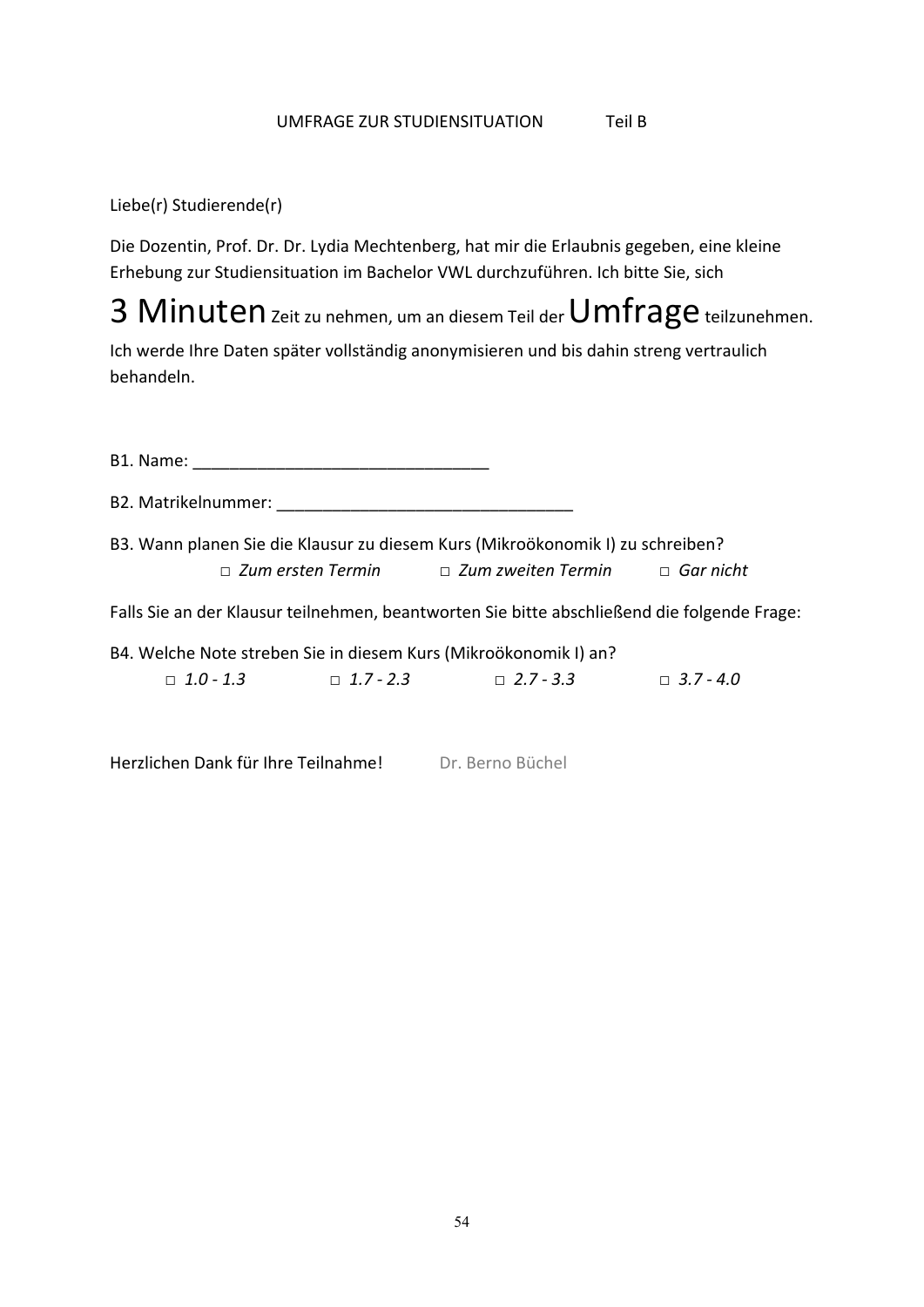### UMFRAGE ZUR STUDIENSITUATION Teil C

Liebe(r) Studierende(r)

Die Dozentin, Prof. Dr. Dr. Lydia Mechtenberg, hat mir die Erlaubnis gegeben, eine kleine Erhebung zur Studiensituation im Bachelor VWL durchzuführen. Ich bitte Sie, sich

3 Minuten zeit zu nehmen, um an diesem Teil der Umfrage teilzunehmen.

Ich werde Ihre Daten später vollständig anonymisieren und bis dahin streng vertraulich behandeln.

C1. Name: \_\_\_\_\_\_\_\_\_\_\_\_\_\_\_\_\_\_\_\_\_\_\_\_\_\_\_\_\_\_\_\_ C2. Matrikelnummer: C3. Bitte nennen Sie nun Ihr Ziel: Wie regelmäßig wollen Sie im weiteren Verlauf des Semesters an dieser Übung (oder an einer anderen Übung zu diesem Kurs) teilnehmen?  *□ fast immer □ manchmal □ fast nie* C4. Bitte nennen Sie nun Ihr Ziel: Wie regelmäßig wollen Sie im weiteren Verlauf des Semesters an der Vorlesung Mikroökonomik I teilnehmen?  *□ fast immer □ manchmal □ fast nie* C5. Bitte nennen Sie nun Ihr Ziel: Abgesehen von der Vorlesung und von den offiziellen

Übungen, wie viel Zeit pro Woche wollen Sie im weiteren Verlauf des Semesters für diesen Kurs (Mikroökonomik I) lernen? \_\_\_\_\_\_\_\_\_\_\_\_*Minuten*

Herzlichen Dank für Ihre Teilnahme! Dr. Berno Büchel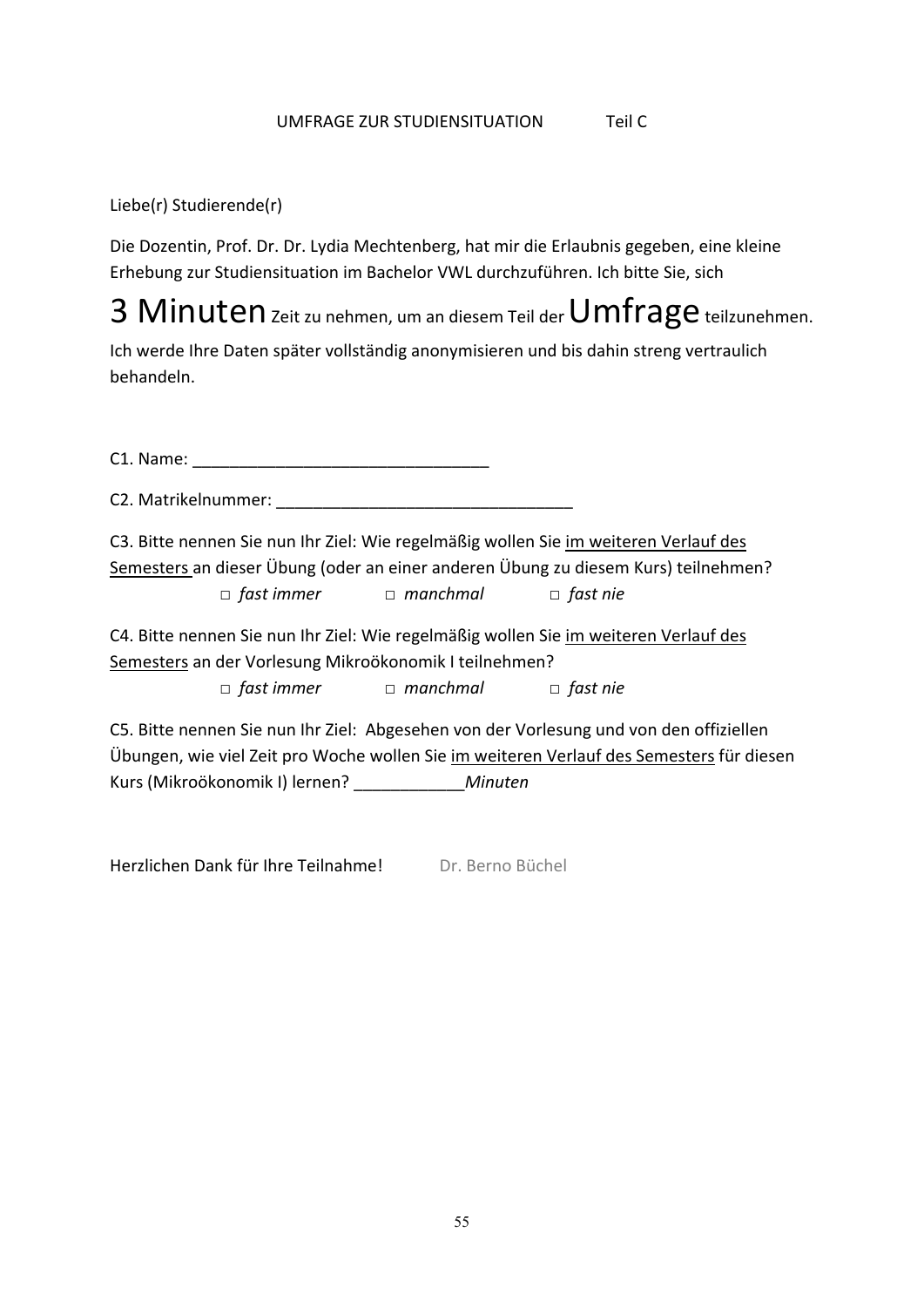## VORLÄUFIGE ZWISCHENERGEBNISSE DER UMFRAGE TEILE A UND B

Nach einem ersten Blick in die Daten zeigt sich folgende Situation für Ihre Übungsgruppe:

- Diejenigen von Ihnen, die eine Note zwischen 1,0 und 2,3 anstreben, haben bisher bis zu 5 Stunden pro Woche für diesen Kurs gelernt. (Die Übung und Vorlesung selbst sind nicht eingerechnet.)
- Diejenigen von Ihnen, die eine Note zwischen 2,7 und 4,0 anstreben, haben bisher bis zu 30 Minuten pro Woche für diesen Kurs gelernt. (Die Übung und Vorlesung selbst sind nicht eingerechnet.)

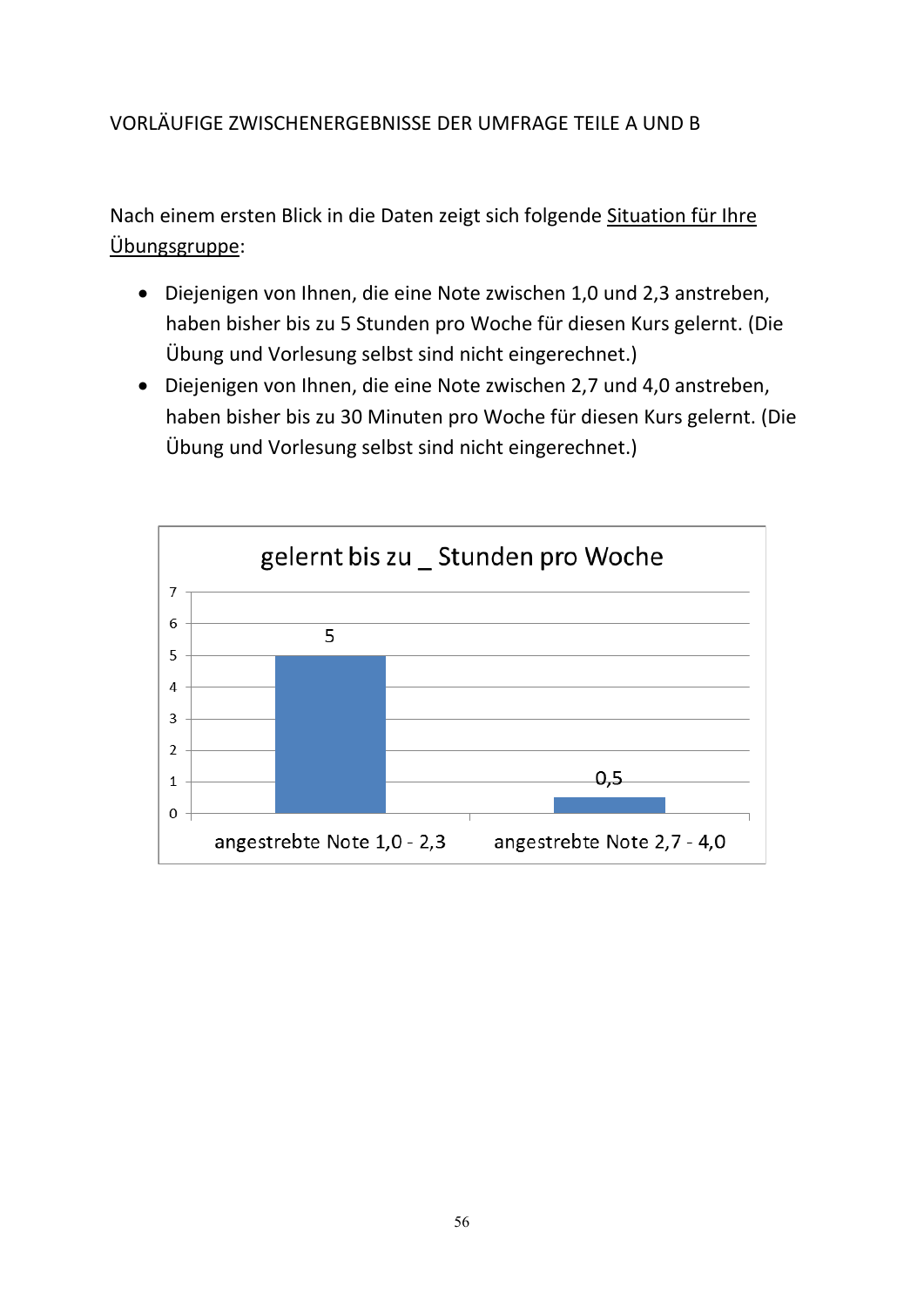## VORLÄUFIGE ZWISCHENERGEBNISSE DER UMFRAGE TEILE A UND B

Nach einem ersten Blick in die Daten zeigt sich folgende Situation für Ihre Übungsgruppe:

- Diejenigen von Ihnen, die eine Note zwischen 1,0 und 2,3 anstreben, haben bisher bis zu 3 Stunden pro Woche für diesen Kurs gelernt. (Die Übung und Vorlesung selbst sind nicht eingerechnet.)
- Diejenigen von Ihnen, die eine Note zwischen 2,7 und 4,0 anstreben, haben bisher bis zu 90 Minuten pro Woche für diesen Kurs gelernt. (Die Übung und Vorlesung selbst sind nicht eingerechnet.)

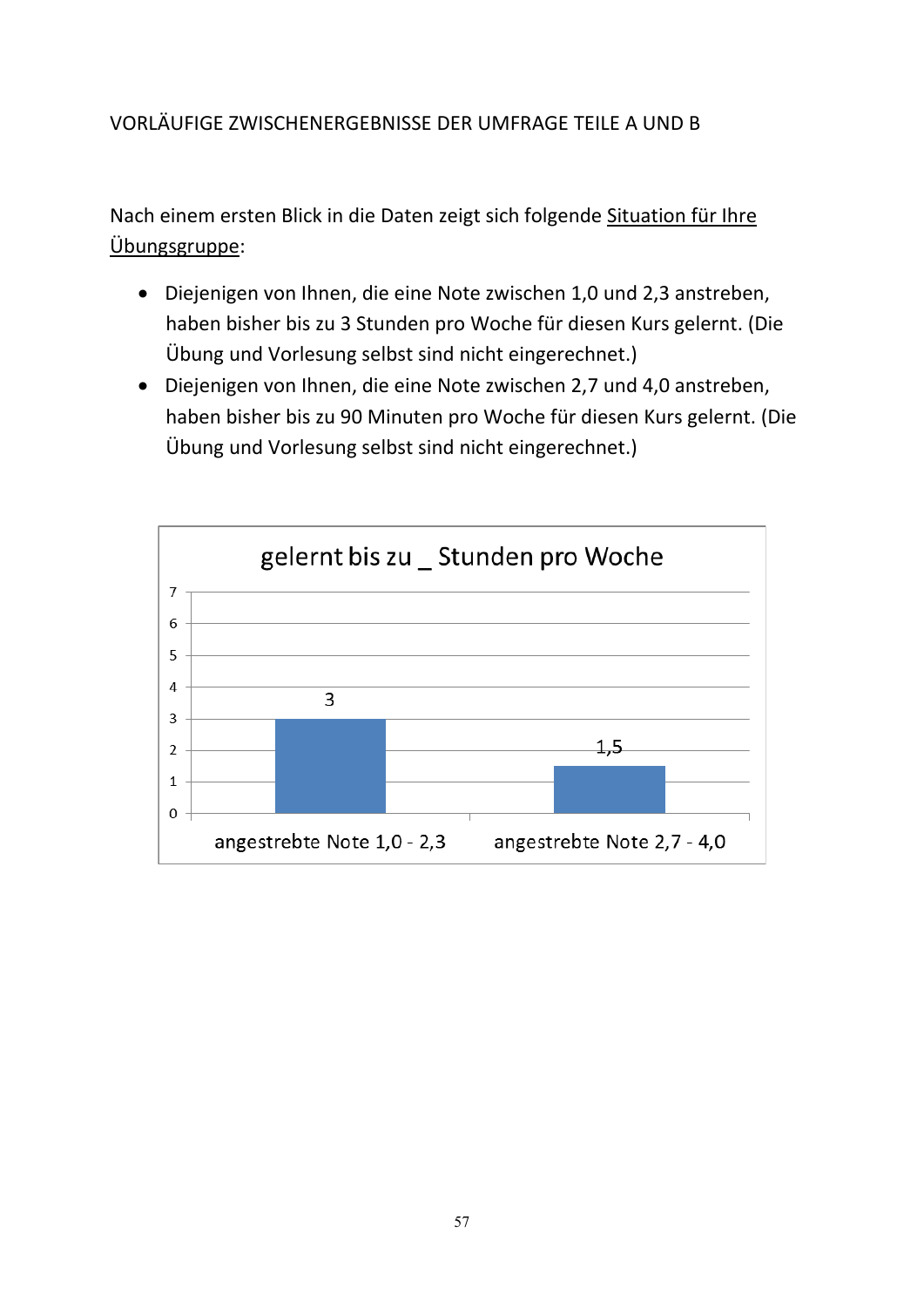



## **Anmeldung**

Hiermit melde ich mich **verbindlich** zum **studienbegleitenden Workshop in Mikro I** am **15. Juni 2013** an. Ich bestätige, dass ich im Falle meines Nichterscheinens oder Rücktritts 3 Euro als Entschädigung für die entstandenen Planungskosten entrichten werde.

| Name |
|------|
|------|

Name \_\_\_\_\_\_\_\_\_\_\_\_\_\_\_\_\_\_\_\_\_\_\_\_\_ Matrikel-Nr. \_\_\_\_\_\_\_\_\_\_\_\_\_\_\_\_\_\_\_\_\_

Datum:

| Unterschrift: |  |
|---------------|--|
|---------------|--|

**Wenn Sie sich jetzt noch nicht entscheiden wollen**: Eine verbindliche Online‐Anmeldung ist bis zum 14. Juni 2013 möglich über https://www.wisocommsy.uni-hamburg.de/, unter "Workshop Mikroökonomie (VWL)".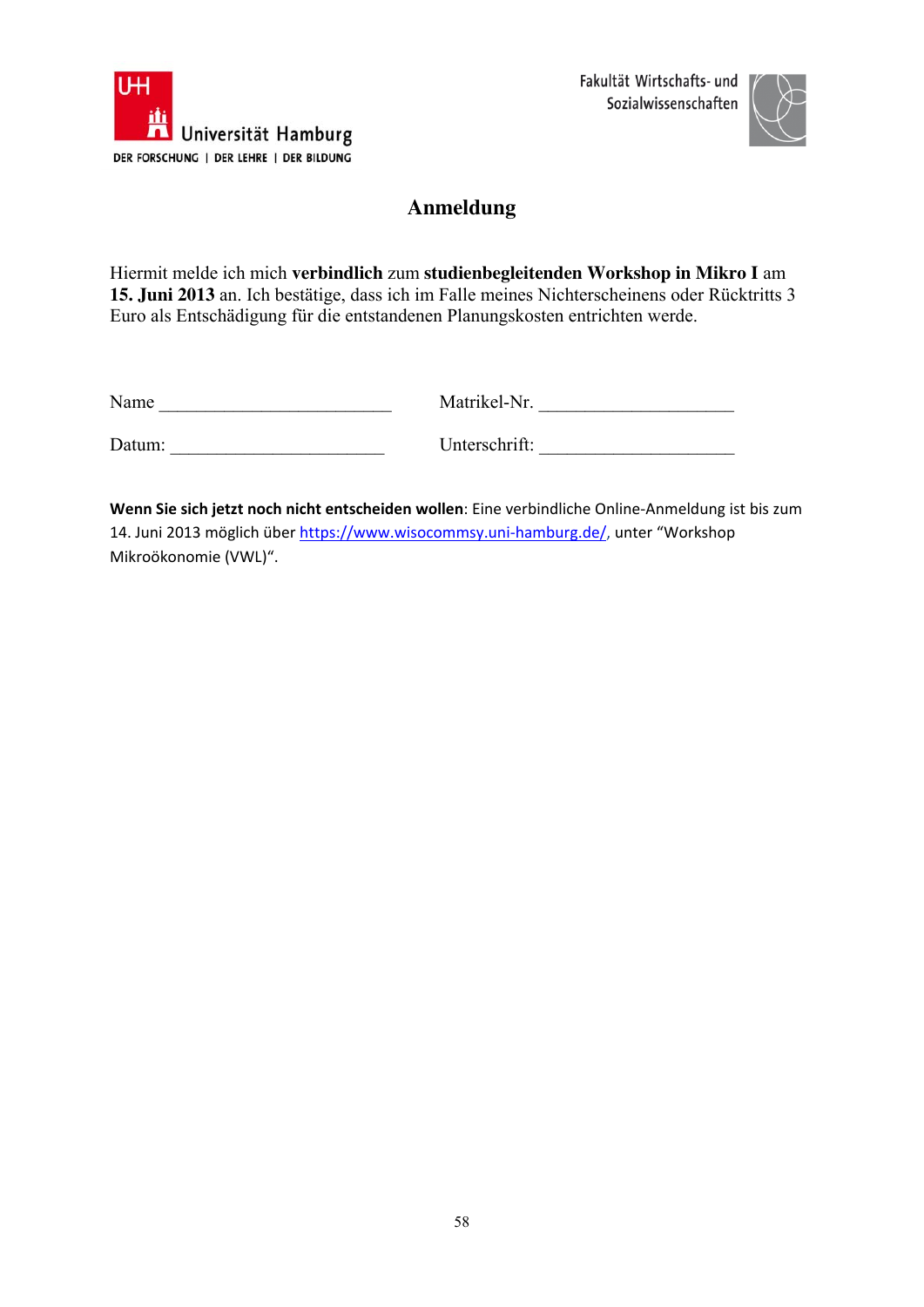Ich,

| Name:                       |  |
|-----------------------------|--|
| Matrikelnummer:             |  |
| Angemeldet in Übungsgruppe: |  |

plane (unverbindlich), die Abgabe meiner Studienleistung

in der Woche vom 28.‐30. Mai (frühe Abgabe mit Feedback):

in der Woche vom 11.‐13. Juni (späte Abgabe ohne Feedback):

#### Bitte ankreuzen!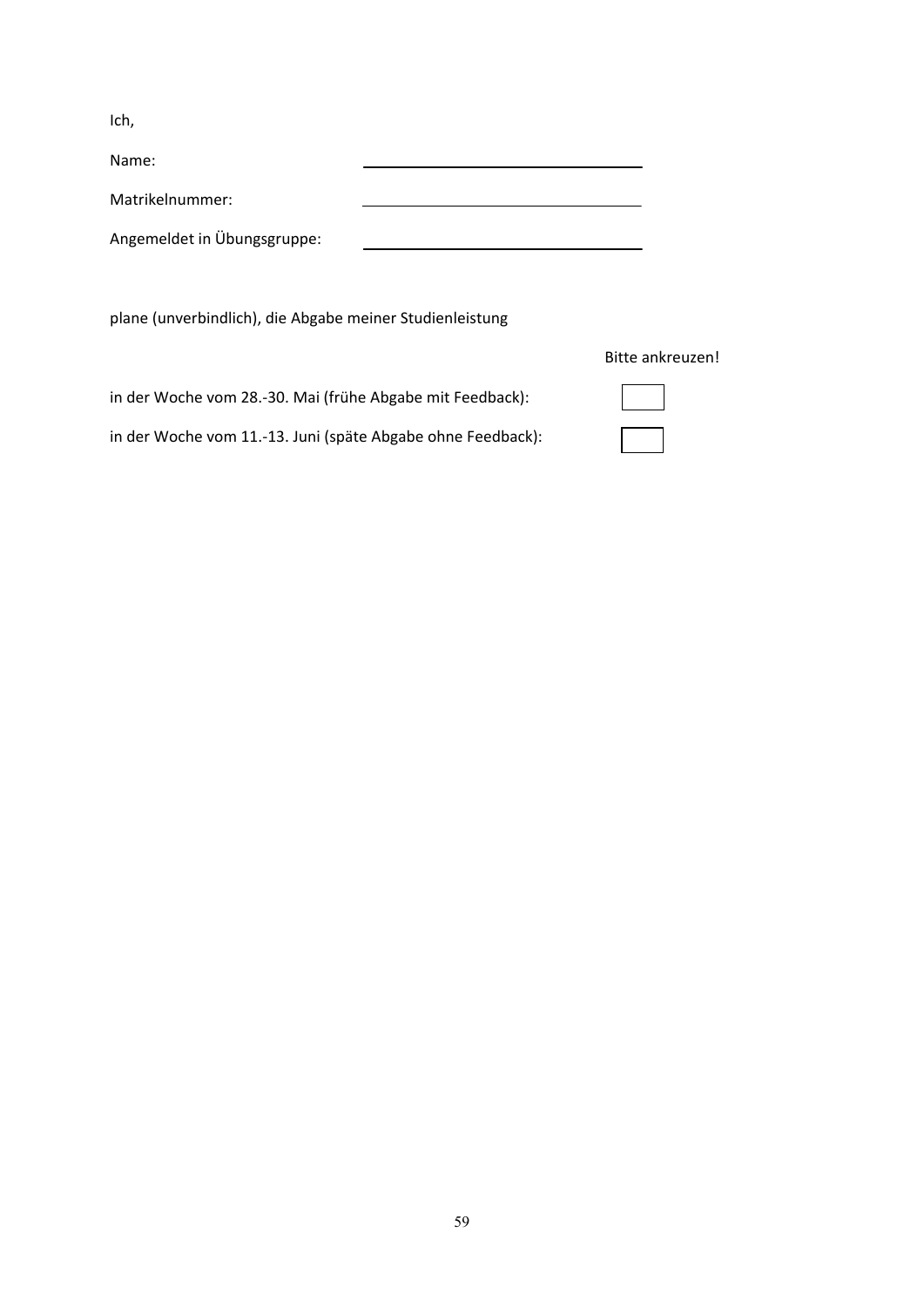#### **Umfrage**

Liebe(r) Studierende(r),

ich möchte Sie bitten, an der folgenden Umfrage teilzunehmen. Selbstverständlich werde ich Ihre Daten vollständig anonymisieren und streng vertraulich behandeln. Auf den nächsten Seiten finden Sie die Instruktionen zum Nachlesen, die wir Ihnen aber auch verbal erklären werden.

#### **Instruktionen**

#### **Teil 1: Entscheidungen**

In diesem Teil des Experiments treffen Sie Entscheidungen zwischen jeweils zwei Alternativen. Ihre Entscheidung hat Einfluss darauf, wie viel Geld Sie in Form eines Amazongutscheines gewinnen werden. (Amazon bietet eine breite Produktpalette an; u.a. Bücher, Elektronik, Kleidung, Apps, Kosmetika, Musikfiles und Software, die man sofort herunterladen kann. Amazongutscheine verfallen nach drei Jahren.) Der Gutschein wird Ihnen online zugeschickt und ist sofort nach Empfang einlösbar. Deswegen fragen wir Sie auch nach Ihrer Email‐Adresse.

*Wann* Sie den Gutschein empfangen und *wie hoch* Ihr Guthaben auf dem Gutschein sein wird, hängt von Ihren Entscheidungen ab.

#### **Aufgabe**

Nun müssen Sie zehn Fragen beantworten, die sich alle auf folgende Situation beziehen:

Nach dieser Vorlesung können Sie online einen Gutschein in Höhe von A€ erhalten. Sollten Sie jedoch bereit sein, auf Ihre Auszahlung X Tage zu warten, schicken wir Ihnen stattdessen nach X Tagen (von heute an gezählt) einen Gutschein in Höhe von B€ zu, wobei der Betrag B größer als der Betrag A ist, d.h. **B€ > A€.** Überlegen Sie sich die **längste von Ihnen akzeptierte Verzögerung X**, die Sie in Kauf nehmen würden, um den höheren Betrag B anstelle von A zu erhalten.

Beantworten Sie die Frage, indem Sie die Lücke ausfüllen.

**F**: Für mich wäre **A€ heute zu bekommen** genauso gut, wie **B€ in \_\_ Tagen zu erhalten**.

Beachten Sie, dass **A€ heute zu bekommen** bzw. **B€ in X Tagen bekommen** bedeutet, dass Sie den Gutschein mit einem Guthaben in Höhe von A€ bzw. B€ heute bzw. in X Tagen per Email erhalten.

Um den höheren Betrag B zu bekommen, müssen Sie in jedem Fall eine Verzögerung hinnehmen. Entscheiden Sie sich, wie viele Tage Sie bereit wären zu warten, damit beide Alternativen **gleich gut** für Sie sind, und tragen Sie diese Anzahl von Tagen ein. **Achtung**: Es gibt hier keine korrekte oder fehlerhafte Antwort – jede Präferenz ist zulässig. Wichtig ist jedoch, dass Sie Ihre wahren Präferenzen angeben; warum das auch für Sie am besten ist, erklären wir Ihnen weiter unten.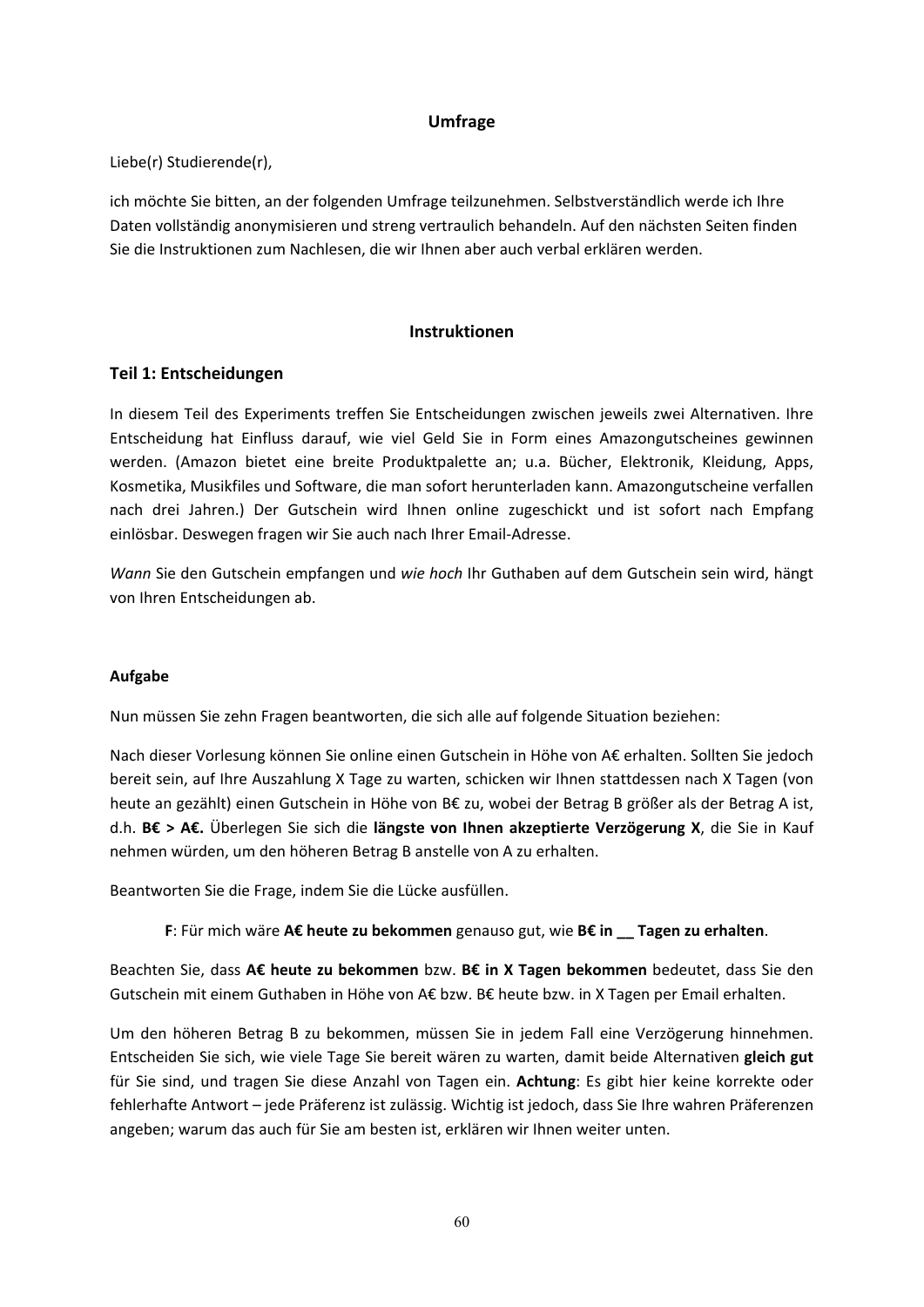#### **Auszahlungsmechanismus**

Alle Beteiligten beantworten die 10 Fragen auf dem Fragebogen, der im Anschluss ausgeteilt wird. Danach wählt der Computer, den wir vorne am Pult aufgebaut haben, zufällig eine der 10 Fragen aus. Dabei sind alle 10 Fragen gleich wahrscheinlich. Die Antwort auf die ausgewählte Frage bestimmt Ihre tatsächliche Auszahlung.

Nun wählt der Computer zufällig eine weitere Zahl, um zu bestimmen, ob Sie Betrag A€ oder B€ aus der ausgewählten Frage erhalten werden. Diese **Zufallszahl** wird unabhängig von Ihren Antworten generiert und gibt die tatsächliche Anzahl der Tage an, mit deren Verzögerung der Betrag B€ versendet wird, falls Sie nicht A€ erhalten.



Hat die Zufallszahl einen **größeren** Wert als die von Ihnen angegebene längste akzeptierte Verzögerung (dies betrifft alle Pfeile rechts von 'akzeptierte Verzögerung'), erhalten Sie den Betrag **A€**, und zwar **heute**.

Sollte hingegen die Zufallszahl **kleiner** sein die von Ihnen angegebene Verzögerung oder im Grenzfall **gleich** der von Ihnen angegebenen Verzögerung (dies betrifft alle Pfeile zwischen 'heute' und 'akzeptierte Verzögerung X in Tagen'), so erhalten Sie den Betrag **B€**, und zwar **gemäß der vom Computer gewählten Zufallszahl,** d.h. **spätestens** an dem Tag, an dem das Ende der von Ihnen vorgeschlagenen Frist erreicht ist.

#### **Ein Beispiel**:

Stellen Sie sich vor, Sie werden Folgendes gefragt:

**F**: Für mich ist **A€ heute zu bekommen** genauso gut wie **B€ in X Tagen zu erhalten.**

Sie beantworten die Frage, indem Sie Ihr X setzen. In anderen Worten und mit Blick auf die unten stehende Grafik, setzen Sie Ihre 'akzeptierte Verzögerung' auf diejenige Position der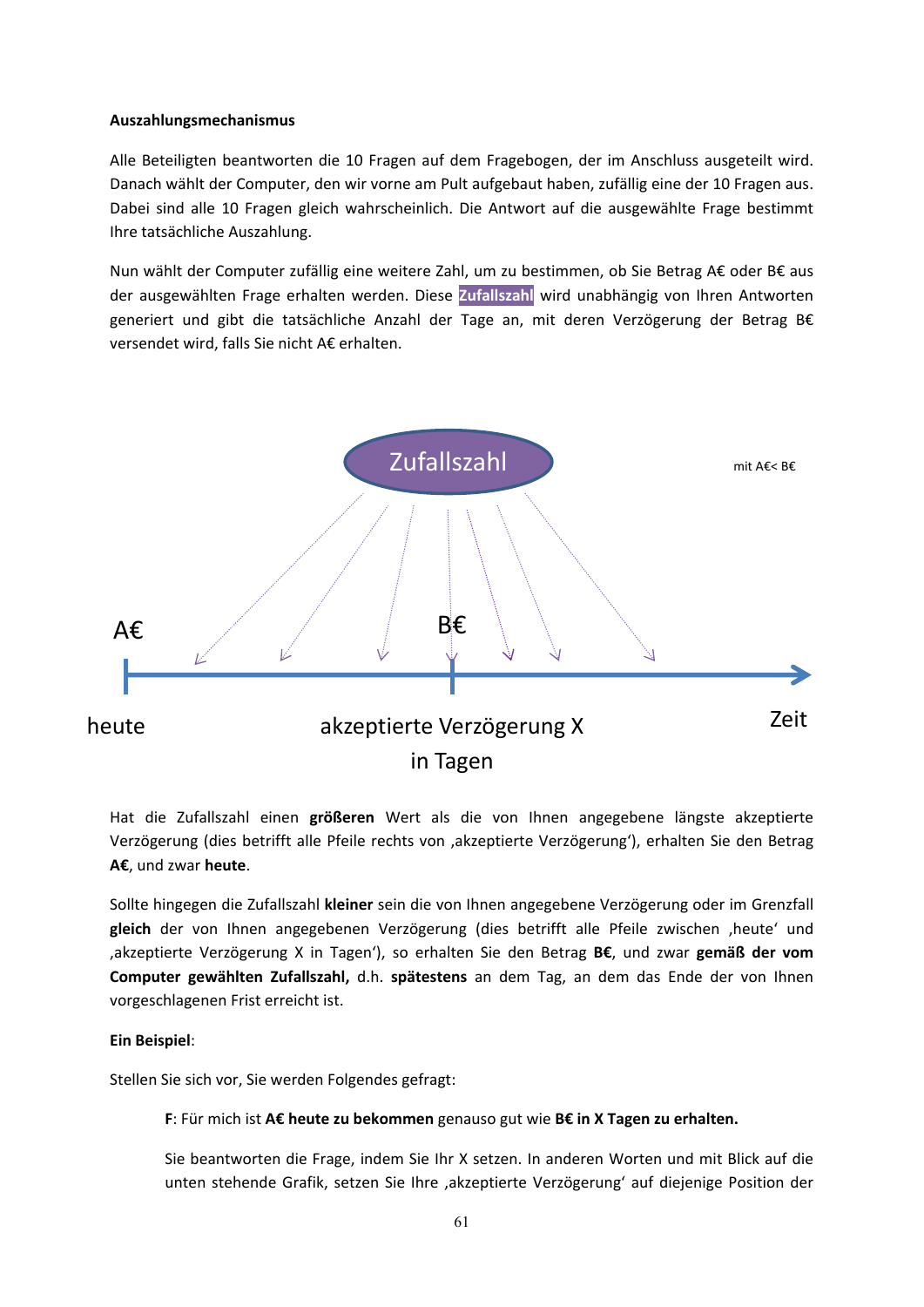Zeitachse, die Ihren wahren Präferenzen entspricht. Danach generiert der Computer die Zufallszahl, nennen wir Sie Z. Ist Z größer als X Tage, erhalten Sie den Betrag A€ heute. Ist Z keiner als X Tage, erhalten Sie den Betrag **B€ nach Z Tagen.**



#### **Ihre optimale Strategie**

Das Vorgehen ist bewusst so gestaltet, **dass es für Sie am besten ist, ehrlich die größte Anzahl von Tagen anzugeben**, die Sie gerade noch zu warten bereit sind, um den höheren Betrag von B€ zu erhalten. Warum dies so ist, werden wir Ihnen im Folgenden erklären.

Nicht die Wahrheit zu sagen, bedeutet, dass Sie Ihre Bereitschaft auf den höheren Betrag zu warten, entweder über‐ oder untertreiben. Die beiden folgenden Beispiele verdeutlichen, dass Sie mit beiden Varianten schlechter, aber niemals besser gestellt sind, als wenn Sie die Wahrheit sagen würden.

#### **Untertreiben**

Nehmen Sie an, dass Sie die Frage nicht wahrheitsgemäß beantwortet haben, sondern angegeben haben, dass Sie bereit wären nur X‐ε Tage zu warten, obwohl Sie in Wahrheit bereit gewesen wären, X Tage zu warten.

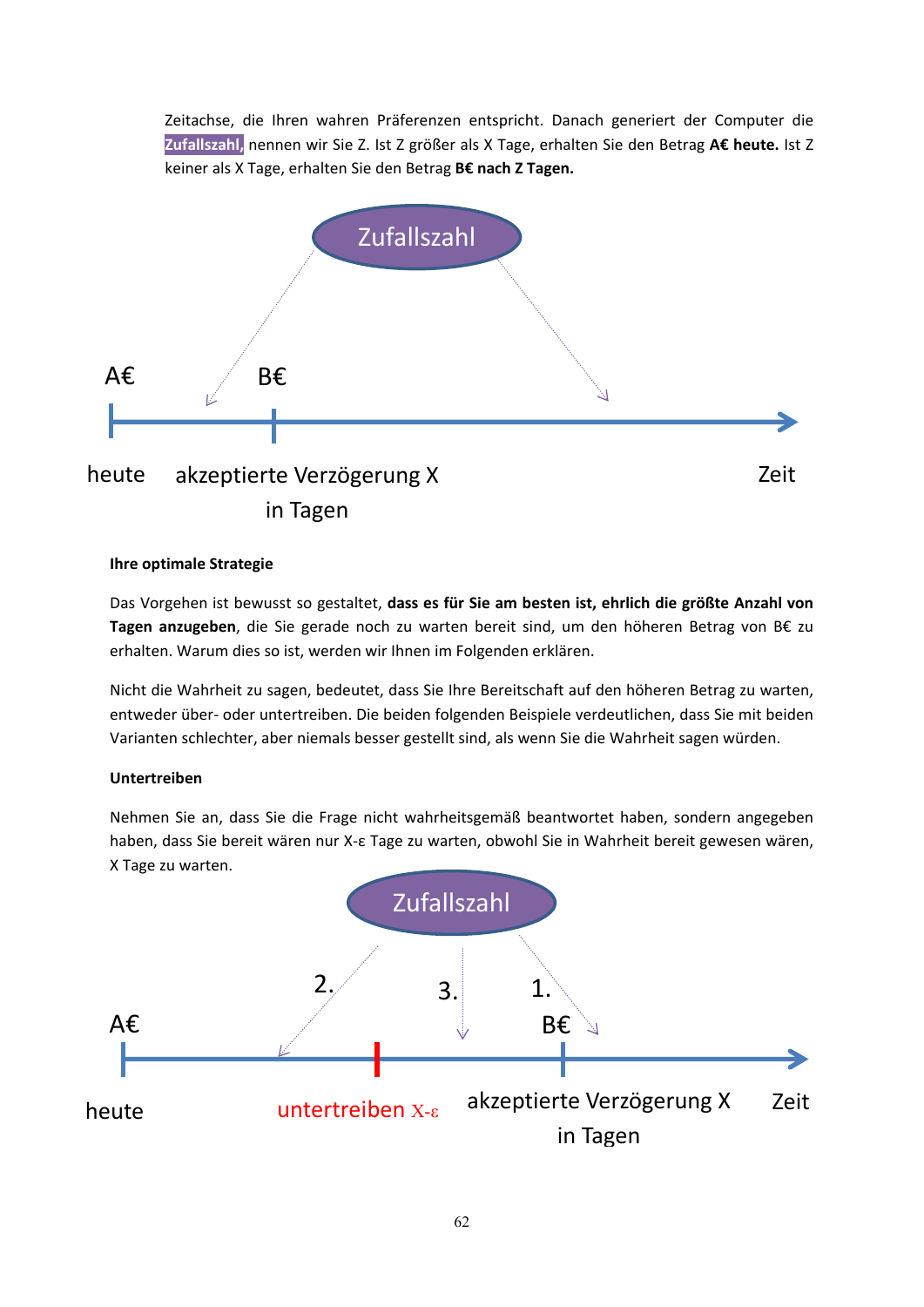Der Computer wählt nun zufällig eine Zahl, um eine Verzögerung Z vorzuschlagen. Wir müssen zwischen drei Fällen unterscheiden:

- 1. Liegt die Zufallszahl im Intervall [heute; untertreiben X‐ε], erhalten Sie den Betrag B€ in Z Tagen. Dasselbe wäre aber auch passiert, wenn Sie wahrheitsgemäß X Tage angegeben hätten. Untertreiben stellt Sie also nicht besser als eine wahre Antwort.
- 2. Liegt die Zufallszahl im Intervall [ untertreiben X‐ε; akzeptierte Verzögerung X in Tagen ), erhalten Sie heute A€. Untertreiben stellt Sie hier schlechter als die wahre Antwort. Warum? In Wahrheit wären Sie bereit gewesen, X Tage zu warten, und hätten daher auch die vom Computer gezogenen Z Tage gewartet, um den höheren Betrag B€ zu erhalten.
- 3. Ist die Zufallszahl größer als Ihre akzeptierte Verzögerung X in Tagen, erhalten Sie heute A€. Dasselbe wäre aber auch passiert, wenn Sie wahrheitsgemäß X Tage angegeben hätten. Untertreiben stellt Sie also nicht besser als eine wahre Antwort.

#### **Übertreiben**

Nehmen Sie an, dass Sie die Frage nicht wahrheitsgemäß beantwortet haben, sondern angegeben haben, dass Sie bereit wären X+ε Tage zu warten, obwohl Sie in Wahrheit bereit gewesen wären, X Tage zu warten.

Der Computer zieht nun zufällig eine Zahl Z. Wir müssen wieder zwischen drei Fällen unterscheiden:



- 1. In den Fällen 1 und 3 verhält es sich analog zum Fall Untertreiben: Übertreiben stellt Sie nicht besser als eine wahre Antwort.
- 2. Liegt die Zufallszahl im Intervall ( akzeptierte Verzögerung X in Tagen; übertreiben X+ε ), erhalten Sie den Betrag B€ in Z Tagen. Übertreiben stellt Sie hier schlechter als die wahre Antwort. Warum? In Wahrheit wären Sie bereit gewesen X Tage zu warten, um Betrag B zu erhalten. Nun müssen Sie zu lange auf B€ warten und bedauern, dass Sie nicht stattdessen heute A€ bekommen. Sie hätten heute A€ bekommen, wenn Sie wahrheitsgemäß X Tage angegeben hätten.

**Zusammenfassend lässt sich sagen, dass es für Sie die beste Strategie ist, die Frage wahrheitsgemäß zu beantworten. Fälle 1 und 3 stellen Sie weder schlechter noch besser als die** Wahrheit. Tritt Fall 2 ein, stellt Sie Über- und Untertreiben strikt schlechter als die Wahrheit. Es ist **also auf jeden Fall am besten, die Wahrheit zu sagen.**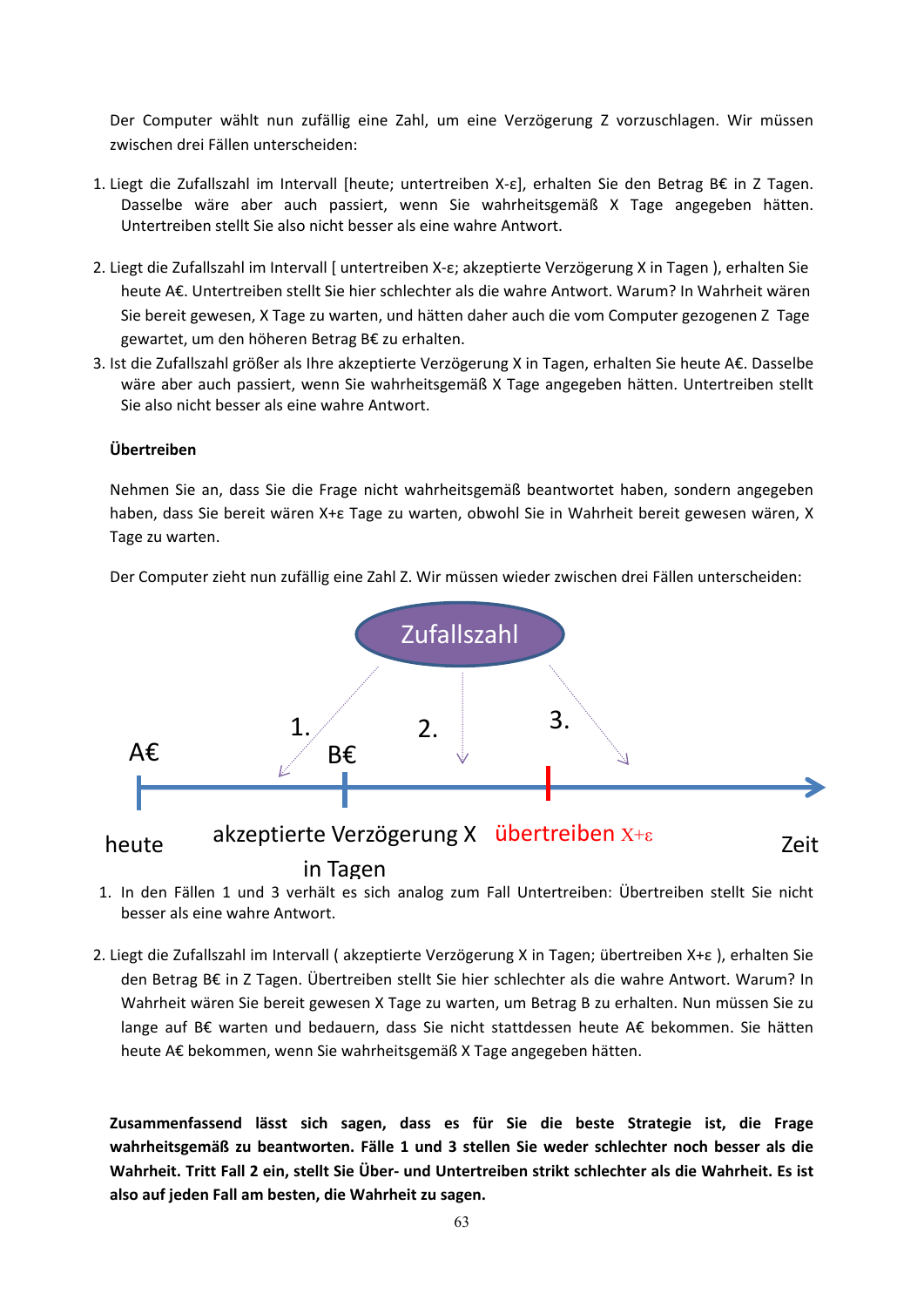#### **Vier Verständnisfragen**

#### **Beachte: A<B**

- 1. Für Matthias ist es genauso gut, heute A€ wie in X‐Tagen B€ (A€< B€) zu erhalten. Nun zieht der Computer eine Zufallszahl Z, die zwischen 0 und X liegt. *Welchen Betrag* bekommt Matthias ausgezahlt? *Wann* bekommt er den Betrag ausgezahlt?
- 2. Lukas gibt an, dass er bereit ist, X Tage auf Betrag B€ zu warten. Die danach vom Computer generierte Zufallszahl Z ist größer als X. *Welchen Betrag* bekommt Lukas ausgezahlt? *Wann* bekommt er den Betrag ausgezahlt?
- 3. Luca gibt an, dass sie bereit ist, X Tage auf Betrag B€ zu warten. Die danach vom Computer generierte Zufallszahl Z ist genauso groß wie X. *Welchen Betrag* bekommt Luca ausgezahlt? *Wann* bekommt sie den Betrag ausgezahlt?
- 4. Eva gibt an, dass Sie gerade noch X Tage bereit ist zu warten, um B€ zu erhalten. Welche Werte darf die Zufallszahl Z annehmen, damit Eva Betrag B€ erhält? *Nach wie vielen Tagen* erhält Eva Betrag B?

**Bitte füllen Sie anschließend die 10 Fragen nacheinander aus. Benutzen Sie keine Bleistifte und vermeiden Sie Korrekturen, da wir sonst Ihre Antworten nicht für die Auszahlung berücksichtigen können. Ebenso ist es nicht erlaubt, sich mit Kommilitonen in irgendeiner Form auszutauschen (z.B. abzuschreiben).** 

**Vielen Dank!**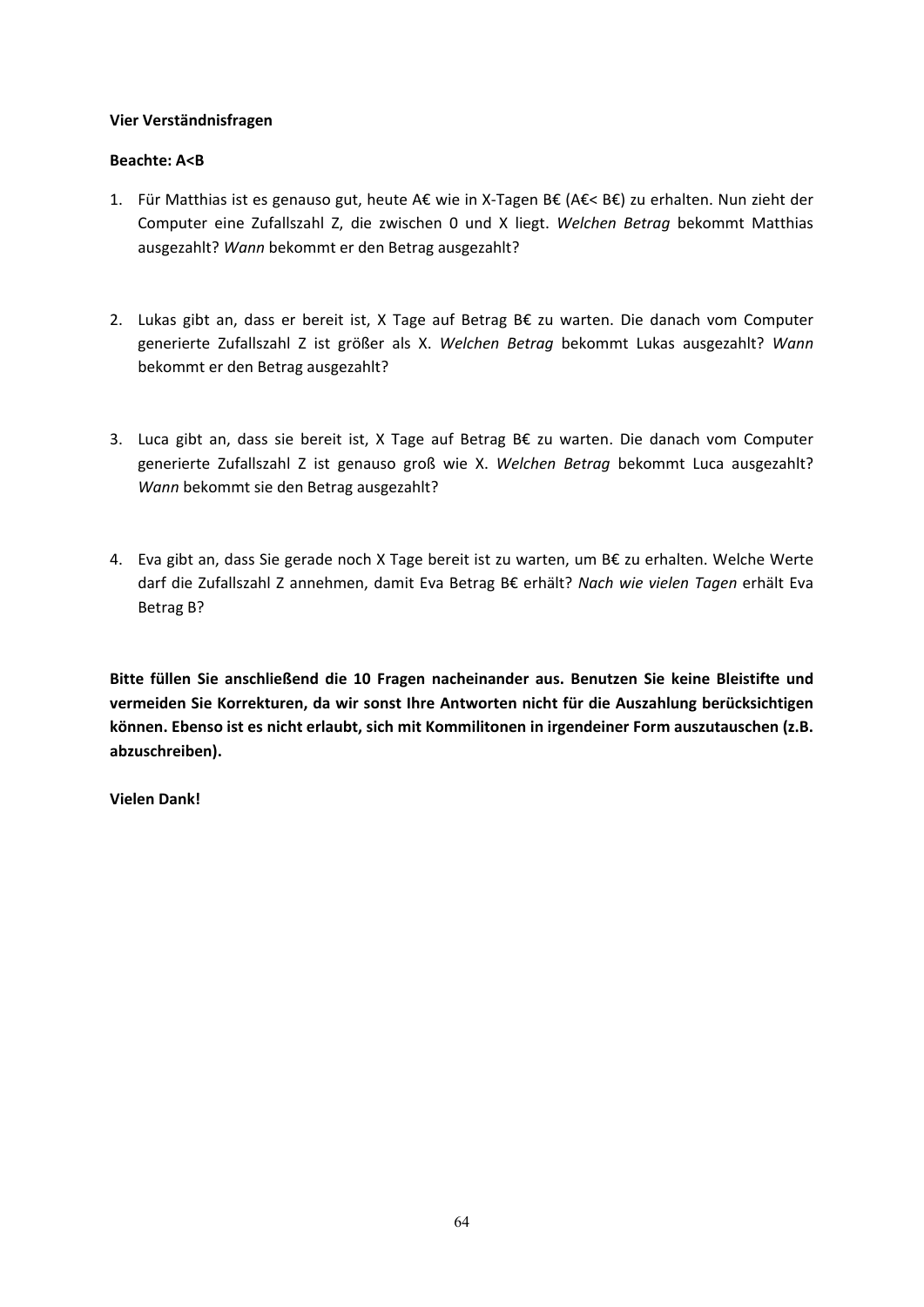#### **Fragen**

Bitte geben Sie hier neben Name und Matrikelnummer auch Ihre Emailadresse an, damit ich den zutreffenden Gutschein an Sie versenden kann. Selbstverständlich werde ich Ihre Daten vollständig anonymisieren und streng vertraulich behandeln.

Name:

Matrikelnummer: 1988 Matrikelnummer:

Email‐Adresse:

**Bitte füllen Sie nun die folgenden 10 Fragen nacheinander aus.** Benutzen Sie keine Bleistifte und vermeiden Sie Korrekturen, da wir sonst Ihre Antworten nicht für die Auszahlung berücksichtigen können. Ebenso ist es nicht erlaubt, sich mit Kommilitonen in irgendeiner Form auszutauschen (z.B. abschreiben). Beantworten Sie eine Frage nach der anderen, indem Sie jeweils die Lücke ausfüllen. Am Ende wird genau eine Antwort davon auszahlungsrelevant sein.

**F1**: Für mich wäre **5€ heute** zu bekommen genauso gut, wie **15€ in \_\_ Tagen** zu erhalten.

**F2**: Für mich wäre **5€ heute** zu bekommen genauso gut, wie **10€ in \_\_ Tagen** zu erhalten.

**F3**: Für mich wäre **10€ heute** zu bekommen genauso gut, wie **20€ in \_\_ Tagen** zu erhalten.

**F4**: Für mich wäre **15€ heute** zu bekommen genauso gut, wie **25€ in \_\_ Tagen** zu erhalten.

**F5**: Für mich wäre **20€ heute** zu bekommen genauso gut, wie **25€ in \_\_ Tagen** zu erhalten.

**F6**: Für mich wäre **10€ heute** zu bekommen genauso gut, wie **15B€ in \_\_ Tagen** zu erhalten.

**F7**: Für mich wäre **5€ heute** zu bekommen genauso gut, wie **25€ in \_\_ Tagen** zu erhalten.

**F8**: Für mich wäre **5€ heute** zu bekommen genauso gut, wie **20€ in \_\_ Tagen** zu erhalten.

**F9**: Für mich wäre **10€ heute** zu bekommen genauso gut, wie **25€ in \_\_ Tagen** zu erhalten.

**F10**: Für mich wäre **15€ heute** zu bekommen genauso gut, wie **20€ in \_\_ Tagen** zu erhalten.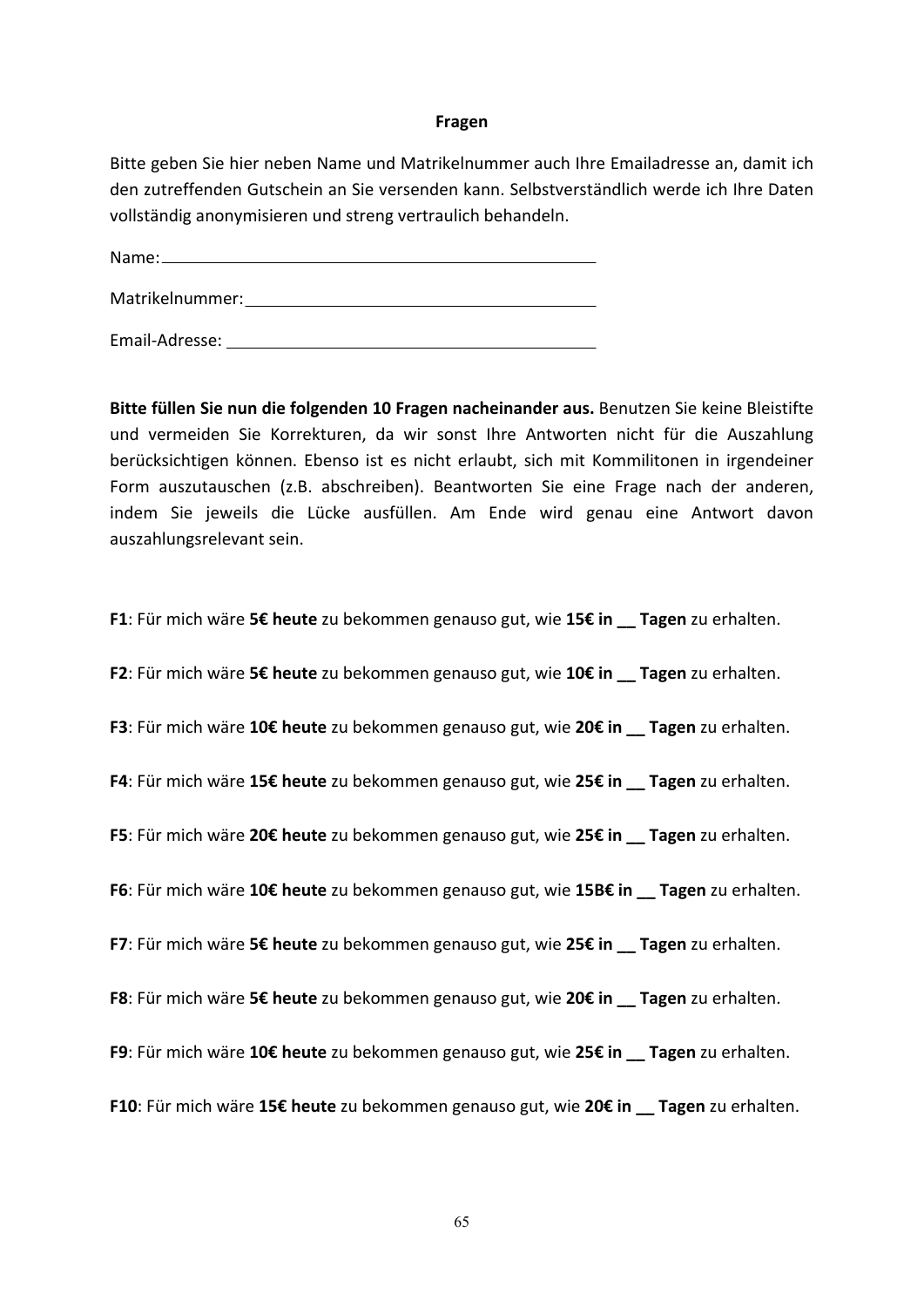#### **Instruktionen**

### **Teil 2: Umfrage**

In diesem Teil bitte ich Sie, an folgender Umfrage teilzunehmen. **Selbstverständlich werde ich Ihre Daten vollständig anonymisieren und streng vertraulich behandeln.**

D1. Name: \_\_\_\_\_\_\_\_\_\_\_\_\_\_\_\_\_\_\_\_\_\_\_\_\_\_\_\_\_\_\_\_

D2. Matrikelnummer:

D3. Haben Sie im Verlauf dieses Semesters mit Kommilitonen zusammen für diesen Kurs (Mikroökonomik I) gelernt? *□ Ja □ Nein*

Lautet Ihre Antwort *Ja*, dann nennen Sie bitte die betreffenden Kommilitonen in der ersten Spalte der folgenden Tabelle (D4). Beantworten Sie bitte für jeden der genannten Kommilitonen die folgenden drei Fragen in der Tabelle. Wenn Sie die Antwort nicht wissen, geben Sie einfach eine Schätzung ab.

| D4: Vorname  | D5: Seit    | D6: Wie viel Zeit | D7: Welcher Anteil   | D8: Welcher Anteil   |
|--------------|-------------|-------------------|----------------------|----------------------|
| und Name     | wann        | verbringen Sie im | der gemeinsamen      | der gemeinsamen      |
| des          | (ungefähr)  | Durchschnitt pro  | Zeit aus D6 entfällt | Zeit aus D6 entfällt |
| Kommilitonen | kennen Sie  | Monat             | auf                  | auf                  |
|              | sich        | miteinander       | Freizeitaktivitäten? | studiumsbezogene     |
|              | persönlich? | (außerhalb von    | (in %)               | Aktivitäten (z. B.   |
|              | (Monat      |                   |                      | Lernen für diesen    |
|              |             | gemeinsam         |                      |                      |
|              | und Jahr)   | besuchten Lehr-   |                      | oder für andere      |
|              |             | veranstaltungen)? |                      | Kurse)?<br>(in %)    |
|              |             |                   |                      |                      |
|              |             |                   |                      |                      |
|              |             |                   |                      |                      |
|              |             |                   |                      |                      |
|              |             |                   |                      |                      |
|              |             |                   |                      |                      |
|              |             |                   |                      |                      |
|              |             |                   |                      |                      |
|              |             |                   |                      |                      |
|              |             |                   |                      |                      |
|              |             |                   |                      |                      |
|              |             |                   |                      |                      |
|              |             |                   |                      |                      |
|              |             |                   |                      |                      |
|              |             |                   |                      |                      |
|              |             |                   |                      |                      |
|              |             |                   |                      |                      |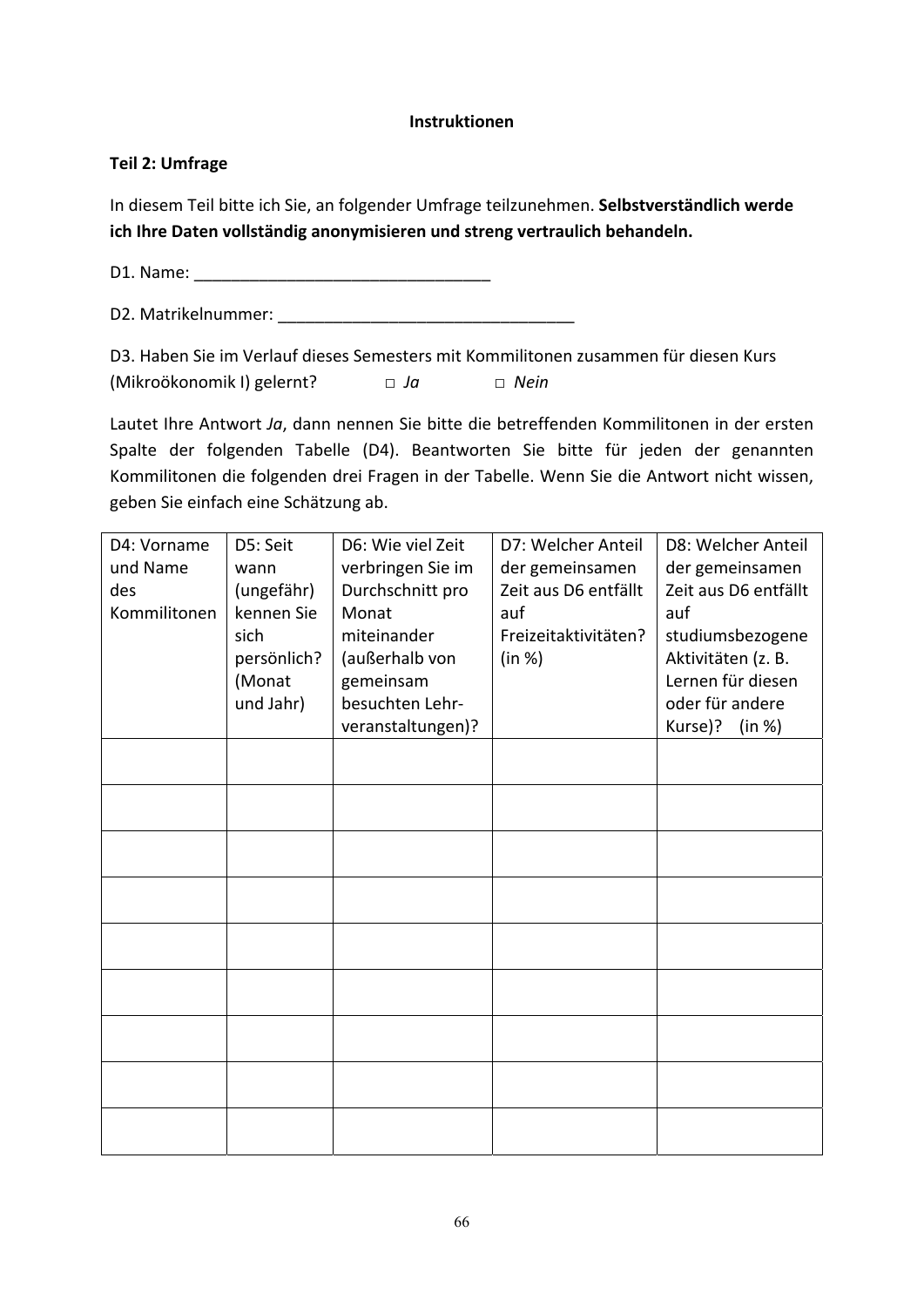Im Folgenden werden Sie um Einschätzungen bezüglich verschiedener Gruppen von Studierenden gebeten.

- **•** Die erste Gruppe sind die von Ihnen genannten Kommilitonen und werden als "Ihre **Lernpartner**" bezeichnet. Falls Sie bei D3 angegeben haben, keine Lernpartner zu haben, dann müssen Sie diese Gruppe bei der folgenden Frage nicht berücksichtigen.
- Die zweite Gruppe besteht aus den Kommilitonen in der offiziellen **Übungsgruppe** (Tutorium), in der sie am häufigsten teilgenommen haben, und wird als "Ihre spateÜbungsgruppe" bezeichnet. Bitte geben Sie hier an, in welcher offiziellen Übungsgruppe (Tutorium) Sie am häufigsten teilgenommen haben? Wochentag: Uhrzeit: Tutor:
- Die dritte Gruppe umfasst alle Studierenden, die an **diesem Kurs** (Mikroökonomik I) teilnehmen.
- Die vierte Gruppe umfasst **in Deutschland Studierende** ganz allgemein und bezieht sich auf deren hypothetisches Verhalten, wenn sie diesen Kurs besuchen würden.

Bitte geben Sie **eine Einschätzung** zu den folgenden Fragen in der Tabelle für jede Gruppe der Studierenden.

| Gruppe von            | D9: Wie hoch ist    | D <sub>10</sub> : Wie hoch ist | D11: Abgesehen von   |
|-----------------------|---------------------|--------------------------------|----------------------|
| Studierenden          | Ihrer Meinung nach  | Ihrer Meinung nach             | der Vorlesung und    |
|                       | der Anteil der      | der Anteil der                 | von den offiziellen  |
|                       | Studierenden der    | Studierenden der               | Übungen, wie viel    |
|                       | jeweiligen Gruppe,  | jeweiligen Gruppe,             | Zeit pro Woche hat   |
|                       | die sich            | die die                        | Ihrer Meinung nach   |
|                       | unverbindlich dafür | Studienleistung zum            | die jeweilige Gruppe |
|                       | angemeldet hatten,  | früheren Termin                | durchschnittlich für |
|                       | die Studienleistung | abgegeben haben                | diesen Kurs          |
|                       | zum früheren Termin | (und dadurch                   | (Mikroökonomik I)    |
|                       | abzugeben?          | Feedback erhalten              | gelernt?             |
|                       | (in % der Gruppe)   | haben)?                        | (in Minuten)         |
|                       |                     | (in % der Gruppe)              |                      |
| Ihre Lernpartner      |                     |                                |                      |
| (falls D3: Ja)        |                     |                                |                      |
| Ihre Übungsgruppe     |                     |                                |                      |
|                       |                     |                                |                      |
| Alle Teilnehmer der   |                     |                                |                      |
| Veranstaltung         |                     |                                |                      |
| Erwartetes Verhalten  |                     |                                |                      |
| aller Studierenden in |                     |                                |                      |
| Deutschland.          |                     |                                |                      |

D12: Bitte geben Sie hier die Note an, die Sie für die Klausur *Mathematik für Volkswirtschaftslehre I* erhalten haben:\_\_\_\_\_\_\_\_\_\_\_\_ *□ habe nicht teilgenommen*

D13. Abgesehen von der Vorlesung und den offiziellen Übungen, wie viel Zeit lernten Sie in den vergangenen sieben Tagen für diesen Kurs (*Mikroökonomik I*)? *\_\_\_\_\_\_\_\_\_\_ Minuten*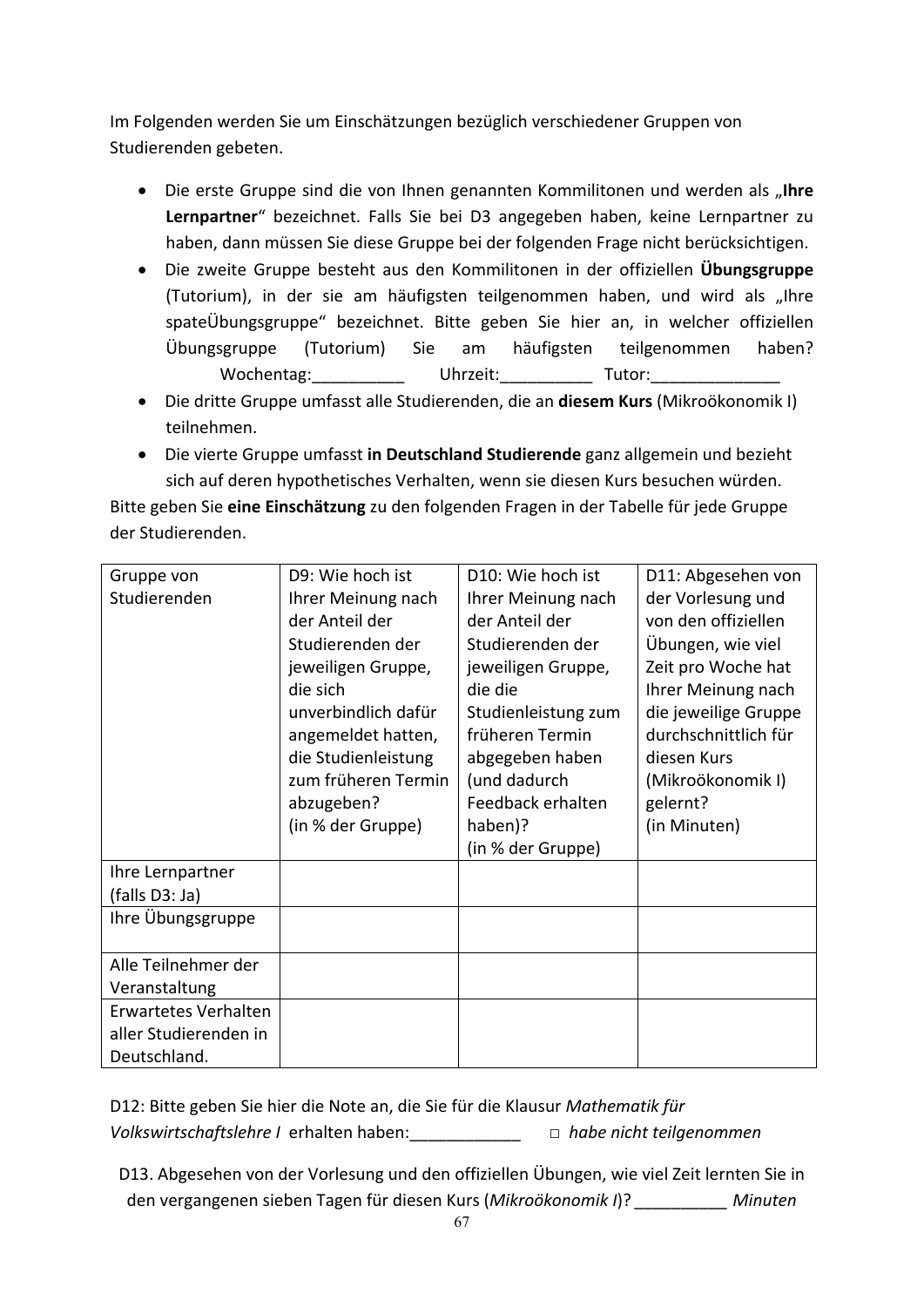#### **Instruktionen**

#### **Teil 3: Umfrage**

In diesem Teil bitte ich Sie, an folgender Umfrage teilzunehmen. **Selbstverständlich werde ich Ihre Daten vollständig anonymisieren und streng vertraulich behandeln.** 

E1. Name:

E2. Matrikelnummer: \_\_\_\_\_\_\_\_\_\_\_\_\_\_\_\_\_\_\_\_\_\_\_\_\_\_\_\_\_\_\_\_

E3. Wie schätzen Sie sich persönlich ein: Sind Sie im Allgemeinen ein risikobereiter Mensch oder versuchen Sie, Risiken zu vermeiden?

*Bitte kreuzen Sie ein Kästchen auf der Skala an, wobei der Wert 0 bedeutet: "gar nicht risikobereit" und der Wert 10: "sehr risikobereit". Mit den Werten dazwischen können Sie Ihre Einschätzung abstufen.* 



E4. Man kann sich in verschiedenen Bereichen ja auch unterschiedlich verhalten. Wie würden Sie Ihre Risikobereitschaft in Bezug auf die folgenden Bereiche einschätzen? *Bitte kreuzen Sie in jeder Zeile ein Kästchen auf der Skala an!*

#### **Wie ist das …**

|                                       | Gar nicht<br>risikobereit |                     |  |           |    |   | sehr<br>risikobereit |
|---------------------------------------|---------------------------|---------------------|--|-----------|----|---|----------------------|
|                                       | $\mathbf 0$               | $1 \quad 2 \quad 3$ |  | 4 5 6 7 8 |    | 9 | 10                   |
| beim Autofahren?                      |                           |                     |  |           | -- |   |                      |
| bei Geldanlagen?                      |                           |                     |  |           |    |   |                      |
| bei Freizeit/Sport?                   |                           |                     |  |           |    |   |                      |
| bei Ihrer beruflichen Karriere?       |                           |                     |  |           |    |   |                      |
| bei Ihrer Gesundheit?                 |                           |                     |  |           |    |   |                      |
| beim Vertrauen in fremde<br>Menschen? |                           |                     |  |           |    |   |                      |